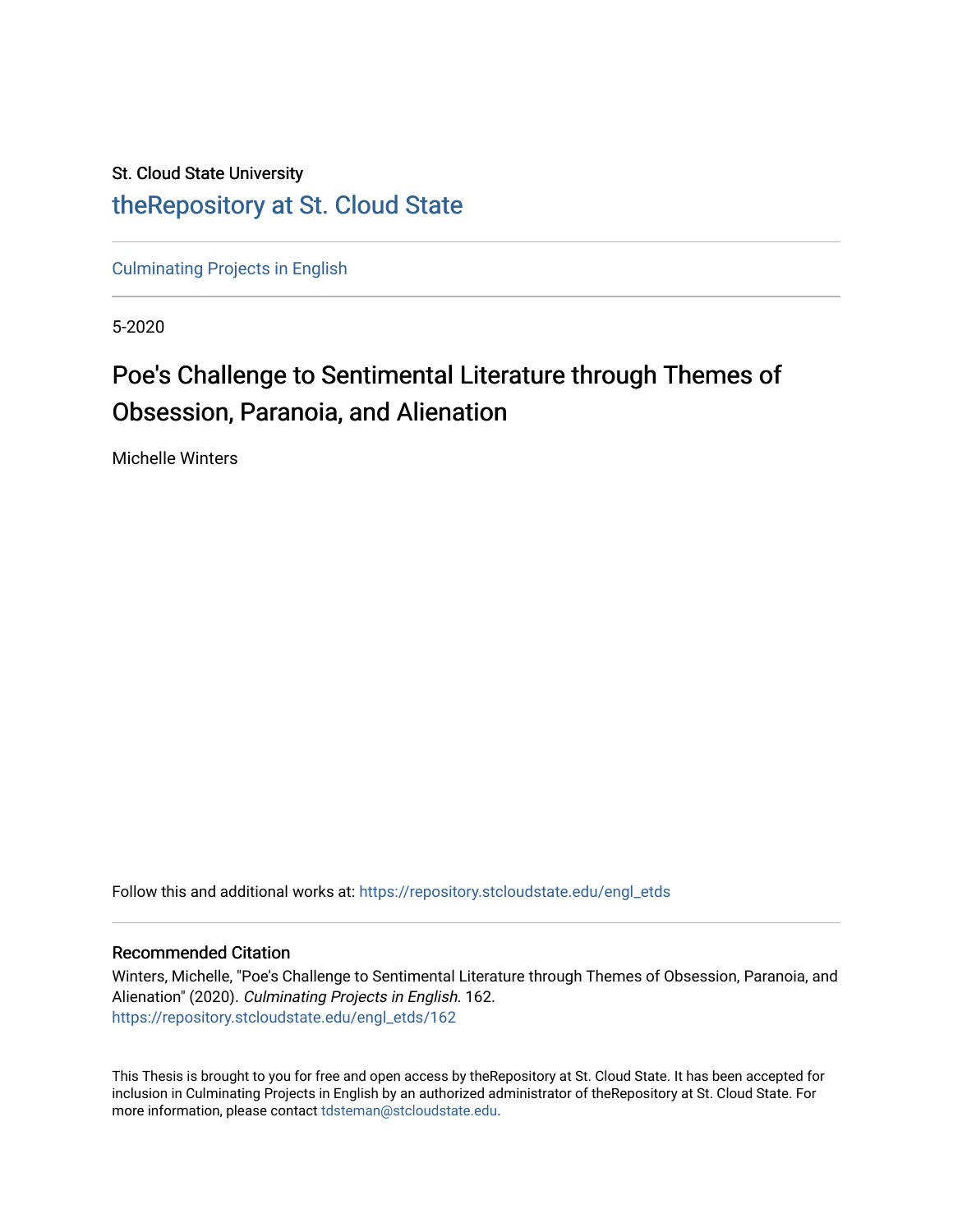## **Poe's Challenge to Sentimental Literature through Themes of Obsession, Paranoia, and**

### **Alienation**

by

Michelle Winters

## A Thesis

Submitted to the Graduate Faculty of

St. Cloud State University

in Partial Fulfilment of the Requirements

for the Degree of

Master of Arts

in English Studies

May, 2020

Thesis Committee: Monica Pelaez, Chairperson Judith Dorn Maria Mikolchak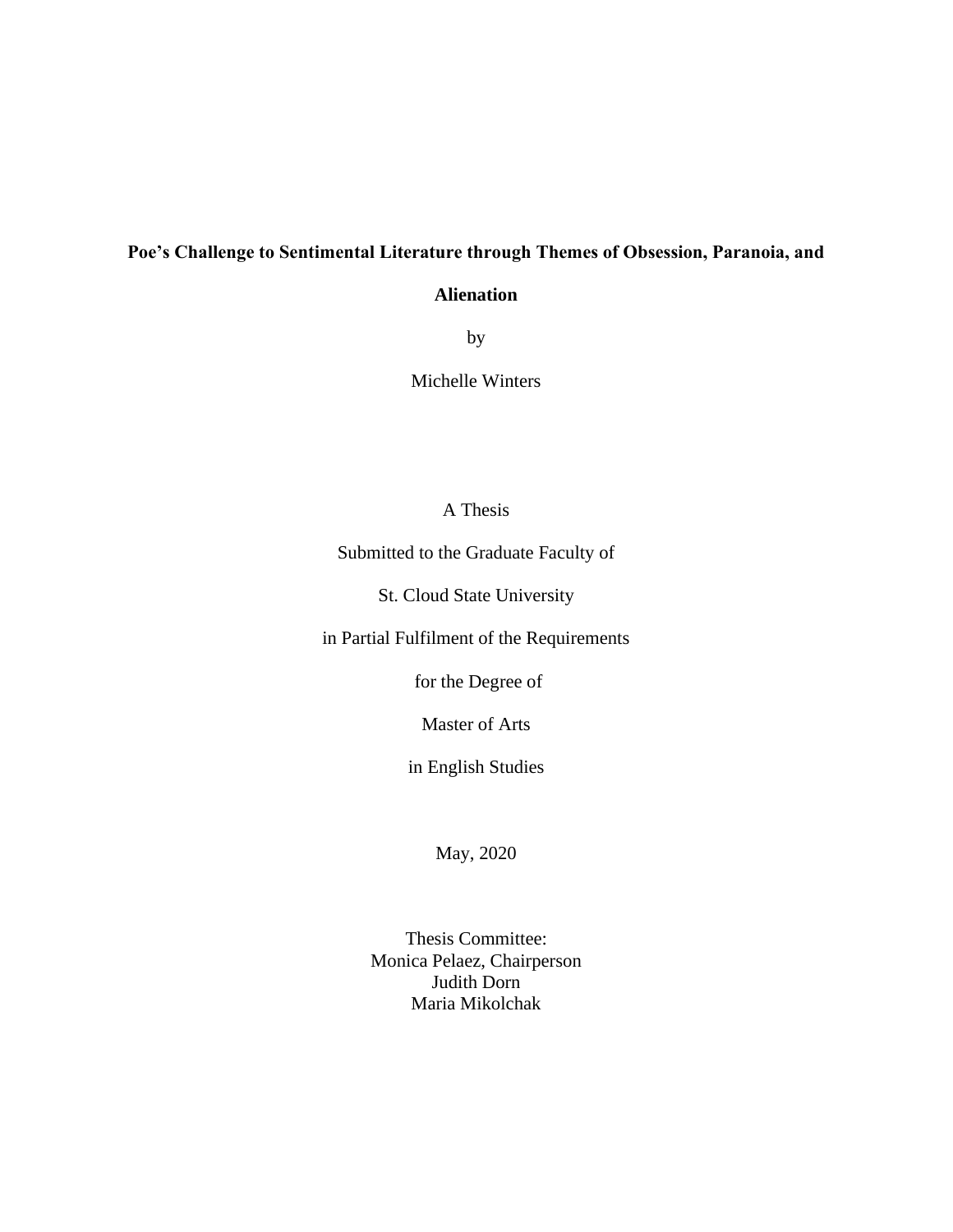#### **Abstract**

Edgar Allan Poe's works have withstood the test of time. Converse to the popular sentimental literature of the time, Poe's works offer a more intimate and psychological approach. It is through the inner dialogue of his speakers and narrators that Poe challenges the emotional appeal of sentimental literature. By looking at Poe's poetry and short stories, the common themes of obsession, paranoia, and alienation emerge. Through these themes, Poe's works serve as cautionary tales to the incomplete nature of sentimental literature towards the full human condition.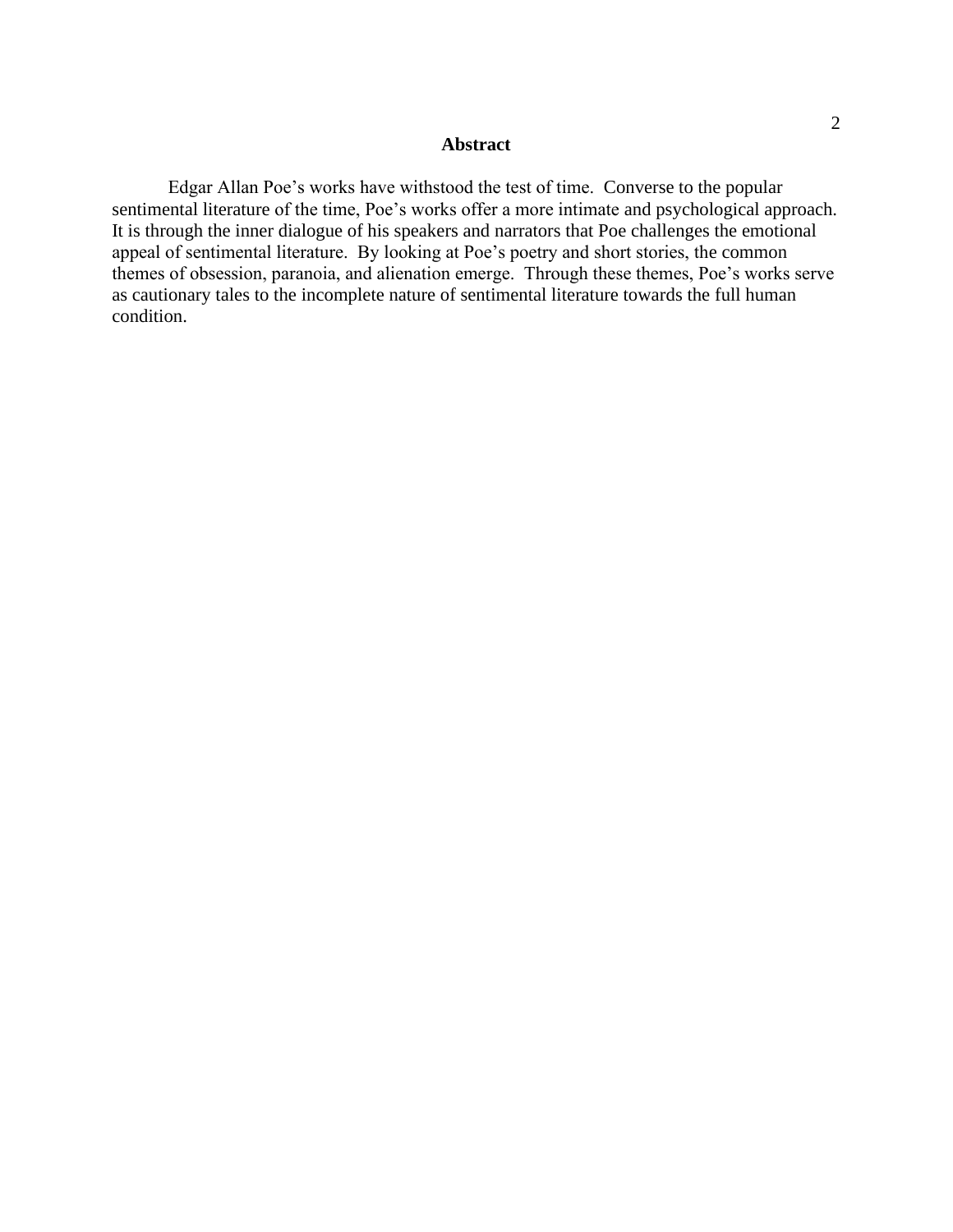### **Acknowledgments**

I would like to begin by thanking Dr. Pelaez for sharing her knowledge and expertise with me. Her thorough understanding of the timeframe and its materials were substantial in aiding and supporting me throughout my research.

Thank you to my committee of Dr. Pelaez, Dr. Dorn, and Dr. Mikolchak as their guidance and feedback offered me direction and clarity.

I am also thankful to my family as their ongoing support has helped me through this journey.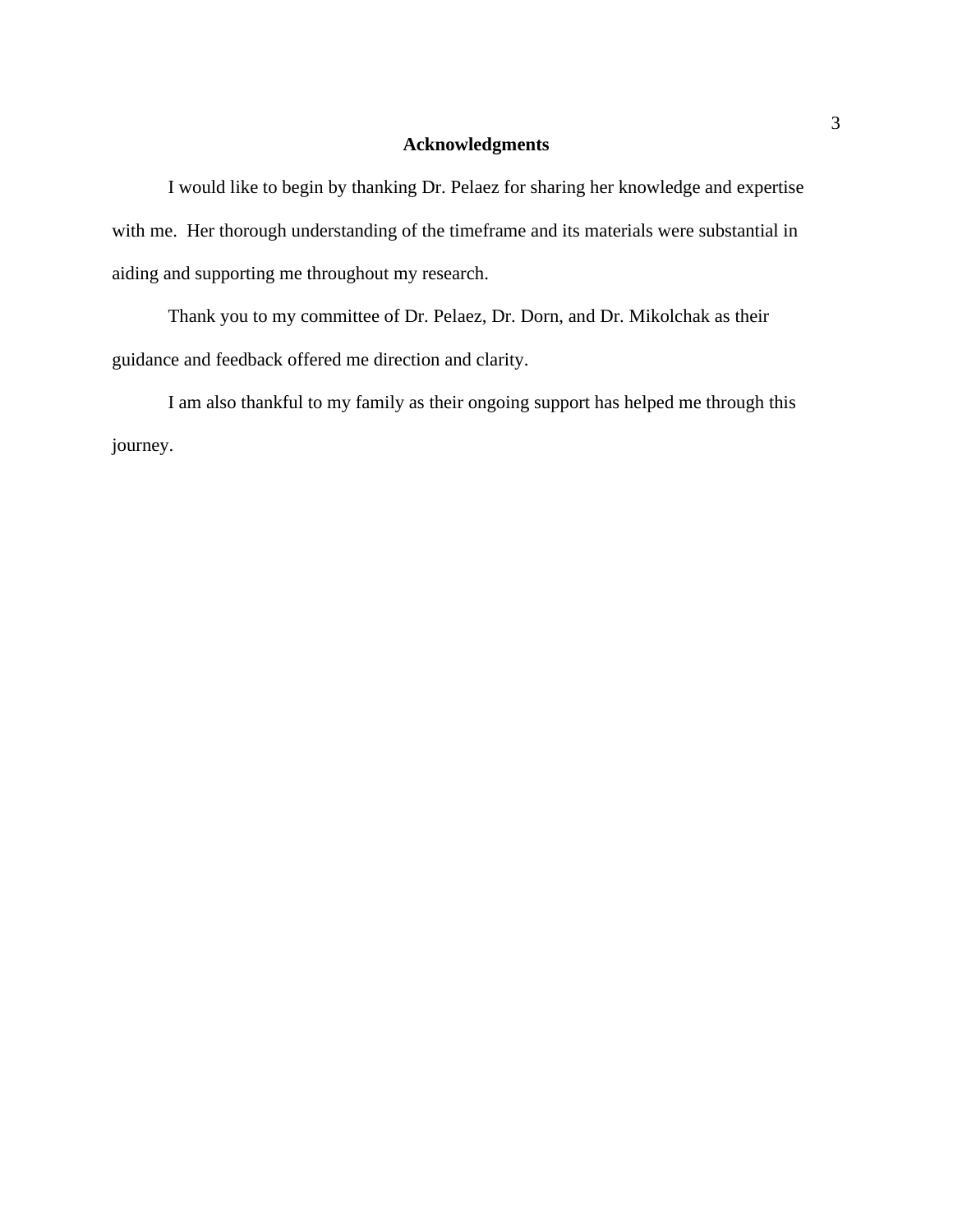## **Table of Contents**

|                |                                                                                      | Page |
|----------------|--------------------------------------------------------------------------------------|------|
|                |                                                                                      | 5    |
| Chapter        |                                                                                      |      |
| $\mathbf{I}$ . | Poe's Challenge to Sentimental Culture via the Repression of Grief through the       |      |
|                |                                                                                      | 9    |
|                |                                                                                      | 10   |
|                |                                                                                      | 13   |
|                |                                                                                      | 18   |
| II.            | Poe's Focus on Paranoia as a Response to the Repression of Psychological Distress in |      |
|                |                                                                                      | 24   |
|                |                                                                                      | 25   |
|                |                                                                                      | 32   |
|                |                                                                                      | 36   |
| III.           | Poe's Exploration of the Darkness of Loneliness and Alienation in Response to        |      |
|                |                                                                                      | 41   |
|                |                                                                                      | 42   |
|                |                                                                                      | 48   |
|                |                                                                                      | 52   |
|                |                                                                                      | 57   |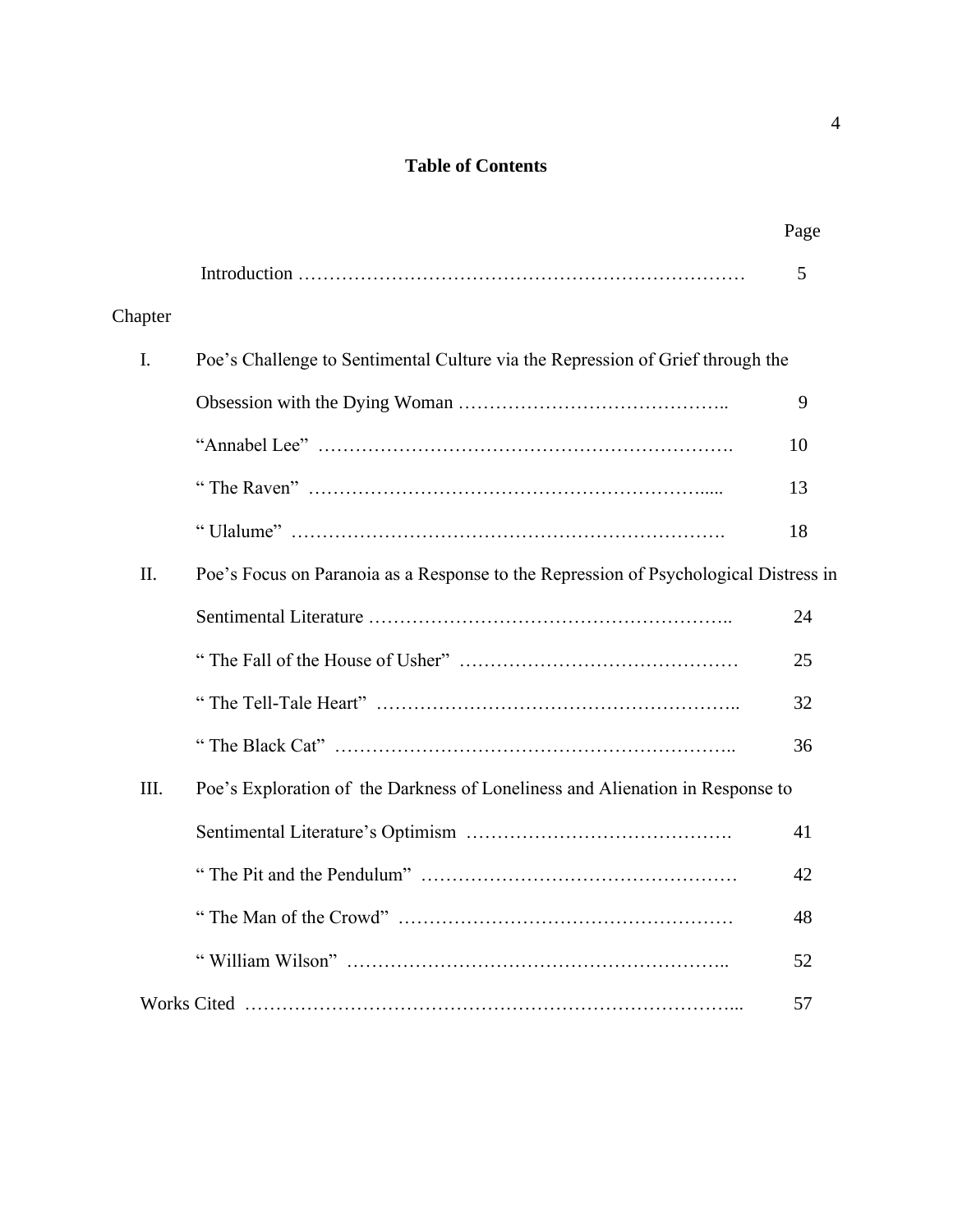#### **Introduction**

Edgar Allan Poe was one of the most notable authors of the nineteenth century. Although not immensely successful during his time, Poe's work has remained a crucial component of the canon of American literature. A major contributing factor to Poe's delayed, yet continued success, is his unique approach to writing. Through his writing, Poe brought forth the detective novel, science fiction, and stories of the macabre. Most notably, Poe addressed psychological elements in his works. Poe also acknowledged the hardships of the time. He cleverly offers a different approach to the culture through contrast to sentimental literature. Poe's challenge to sentimental literature is seen primarily through three major themes in his works: the obsession with the dead or dying woman, paranoia and madness, and loneliness and alienation.

Through this research, I have found that through his works, Poe actively challenges the popular sentimental literature that was a cultural norm for the time. Kelly Richardson states:

In 1860, the writer of an article entitled "Sentimentalism" that appeared in *Harper's New Monthly Magazine* defined sentimentalism as 'either a disease of a moral nature, or a perversion of imagination; either the illusive confounded with the actual, or fancy taken in preference to fact; either an emotional self-deception, or a pretentious unrealism.'

(170)

Whereas sentimental literature brings forth an emotional approach to literature, Poe focused on a more mental and psychological approach. The nineteenth century saw many hardships, such as wars and illnesses, and the literature of the time sought ways to cope with these hardships by creating an idealized world and future in the afterlife. Poe, on the other hand, stood out. While Poe's works also contain an emotional appeal, he takes on a more grippingly real and tragic approach by acknowledging disturbing themes instead of glossing them over. Poe does not offer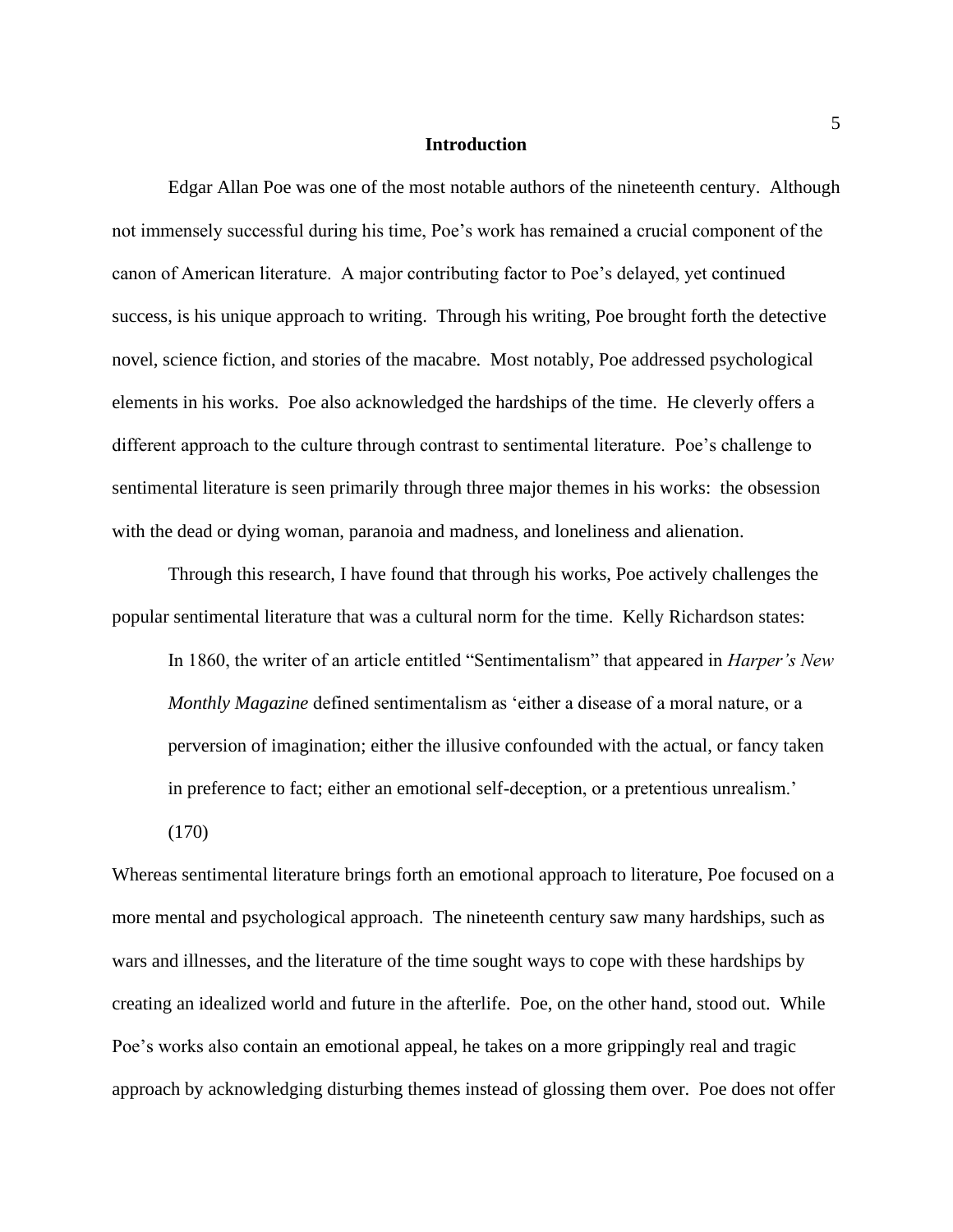readers an opportunity to gloss over the trauma, but instead, his works show what happens to characters who try to gloss over their pain as sentimental literature did. For these characters, obsession, paranoia, and madness ensue.

In chapter 1, "Chapter 1: Poe's Challenge to Sentimental Culture via the Repression of Grief through the Obsession with the Dying Woman," I discuss how Poe uses the fixation on the death of a lover to challenge the positive spin of death popularly used in sentimental literature. In contrast, Poe does not afford his narrators reprieve after the death of a loved one. Many of Poe's works focus on death. While sentimental literature aimed to gloss over the excessive death experienced in the nineteenth century, Poe's works instead throw readers into every layer of pain and grief. Although many of Poe's works incorporate death in some shape or form, his poetry really stands out. Much of Poe's poetry fixates on the dead or dying woman. In this way, Poe was able to appeal to sentimental readers through the strong and emotional connections present in some of his works. But then, Poe has his speakers crash into reality after losing the loved one. The speakers are unable to cope with the loss, and eventually their lost love becomes the monomaniacal focus of their lives. The speakers are unable to move on as they become obsessed, and in some cases haunted, by the idea of those who left them behind. "The Raven," "Annabel Lee," and "Ulalume" are perfect examples of Poe employing this technique. In each poem, Poe has speakers suffering the loss of a loved one, but he does not allow them to overcome the loss through time. Instead, the speakers become obsessed with the missing presence in their lives and become haunted by what their life was previously. They are unable to function normally as their loss has come to occupy their lives. In this way Poe suggests that not moving on from loss is unhealthy.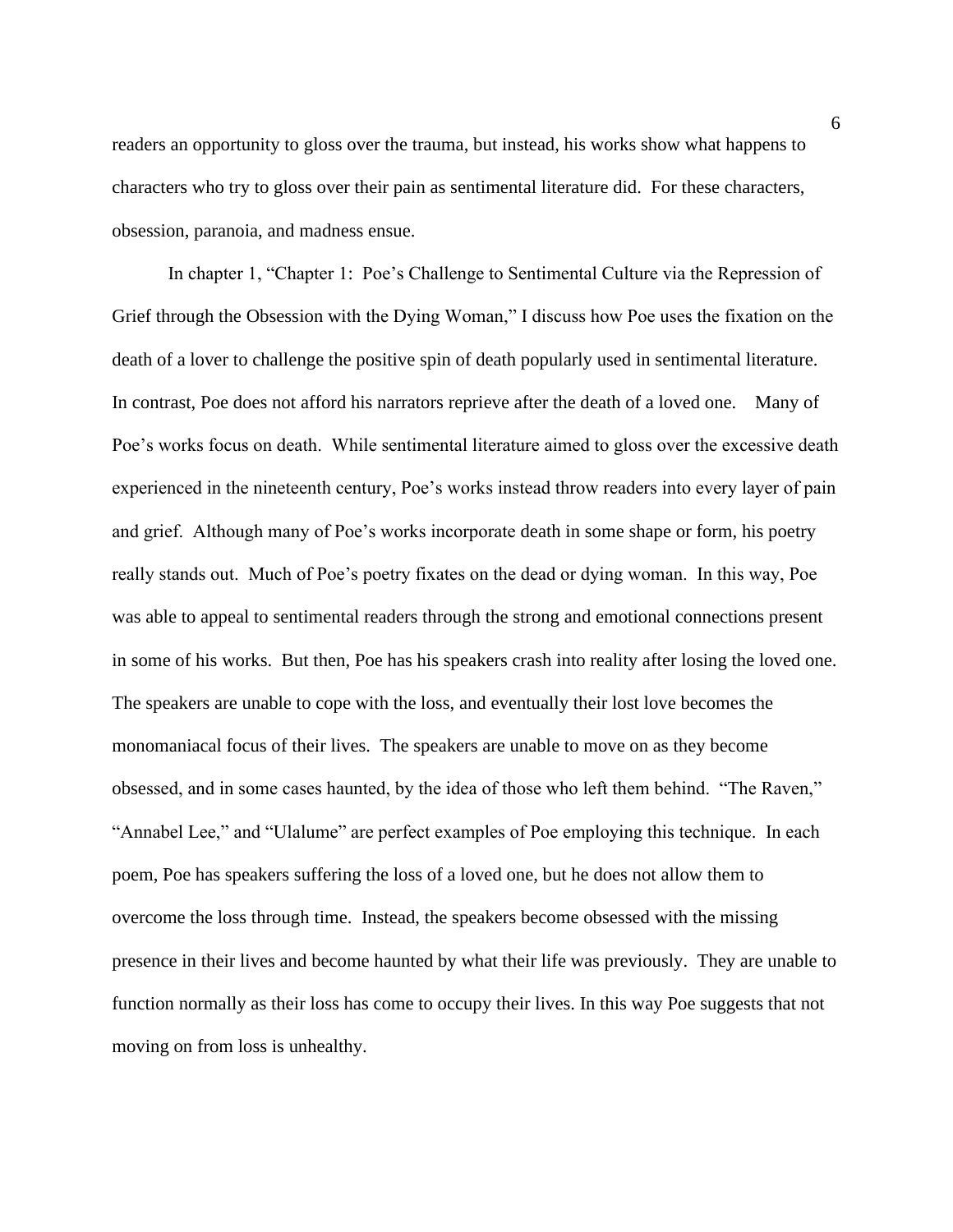In chapter 2, "Poe's Focus on Paranoia as a Response to the Repression of Psychological Distress in Sentimental Literature ," I discuss how Poe's short stories feature mentally unstable narrators whose mental illness arises due to suppressed feelings. Poe brings the theme of paranoia and mania into his works. Although this theme shows up in many of his works, several of Poe's short stories are great examples of how he applies this theme. The stories "The Tell-Tale Heart," "The Black Cat," and "The Fall of the House of Usher" all exhibit narrators experiencing madness. In each case, the paranoia of the character continues to build as the plot progresses. Confined by the expectations of society, these characters have no option but to go mad. Through "The Tell-Tale Heart" and "The Black Cat" Poe has the narrators constantly proclaim their sanity; thus, further proving that the characters are actually insane. Poe uses the crumbling infrastructure of the house in "The Fall of the House of Usher" to mirror the mental state of the characters within the story. In many of Poe's short stories, the narrators exhibit a crumbling sense of reality and sanity. By implementing characters with these traits, Poe sets his works apart from others. These stories offer a more intimate and realistic take on the human psyche and condition. Poe presents the story directly through the narrators and their inner dialogue, offering readers a close and intense perspective. The voices of narrators in sentimental pieces do not share this stylistic trait.

In chapter 3, "Poe's Exploration of the Darkness of Loneliness and Alienation in Response to Sentimental Literature's Optimism, "I discuss how the narrative's perspective creates an individual and isolated world for the narrator. Through his flawed narrators, Poe makes the argument for the need for true human connection and interaction. The absence of such connections propels his narrators into a world of hardship and madness. Perhaps the theme of loneliness and isolation is most prominent in Poe's works. This theme seems to serve as the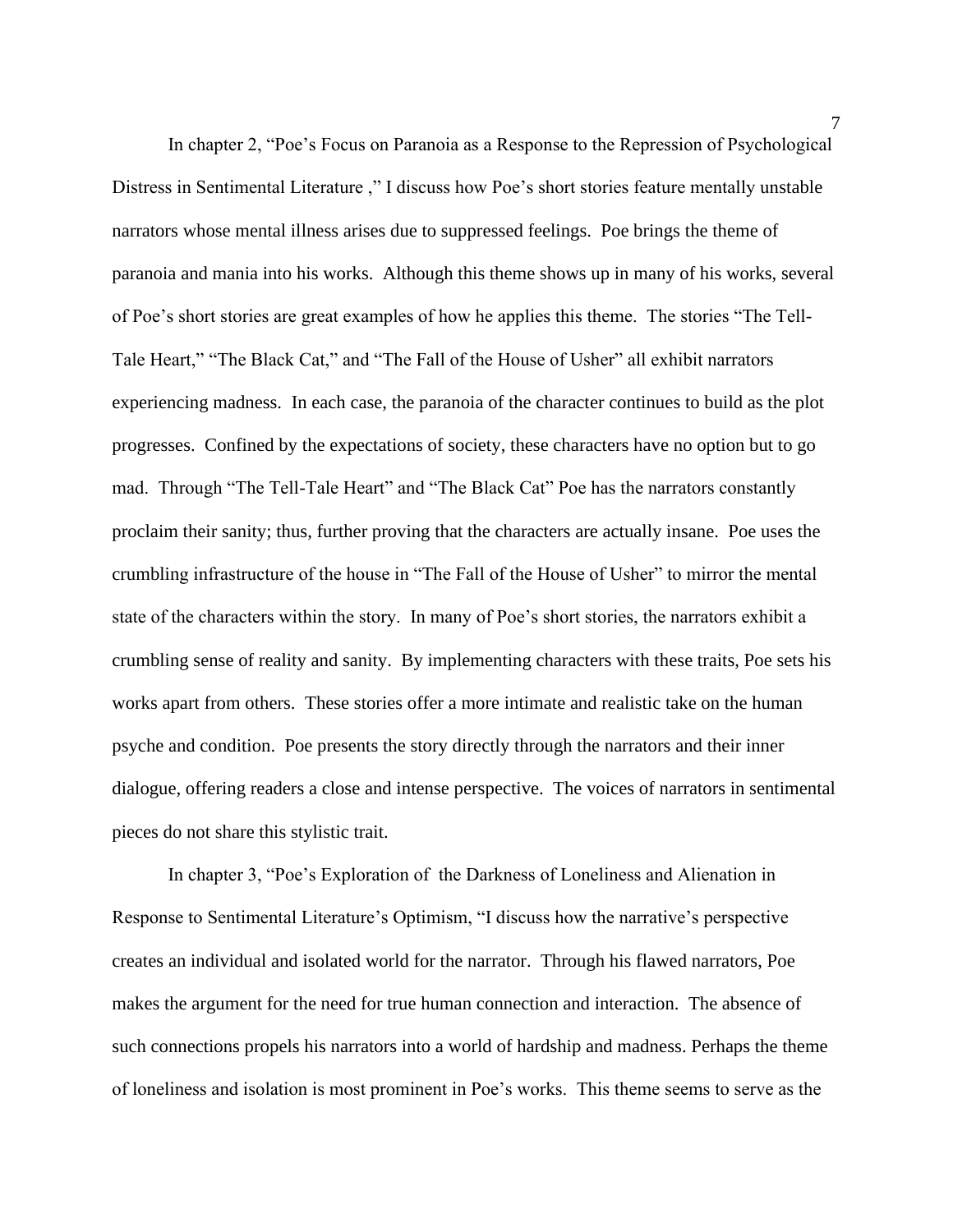catalyst for all of the other themes within Poe's collective works. Due to the characters' extreme moments of loneliness and alienation from the cultural norm elements of paranoia arise. With this approach, Poe addresses some of the fundamental human needs that sentimental literature left behind. Without compassion, understanding, and true companionship, Poe's characters are rendered incapable of functioning within the confines of society. Poe paints this picture through his short stories "The Pit and the Pendulum," "The Man of the Crowd," and "William Wilson." Their narrators have been completely isolated in their thoughts and interactions. The plots rely entirely on their observations. Through their eyes, the inconsistencies and impending madness become evident as the narrators fail, or are unable, to address and treat their problems. In contrast to sentimental literature, these stories serve as a cautionary tale to demonstrate the impact loneliness and isolation can have on an individual. Through the intimate telling of the story told only from the narrators' perspective, and their minimal interaction with other characters, Poe portrays narrators who become undone due to their isolation and alienation from others.

Undoubtedly, Poe's works, over time, have proven to be some of the most successful literary texts of the nineteenth century. Due to his stylistic choices and focus on unexplored subject matters, they are able to stand on their own. Although Poe's work is unique he does connect to some themes of sentimental literature and the nineteenth century, mainly through his recurrent focus on death. However, Poe also takes the opportunity to point out the flaws in sentimental literature and reveal more psychologically stimulating truths. Through Poe's poems and short stories these unique authorial traits, subjects, and goals become evident.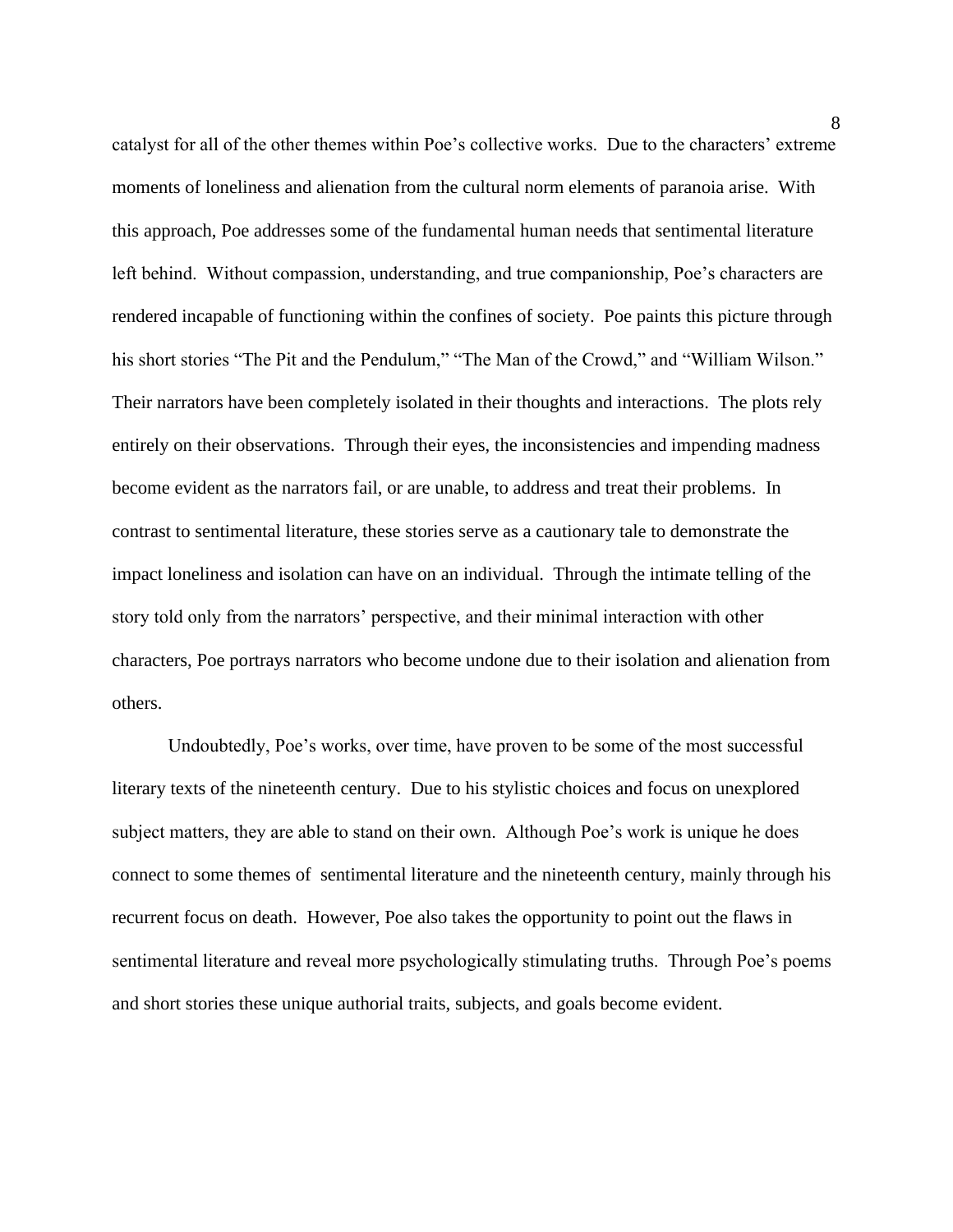# **Chapter 1: Poe's Challenge to Sentimental Culture via the Repression of Grief through the Obsession with the Dying Woman**

Undoubtedly, Edgar Allan Poe's centralized focus on obsession differentiates his works from the sentimental writers of his time. Notably, Poe's characters and speakers are motivated by one factor: their obsessions. In many of Poe's works, the death of a loved one serves as the turning point of the speaker as they sink into a full-blown obsession for what was lost. While obsession can be identified in a substantial amount of Poe's works, this central idea also serves as a focal point for many of Poe's poems. More specifically, the obsession with a beautiful woman (most often dead or dying) serves as the monomaniacal focus for the speaker. By looking at the poems "Annabel Lee," "The Raven," and "Ulalume," Poe's implementation of this obsession becomes apparent. As Poe demonstrates through his poetry, any neglect or failure to acknowledge such feelings will consume those left behind and drive them to madness. Poe uses his speakers who are obsessed with their lost loved ones to illustrate this idea.

By applying Poe's own theory in his essay "The Philosophy of Composition" to his works, it becomes clear that the monomania present in Poe's work was deliberate. Poe states, "Beauty which, I maintain, is the excitement, or pleasurable elevation, of the soul" (Leitch 646). By Poe's own volition, beauty creates the tone and feel for a poem and renders the effectiveness of the poem. Beauty excites the reader and touches their soul. When beauty is achieved, the rest of the poetic elements can follow. Poe's words demonstrate why so many of his works focus around a woman. The woman serves as a focal point for what Poe deems as beautiful. Poe argues that not only beauty is essential for the true essence of a poem, but he also argues that the dead or dying woman serves as the epitome of beauty .This argument serves as the catalyst for the central focus of obsession within Poe's works. Poe uses not only the idea of obsession, but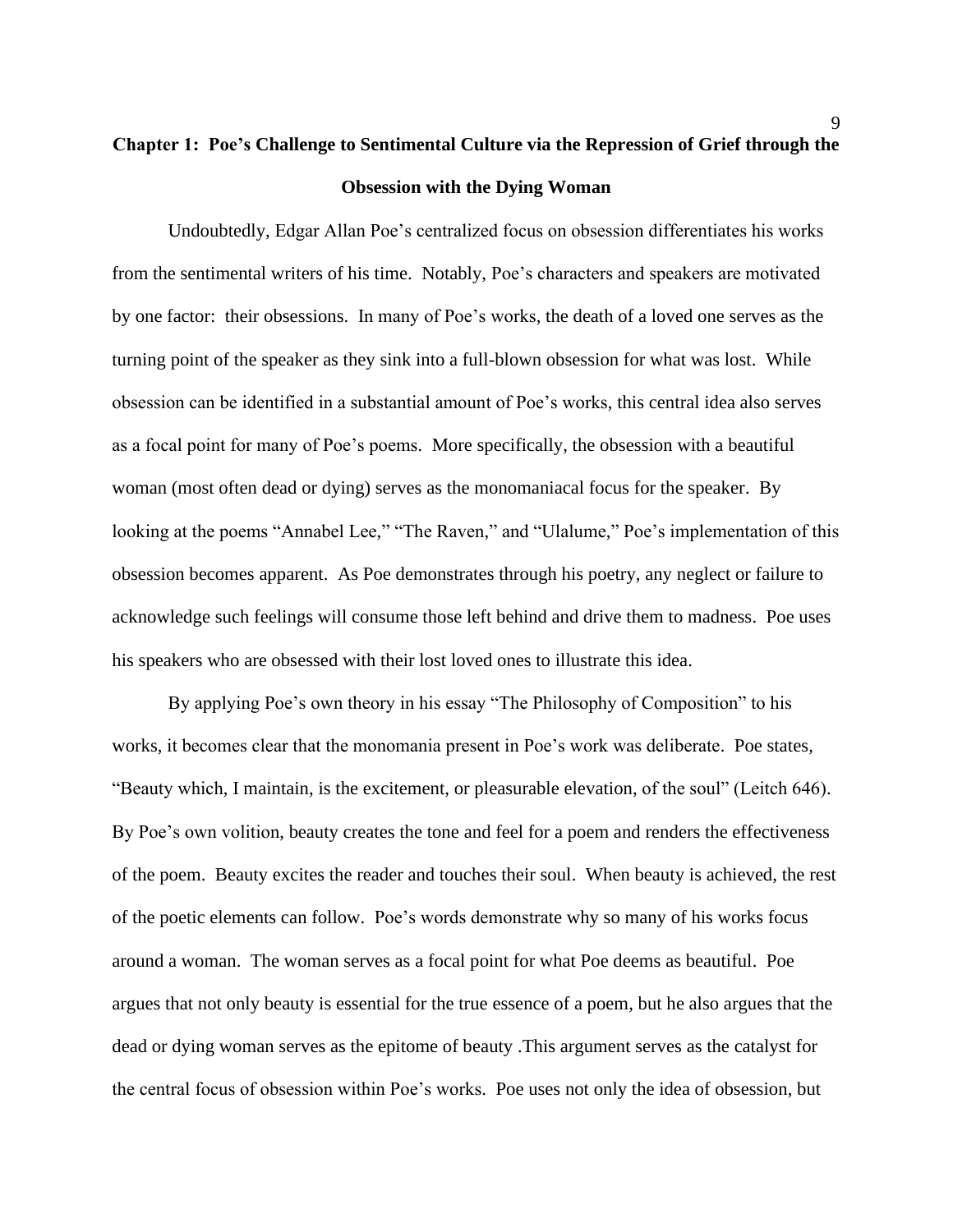also the reoccurring theme of the beautiful, young dead or dying woman. This focus then becomes the obsession of the piece. Poe's "Annabel Lee" is a prime example of this tactic. **"Annabel Lee"**

Poe's "Annabel Lee" focuses on the love that the speaker shared with Annabel Lee. Though Annabel Lee has passed on, the speaker of the poem is completely consumed with her and their love. The speaker's obsession with Annabel Lee is the driving force of the poem. Her beauty and the beauty of their love prohibits the speaker from being able to move on. In comparison, sentimental literature had the tendency to focus on the death of a loved one as sending them to a better place. Death enabled the individual to achieve the ultimate goal of reaching heaven. This perspective allowed for loved ones to accept the death and move on. Through "Annabel Lee" Poe flips this perspective and shows instead the disturbing reality of death. Poe shows that those left behind are simply left to mourn and grieve their loss. In reality, there is no remedy for the pain. Poe thus challenges the common perspective of the time by revealing the reality of the suppression of grief.

Poe starts the poem appealing to the sentimental culture by presenting an almost idyllic, fantastical beginning. The poem emulates the beginning and the rhythm of a childhood fairytale, or even the sea, but then, the rhythm starts to change. Poe's style brings readers in with a benign introduction to the poem, but goes on to challenge the very perspective of the sentimental culture. Like the changing tides of the sea as described in the poem, the meter becomes unpredictable as the speaker is thrown deeper and deeper into despair. The unpredictable meter represents the unstable mental state of the speaker. Poe's speaker is not able to accept the death of his beloved Annabel Lee and as such, the speaker is not able to cope with the idea that Annabel Lee is in a better place. Rather, the speaker contradicts sentimentalism by blaming the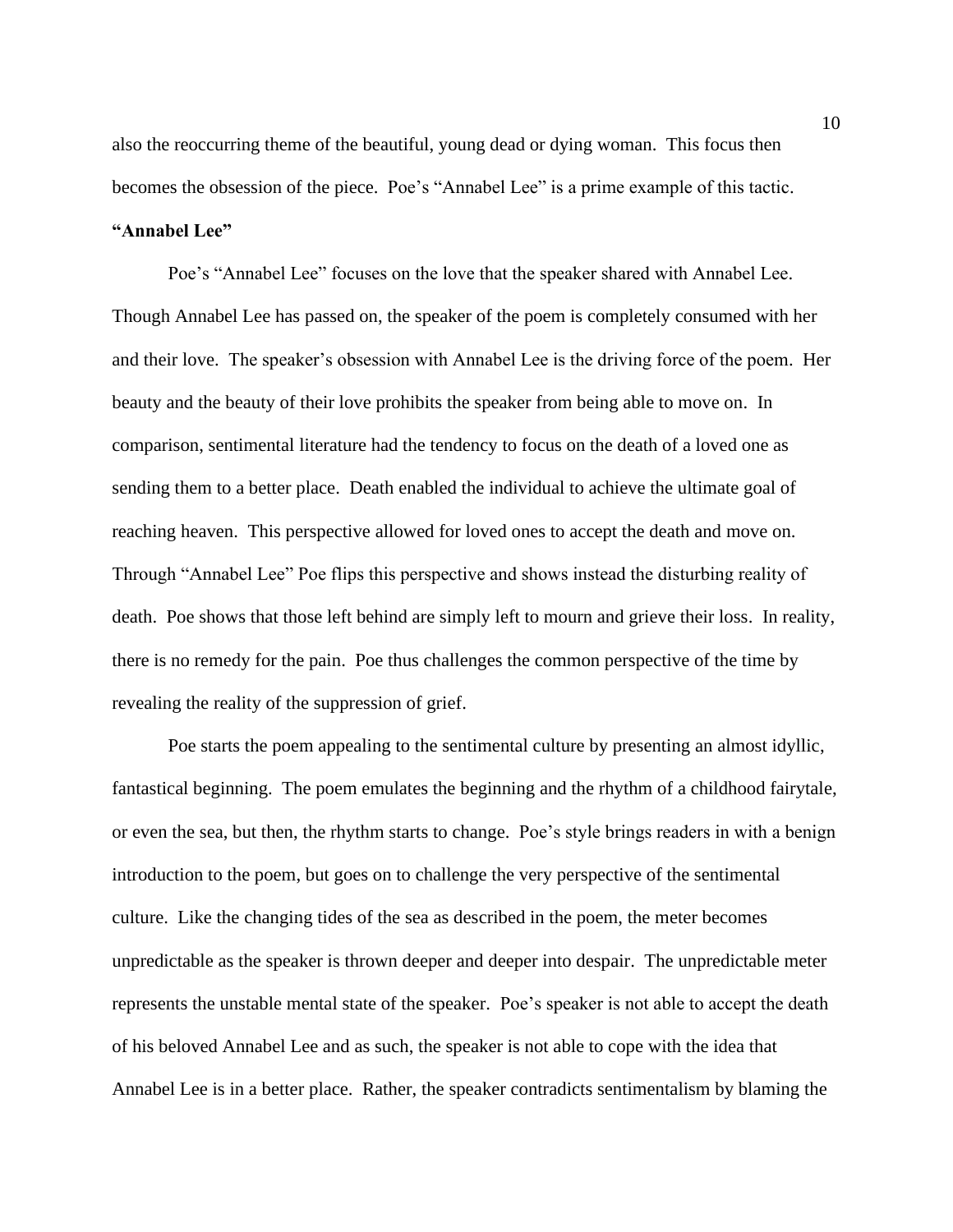heavens. The obsession of the love between the speaker and Annabel Lee is what drives the poem. The poem does not focus on how the speaker will reconnect with Annabel Lee. The poem fixates on their love and how Annabel Lee has been taken away from him.

Whereas most literature of the time offers the perspective of heaven as a healing entity, Poe presents heaven as the source of his pain. Throughout the poem, there is an abundance of references to angels, but it is their jealousy that leads to the death of Annabel Lee. Poe uses the "winged seraphs" to exude evil instead of good. In this presentation, the angels are jealous and steal Annabel Lee away from the speaker, proving to be a far cry from the common technique of using heaven as the ultimate goal for loved ones to be reunited after death. Poe furthers this idea by playing with the word "kingdom." Common Christian culture would refer to the kingdom of heaven as being the optimum end goal. Poe has his speaker focus on his and his beloved's "kingdom by the sea;" thus, promoting the idea that the speaker and Annabel Lee reached their "heaven" together on Earth. As proven by Poe's play on the word "kingdom," sentimentalism does not come into play, as there is no better place for the speaker than here and now on Earth. For the speaker, the saving grace of heaven does not actually exist. In this way, the poem not only centralizes around the idea of the speaker's love for Annabel Lee, but it also becomes hyper fixated on placing blame for their separation.

 Throughout the poem, Poe continues to play with sentimental techniques while also bringing forth the intense obsession the speaker has with Annabel Lee. Without Annabel Lee, the speaker feels like he has nothing and is nothing; therefore, he must hold on to her memory and the love that they shared in order to be complete. This coincides with sentimental techniques of the time: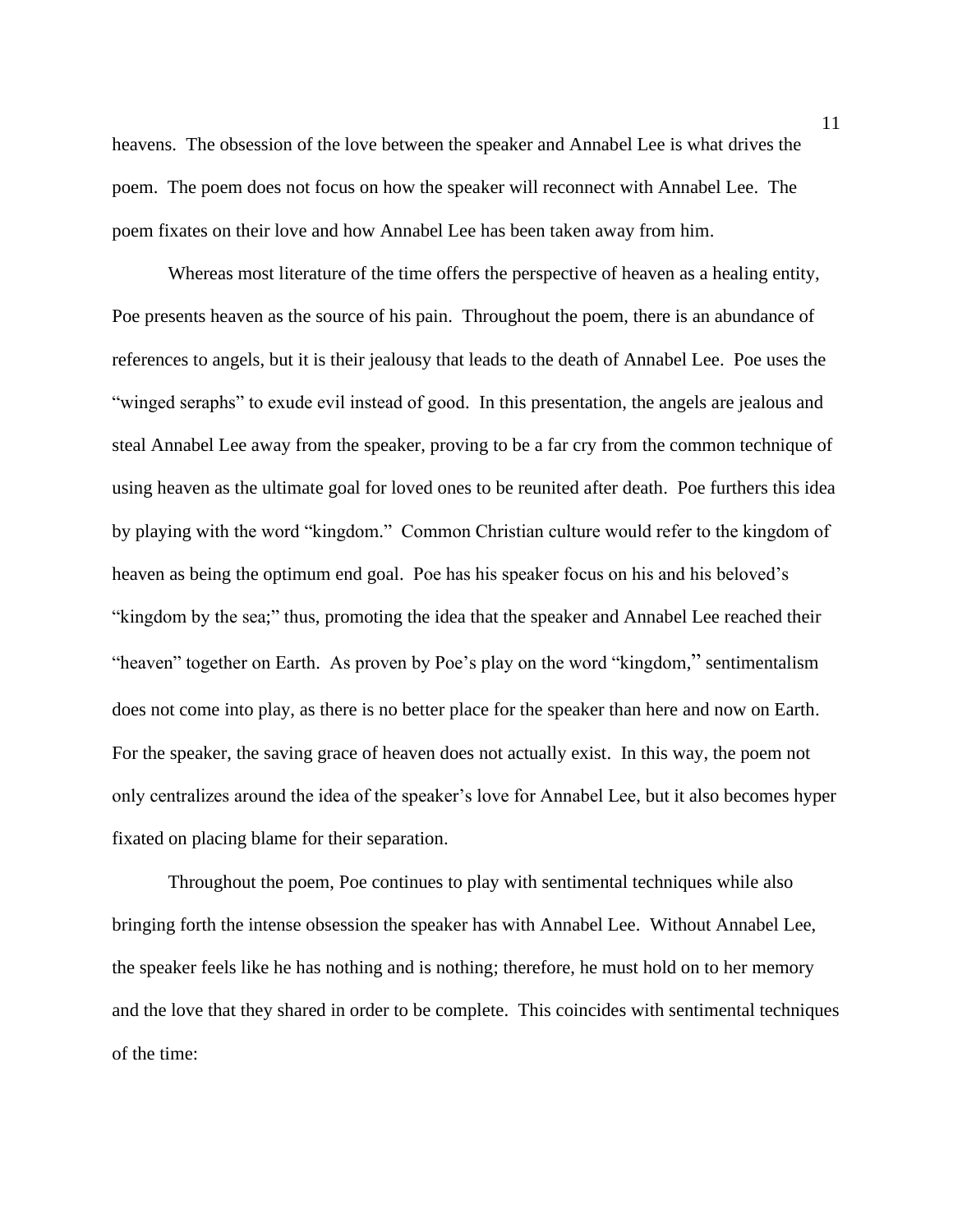In many of the classic men's texts of the era, the ultimate threat to individual existence is contamination of the self by social bonds' in the sentimental vision, the greatest threat is the tragedy of separation, of severed human ties: the death of a child, lost love, failed or disrupted family connections, distorted or unsympathetic community, or the loss of hope of reunion and/ or reconciliation in the hereafter. (Dobson 267)

As Dobson discusses, the idea of the afterlife was prominent during the nineteenth century. Anything to hinder being reunified with a loved one would be catastrophic. Poe acknowledges the views of the time period, but then directly challenges them. Clearly, while the idea of "Annabel Lee" originally presents itself as an element of sentimentalism, Poe takes it a step further by moving past sentimental technique. Poe does not allow the speaker the hope to reunite with Annabel Lee in the afterlife, but rather the speaker is so consumed by his grief and his loss that he cannot leave her side, even after she has died. The speaker's obsession leads his love to become all-encompassing and distortive to the beauty of their love. Poe uses the speaker's obsession and breaking point to then turn the effect and beauty of the poem to one of a gruesome and morbid image as the speaker literally lays down by Annabel Lee's grave. The speaker's obsession is so great that he cannot move on, he is willing to lay down his life to be with her.

"Annabel Lee" holds an abundance of significance as it was one of Poe's last published poems. In many ways the poem shows that Poe was not only challenging the sentimental culture and its aptitude to move past death, but he was shifting into a more personal writing approach as he himself was experiencing the feelings of the poem due to his own wife's death. Yet despite countering the sentimental approach, Poe does offer a slight glimmer of hope. Instead of being a product of the time, the poem offers the speaker the ability to transcend death as the love he and Annabel Lee share seems to be stronger than death: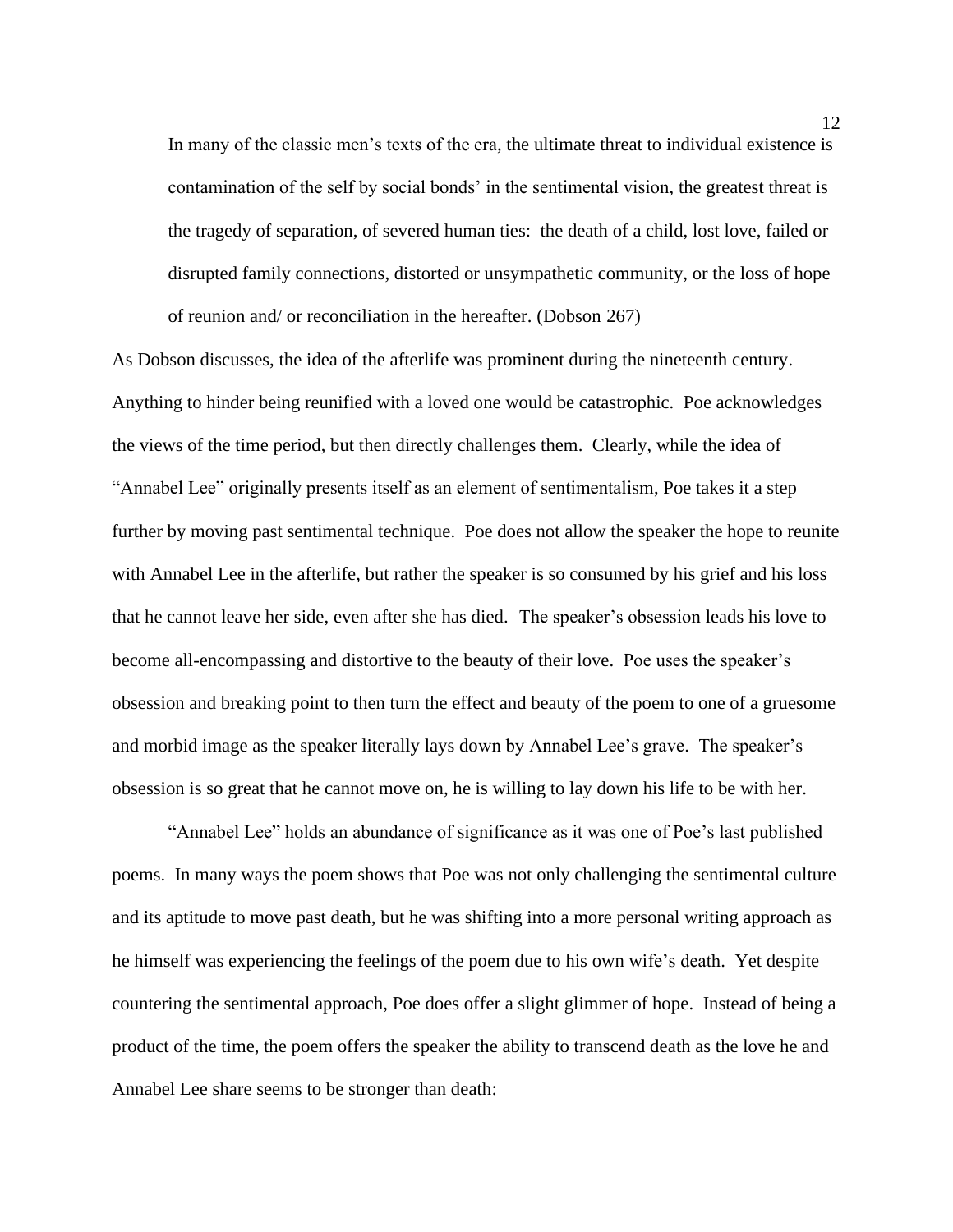(Poe's) favorite theme, grieving for the death of a beautiful woman, had been the subject of "Lenore," "The Sleeper," "To One in Paradise," "The Raven" and "Ulalume," and recurred in "Annabel Lee." But in the last poem, as in the story "Eleonora," young love transcends death and survives in spiritual union. (Meyers 243)

Contrary to sentimental literature, it is not the idea of heaven that leads the speaker to be comforted, but rather, it is the idea that his love for her is too strong to be severed.

Poe's "Annabel Lee" lends itself to be the perfect example of how Poe was able to play off the sentimental literary techniques of his time. In the case of the poem, Poe uses sentimentalism to appeal to the masses, but then, Poe challenges the time's beliefs by presenting a more honest and truly grieving speaker. Through Poe's play on words and expression of obsession, the poem becomes much deeper and evokes a more realistic response to the death of the love one. Instead of allowing the idea of heaven to be a form of redemption and healing, Poe uses it to be the cause for the speaker's breaking point. For the speaker, heaven is not saving their love, it is trying to sever their love. The speaker's loss cannot be healed as he becomes all encompassed by his love ultimately allowing his obsession to overcome him as he lays himself down next to Annabel's grave. Poe's poem lends itself not as a tale of redemption, but instead as a tale of preoccupation and consequently, soul-crushing loss.

#### **"The Raven"**

Similarly, Poe's "The Raven" offers a critique on sentimental culture through the speaker's obsession with a dead woman. Considered to be Poe's most successful and wellknown work, "The Raven" offers the tale of a speaker who is overcome by a grief that has become haunting. Poe even reflects on his own method of writing this poem with his essay "The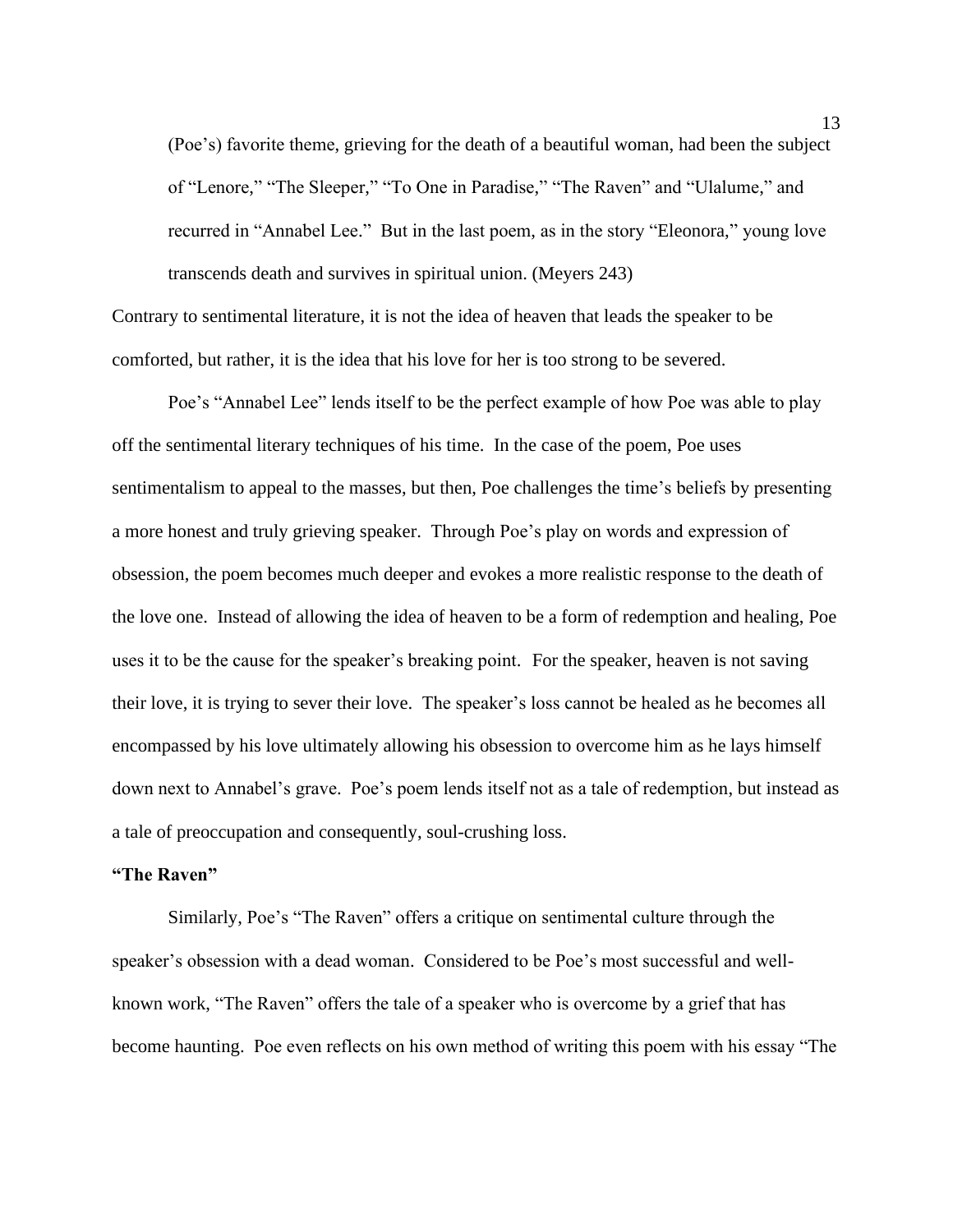Philosophy of Composition." Through these means, the clear replication of the dying woman within Poe's works becomes apparent and is obviously intentionally made.

In looking at "The Raven" it is clear that many elements lead to one specific focus, the obsession with the woman. This is most defined through the reoccurring statement of the raven stating "Nevermore." Poe addresses the use of repetition in "The Philosophy of Composition":

As commonly used, the *refrain*, or burden, not only is limited to lyric verse, but depends for its impression upon the force of monotone—both in sound and thought. The pleasure is deduced solely from the sense of identity—of repetition. I resolved to diversify, and so vastly heighten, the effect, by adhering, in general, to the monotone of sound, while I continually varied that of thought: that is to say, I determined to produce continuously novel effects, by the variation of *the application* of the *refrain* – the *refrain* itself remaining, for the most part, unvaried. (Leitch 646)

The implementation of the refrain in "The Raven" affords Poe the ability to offer his speaker the ability to fixate on Lenore, who has passed on. The raven's simple, monotone responses to the speaker replicate the sentimental perspective of death, but for the speaker, the raven's responses do not bring him comfort. The raven's replies only drive the speaker to madness. In addition, the idea of the refrain gives insight into Poe's works as the inclusion and obsession with the dead or dying woman serves as a refrain within his works as well.

Within "The Raven" there are many aspects that allow the reader to pick up on Poe's obsession with the dying woman. The bird itself serves as a symbol for an ill omen. It is an animalistic representation of death and dying. The bird being the focal point of the poem affords readers the ability to appreciate the repetition of the bird's message "Nevermore." As the poem continues, the speaker is consumed with the idea of seeing Lenore. The speaker repetitively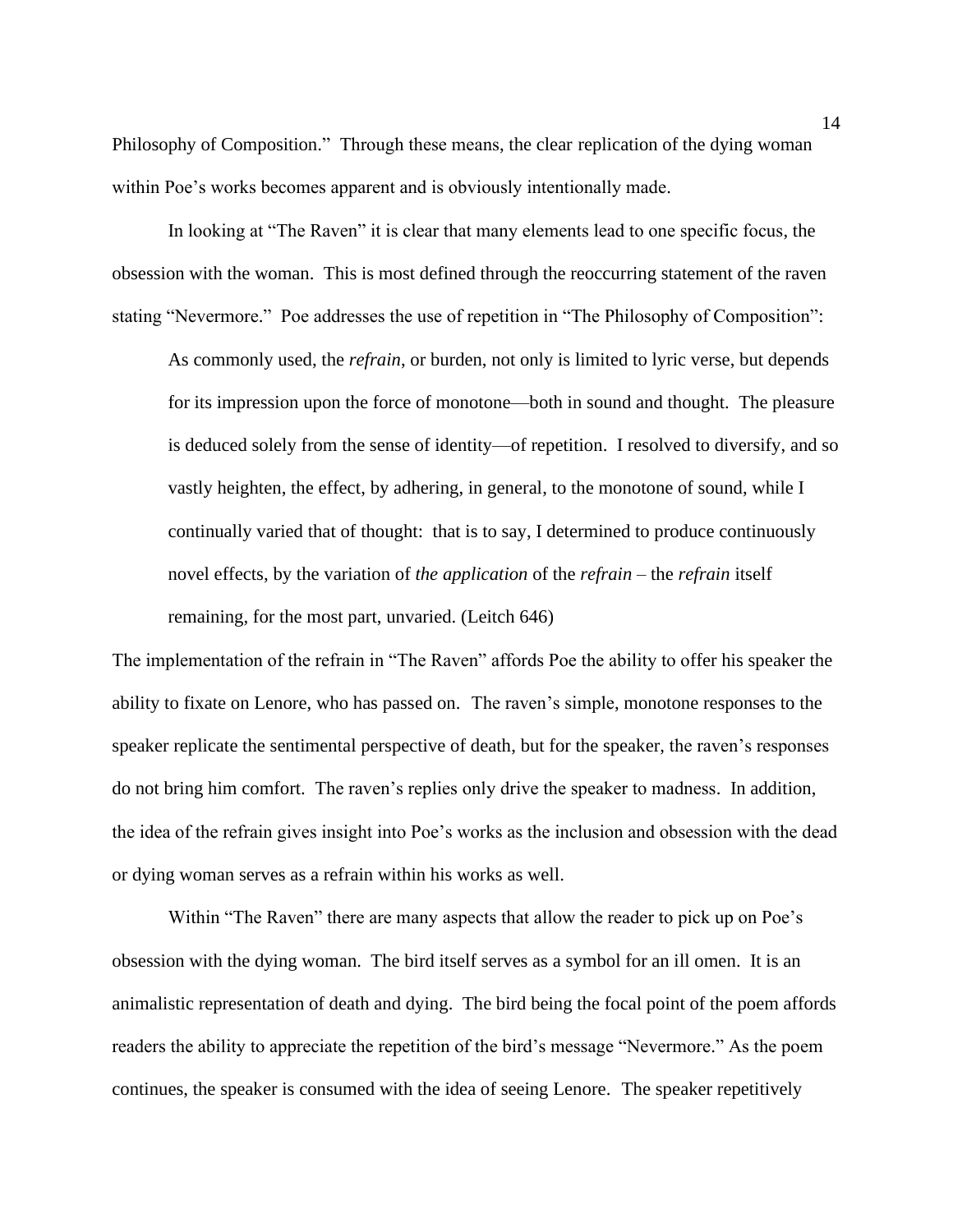askes the raven about Lenore This enables the poem to once again become obsessive with the dying, or in this case, dead woman as she becomes the motivating force of the poem itself.

Where "The Raven" offers up the symbolic representation of the woman through the bird, it differs greatly from mourning pieces of the sentimental period. During the nineteenth century, people would turn to memorial objects, or mourning clothes to assist them through their grief:

It is well known that many nineteenth-century individuals turned their bodies into sites serving to mourn their dead…What is perhaps less well known is that they also used artifacts from the body of the deceased to mourn and memorialize as well; most the common were locks of hair. These became a powerful means of representing the departed and, for many, a means of envisioning the deceased in (the) afterlife.

(Bradford 26)

Although Poe practiced such acts in his personal life, he counteracts this idea of grieving by having the representation of mourning present with the sinister black bird. The incorporation of the bird allows for a verbal representation and constant reminder of what the speaker has lost, his Lenore. In addition, the raven does not help the speaker through his mourning, but rather it drives the speaker mad. The bird does not assist the speaker in moving it on; instead, it serves as a constant reminder of the grief of the loss of Lenore. Thus, the speaker is unable to think of anything else, and the death of the beautiful woman, and the bird, become the speaker's obsessions that only intensify throughout the poem. Through this method, Poe challenges the sentimental position by establishing the growing pain and sorrow of the speaker.

Poe's choice of refrain in "The Raven" is symbolic in and of itself. Contradictory to sentimentalism, the response of "Nevermore" presents readers with a negative duality of interpretation. The speaker, obsessed with the searching of Lenore, is overcome with finding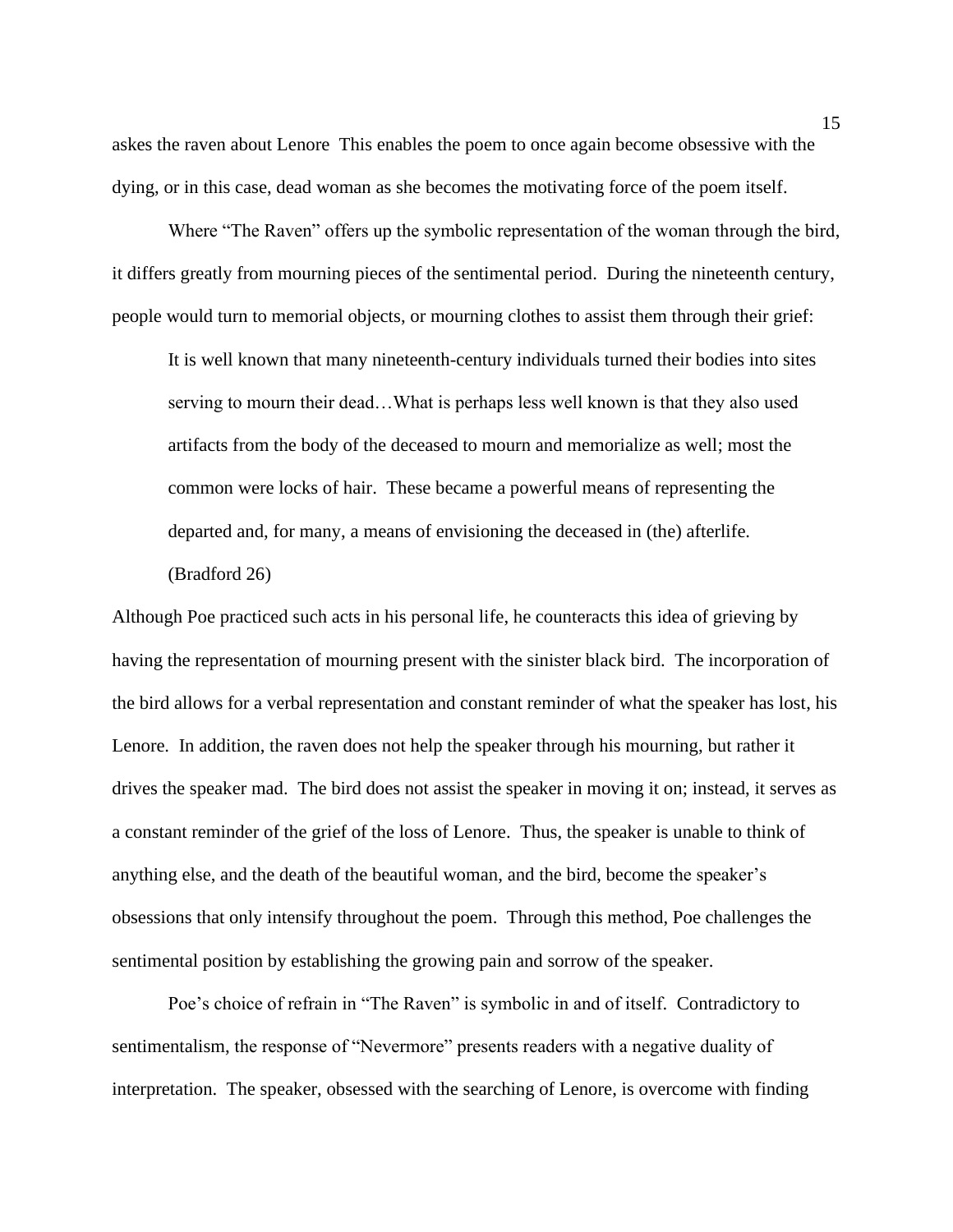answers from the raven. This is seen through the varying entrances and climactic ending of the poem:

The raven introduces "Nevermore" at the end of stanza eight; and thereafter "Nevermore" serves as a reply to the bereaved questioner, finally becoming emblematic of his subjective state. As the sign of his pessimistic melancholy it is an explanation of "nothing more." Only after the raven has become symbolic, after the full extent of the questioner's loss and the degree of his perversity and self- pity are apparent, do the questioner's isolation and self-limitation to "nothing more" become meaningful .

(Caputi 174)

As Caputi shows, Poe uses the raven's response to drive the speaker mad. While the raven and its response reflect the speaker's loss of sanity, it also presents death's reality. The raven's replies offer the speaker no relief and ultimately, leave the speaker mad and even more disconnected from reality and Lenore. The speaker has now become nothing without his Lenore and is overwhelmed with the constant reminder of her that the raven gives. The refrain of "nevermore" promotes the anti-sentimental idea that Lenore will be present "nevermore." Thus, Poe comments on those left behind, specifically, those left behind by the beautiful woman they love. The speaker of "The Raven" is left behind by Lenore and instead of finding solace in being reunited in heaven as would be the sentimental perspective, he is driven mad by the memory of Lenore.

The rising mental break of "The Raven's" speaker is also represented through Poe's stylistic choices. While most of the poem is written in trochaic octameter, there is a clear shift in pacing present. The beginning of the poem is pretty rhythmic with just the refrain of the ending sound of "more" for each stanza. As the poem continues, however, the speaker begins to go mad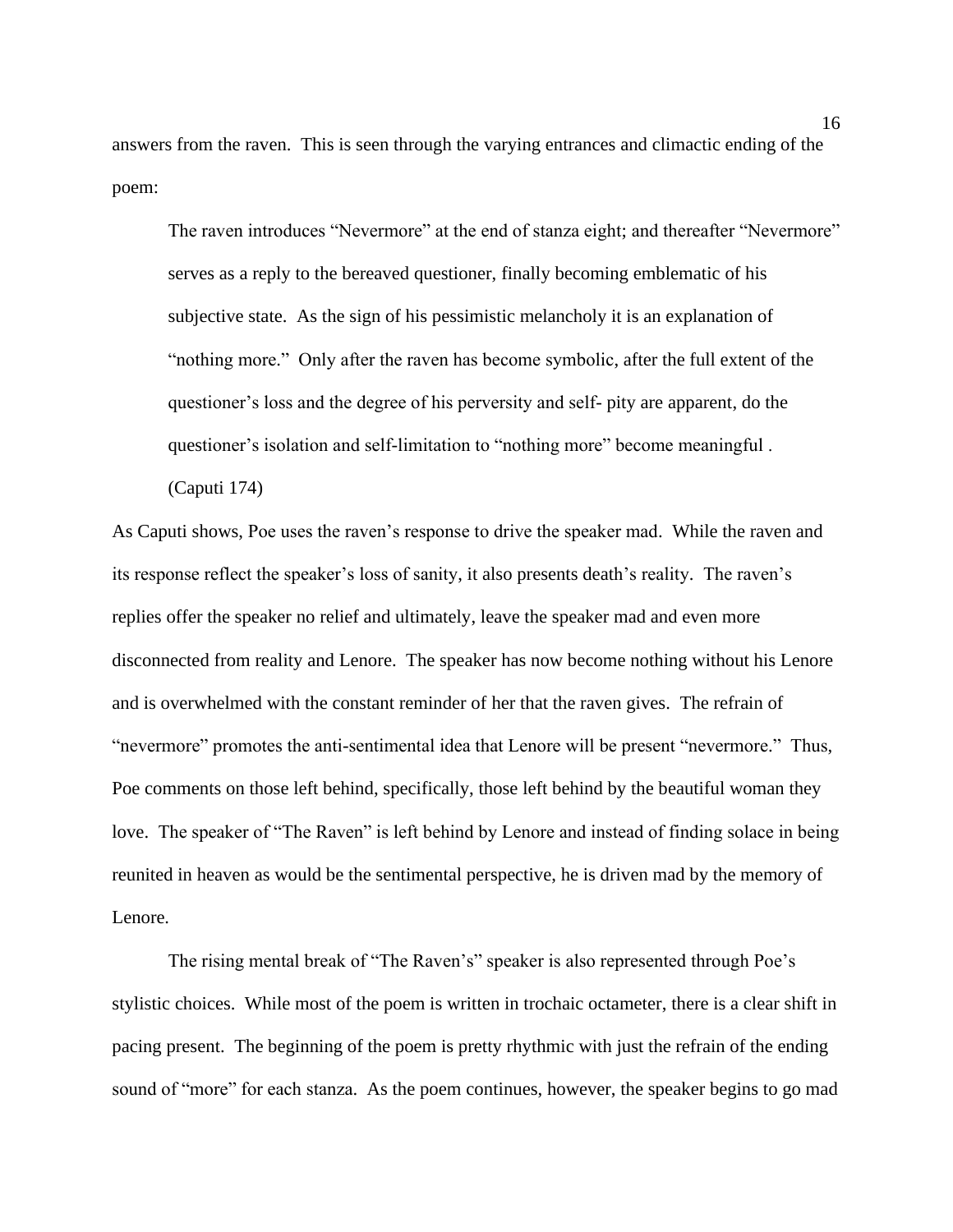by the presence of the bird. Poe replicates this through his use of dashes in the poem. The speaker has realized the torment of his continuous memories of Lenore, and thus has begun a downward spiral. The fifteenth and sixteenth stanzas of the poem show the speaker's demise as he becomes angry with the bird. This is followed by the use of abrupt, excited punctuation in the eighteenth stanza. The presence of the bird has become one of pain and is no longer of interest to the speaker. Even Poe's reference to speech by the speaker has shifted. Originally, the speaker simply responds to the bird through "muttered" or "said," but by the end of the poem the speaker exclaims and "shrieked" in response. There is a clear shift in the writing to demonstrate the mental state of the speaker.

Poe's "The Raven" is making a clear retort to the sentimental literature of the nineteenth century. In a time when death was so prevalent, "The Raven" challenges the sentimental approach of a loved one going to a better place through death. Instead, death wreaks havoc on the speaker who is left behind. The raven becomes the symbolic representation of sentimental culture as it serves as a constant reminder to Lenore. The raven leaves the speaker trapped and unable to think of anything else. While "The Raven" illustrates Poe's idealized definition of beauty and the beauty of a dying woman within a poem, "The Raven" also illustrates the refrain and thus, the obsession of the reoccurring dying woman within Poe's works.

In addition to "The Raven" and "Annabel Lee," Poe's poem "Ulalume" presents a similar image of the beautiful, dead young woman. In the case of this poem, there is a formidable force bringing the speaker back to the tomb of his lost loved one. The speaker's mourning is not as obvious as in the previous two poems as the speaker is initially unaware of the destination of his somber walk. However, by taking a look into what the speaker thinks he observes, it is clear that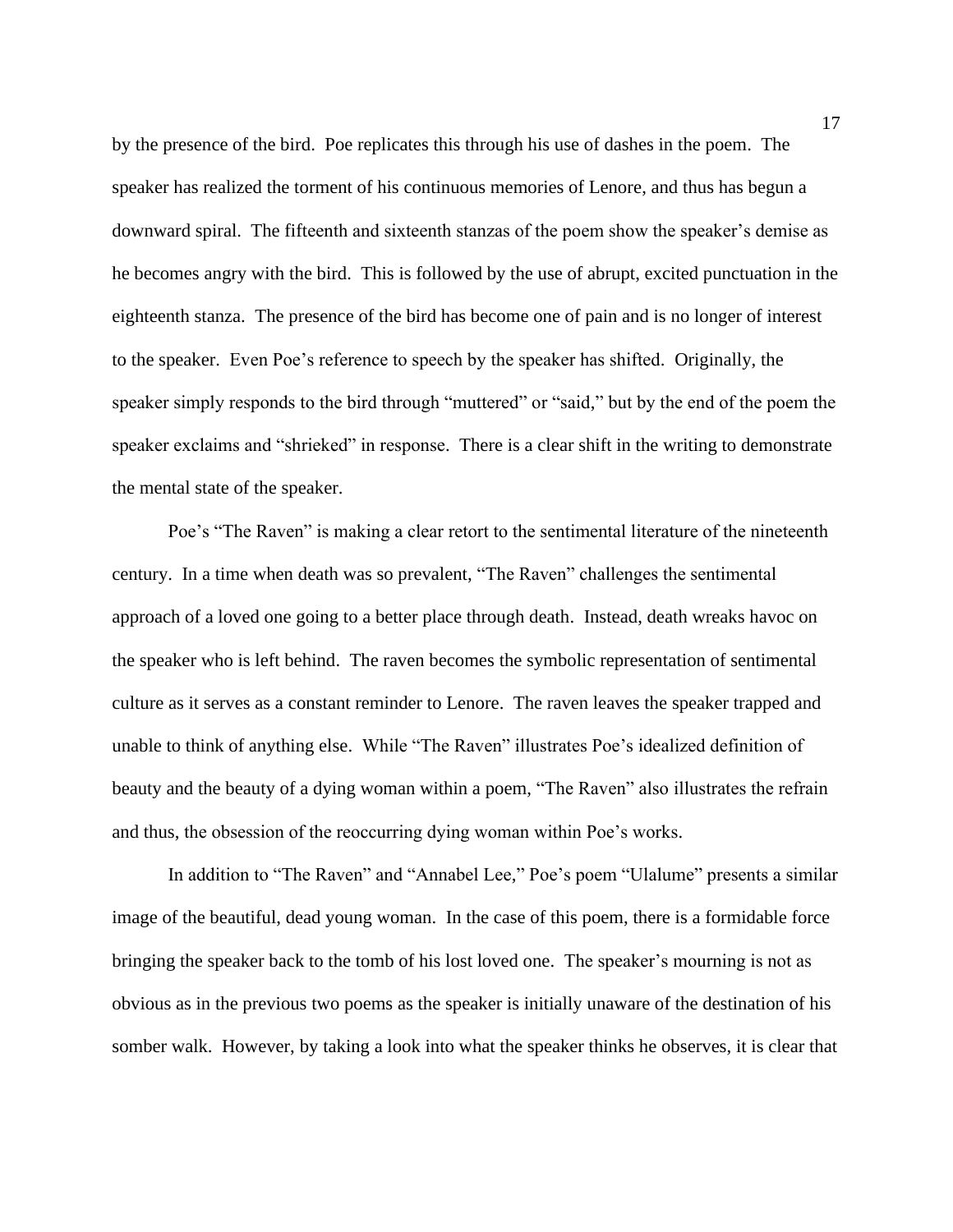he too suffers from an obsession with what he has lost. Through this tactic, Poe establishes his similar message that the loss of a loved one never really leaves.

#### **"Ulalume"**

Similar to "Annabel Lee," "Ulalume" offers a familiar sound and rhythm. Initially, "Ulalume" presents an almost whimsical rhythm as the speaker begins his journey. Using iambs, anapests, and a mostly predictable rhyme scheme, Poe gives the poem a light, beginning. Poe starts the poem by focusing on imagery, but as the speaker continues to look around him, his sights are reminiscent of his Ulalume. Through "Ulalume" the speaker is actively trying to forget his loss. It is when the speaker finally realizes his end destination at Ulalume's tomb that the rhythm of the poem changes ever so slightly. Implementing his characteristic dashes, Poe shows the speaker's stark, overwhelmed realization in the poem's ninth stanza:

And I cried: "It was surely October

On this very night of last year,

That I journeyed—I journeyed down here! –

That I brought a dread burden down here—

(Complete Tales 76)

The speaker does not find solace in the memory of his loved one, but rather he feels burdened with the memory of what was lost. Through the speaker's proclamation the tone of the poem changes as he is thrust back into the inner turmoil of his loss. Even though a year has passed, the pain of his loss has manifested itself to be present in everything he sees; thus, making his life centered around the obsession of his beloved. Once again, the poem enables Poe to poke holes in the belief system of the sentimental culture by instead focusing on the singular focus death presents for the speaker.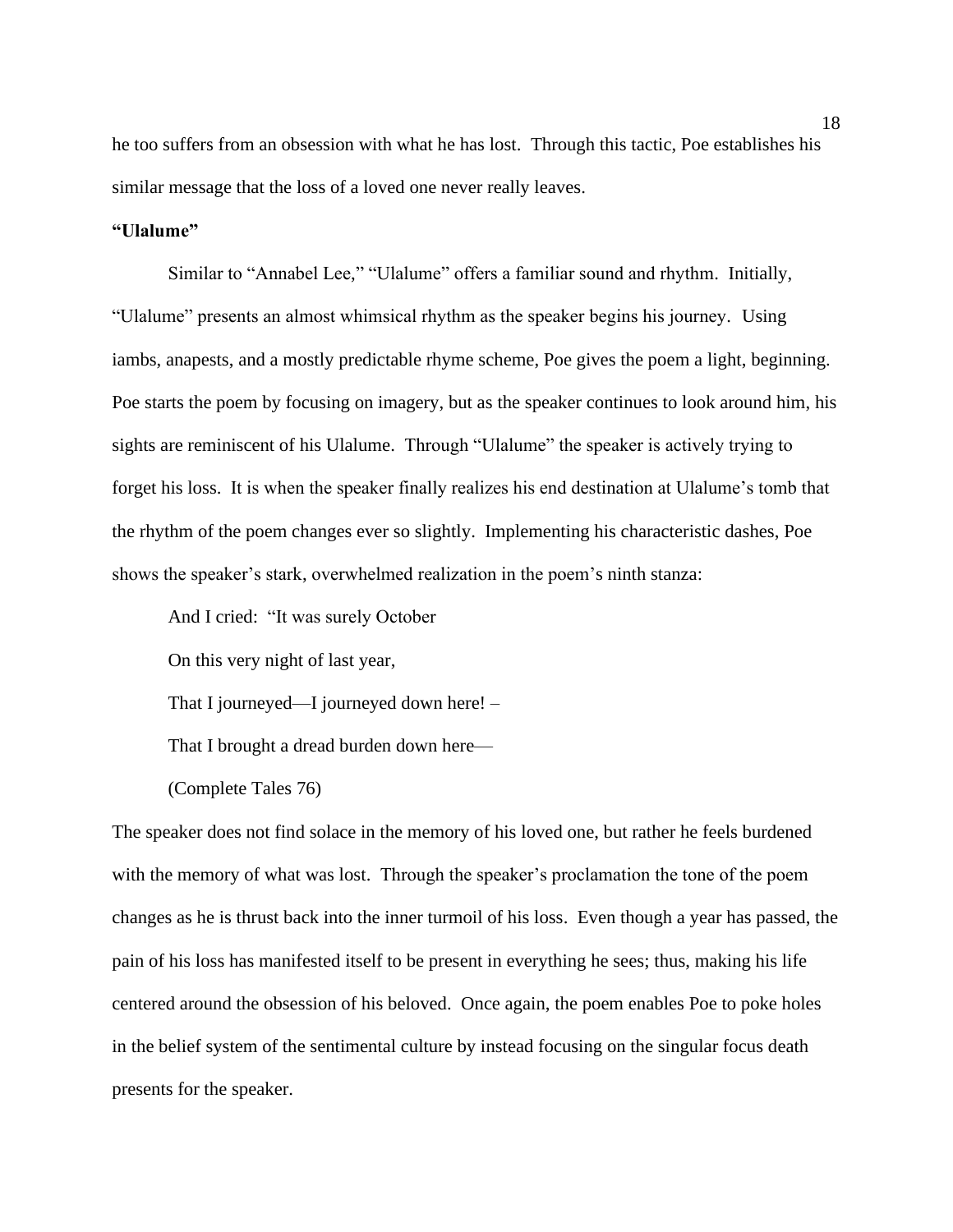Contrary to "Annabel Lee" and "The Raven", "Ulalume" does offer up different insight. In this poem, Poe has the speaker directly reference his psyche, thus establishing the psychological connection and impact of loss. In "Ulalume" Poe has even personified the Psyche enabling the speaker to talk with her. It is the Psyche who leads the speaker back to Ulalume's grave. Even though the speaker is trying to repress his feelings and his memories of Ulalume it is the Psyche that prohibits him from doing so. By this means, Poe is able to correlate loss to having lasting and reoccurring grief. For the speaker, loss is not something that can be overcome, but rather, it is something that has the power to be present in everyday life. This constant pull between the Psyche and the speaker represents the speaker's desire to move on, but also his inability to do so. Poe pointedly shows that the sentimental views seemingly gloss over the inner workings of an individual's psyche. Grief is ongoing and needs to be worked through, not idealized with afterlife. Furthermore, Poe also uses "Ulalume" to connect the psyche with the speaker's soul. The speaker even states, "with Psyche, my Soul," thus equating the psyche and soul as one. In this way, Poe roots the soul in the psyche and prevents the soul from being lifted when the psyche is still centered and fixated on the loss of Ulalume. Poe makes a direct connection to "The Raven" here as he closes the "The Raven" with, "And my soul from out that shadow that lies floating on the floor/ Shall be lifter—nevermore!" (Complete Tales 71). With these works, Poe directly challenges the sentimental view of lovers and their souls being reunited in heaven. Through these speakers, their souls are rooted and trapped in grief and their souls will never be able to be lifted and reunited with their loves.

Perhaps, "Ulalume" offers a greater insight to the mental realm of the speaker than is offered by "The Raven" and "Annabel Lee." The simple self-aware reference to the psyche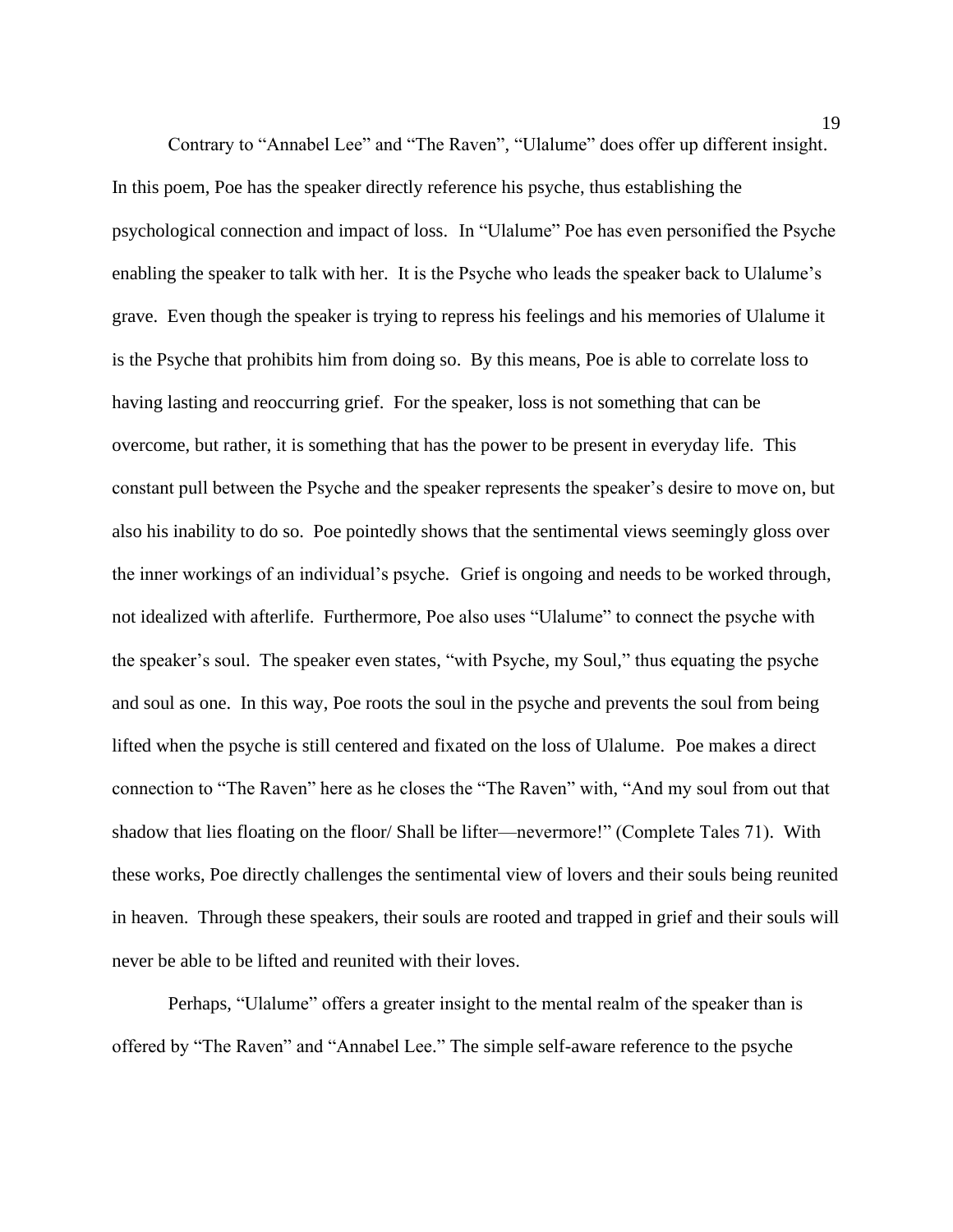affords readers the ability to literally read the inner thoughts of the speaker. Eric Carlson declares:

In order for the reader to re-create imaginatively the reality of the speaker he must enter into the dramatic world of the narrator's mind and there participate in the symbolic drama which unfolds... Although couched in the past tense, the narrative is not an objective retelling of what is done and gone, but an experience of great emotional intensity relived in a dreamlike trance of feeling and realization. Because the experience described is essentially subconscious, its coherence is psychological rather than logical. (26)

Because of the intimate, subconscious presentation of the speaker within the poem, "Ulalume" is able to demonstrate the idea of reoccurring thoughts and memories of a lost one. This perception enables Poe to openly contradict the messages of sentimental literature. Contrary to sentimentalism, Poe gives the control to the speaker's psyche, not religious ideas. Poe squashes the idealism of a romanticized afterlife and instead replaces it with the surrealism of love on Earth. Poe's use of the speaker's psyche gives readers an up-close, personal telling of the speaker's loss and struggles of grief. The speaker is not simply remembering and retelling of his love for Ulalume, he is still in love with her and that everlasting love is ruining and running his life as he can no longer be with her.

Being that the speaker of "Ulalume" is basically presenting the findings of his own subconscious, the poem takes on a certain imaginative, dreamlike approach. The poem almost reads as circular meaning that all of the speaker's observations eventually focus back on messages from his subconscious. This stylistic choice mimics Poe's choice of the refrain of the obsession of the dead and dying woman. Similar to the responses of the raven in "The Raven,"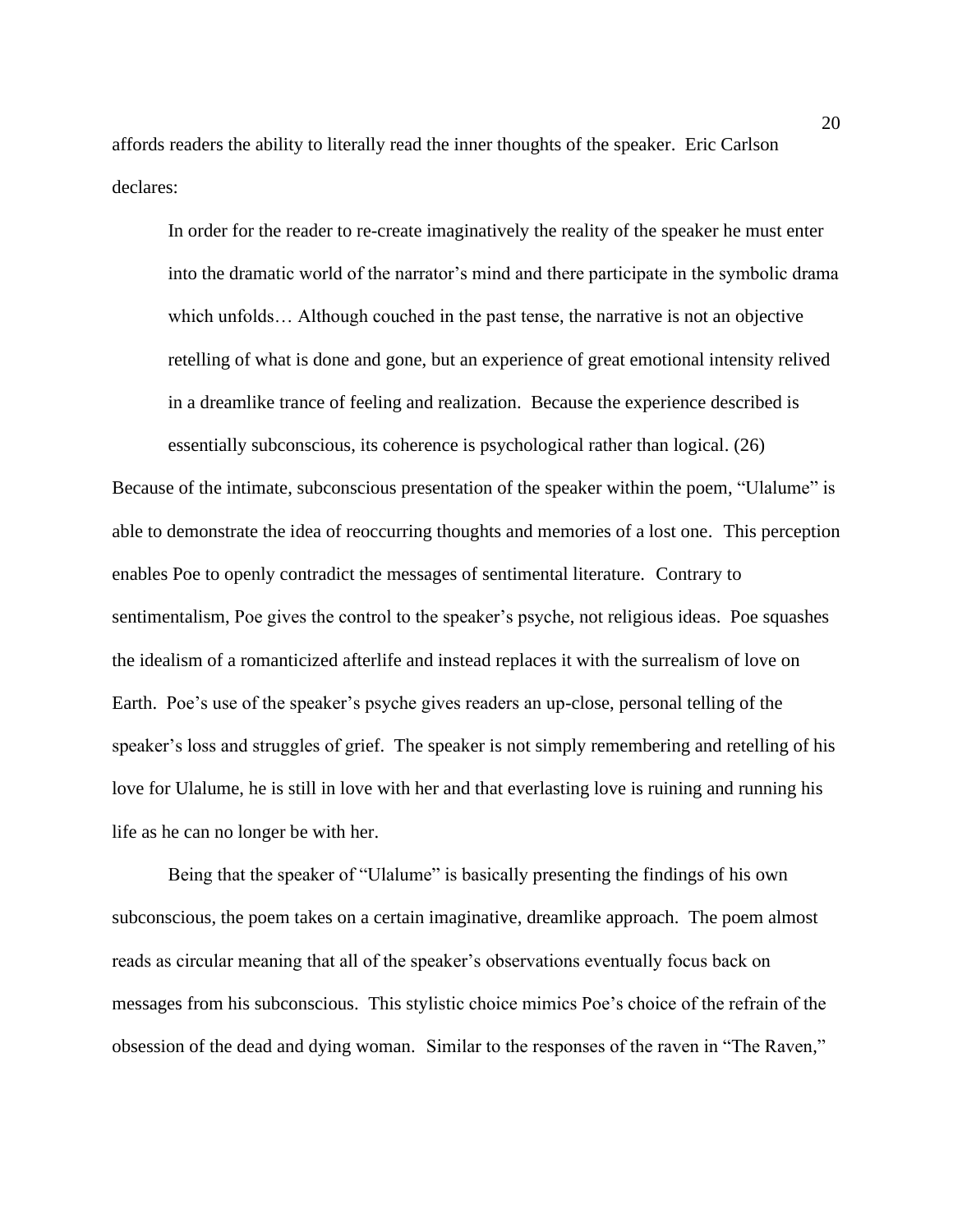Poe circles back to presenting the dead woman as the focal point of the poem through the continual reemergence of the speaker's subconscious and the reminder of his loss of Ulalume.

Also alluding to Poe's common refrain of the beautiful, dead or dying woman is Poe's choice to have all of these speakers present the poem in a narrative tone. This writing style enables Poe to present a more intimate look into the psyche of the speakers. In turn, this allows Poe to directly contradict to the sentimental culture by establishing the flaws and mental consequences the death of a loved one can impart on the survivor. In each case presented, the speaker reaches a point of breakdown over their loss. Reprieve is not achieved by traditional sentimental ways, but rather ultimate disillusionment takes place. It is the obsession with the loved one that prevents the speakers from being able to move on; thus, the speakers challenge the very crux of sentimental mentality. While "Annabel Lee," "The Raven," and "Ulalume" are great examples of the obsession with dying women, many of Poe's other poems can also fit into this theme. Some of Poe's short stories also follow a similar focus. Through these means, it is clear that Poe makes a conscious effort to use the beautiful, dead woman as an obsession to challenge the idea of the sentimental literature that was popular in his time.

The way in which the woman is presented in these works also brings forth Poe's ideas of writing and how his ideas differed from the contemporaries of his time. Poe uses the death of a young, beautiful woman to pull in readers used to sentimental literature. While readers are informed of the woman's beauty, and also, usually of her innocence, they are given little of anything else. Floyd Stovall points out Poe's own obsession with using women in his works when he states, "Of the fifty-two poems unquestionably accredited to him (Poe), twenty-five, including all of his best productions except three or four, have to do with women" (197). Poe's own writing technique serves as a reoccurring obsessive topic as a means for making a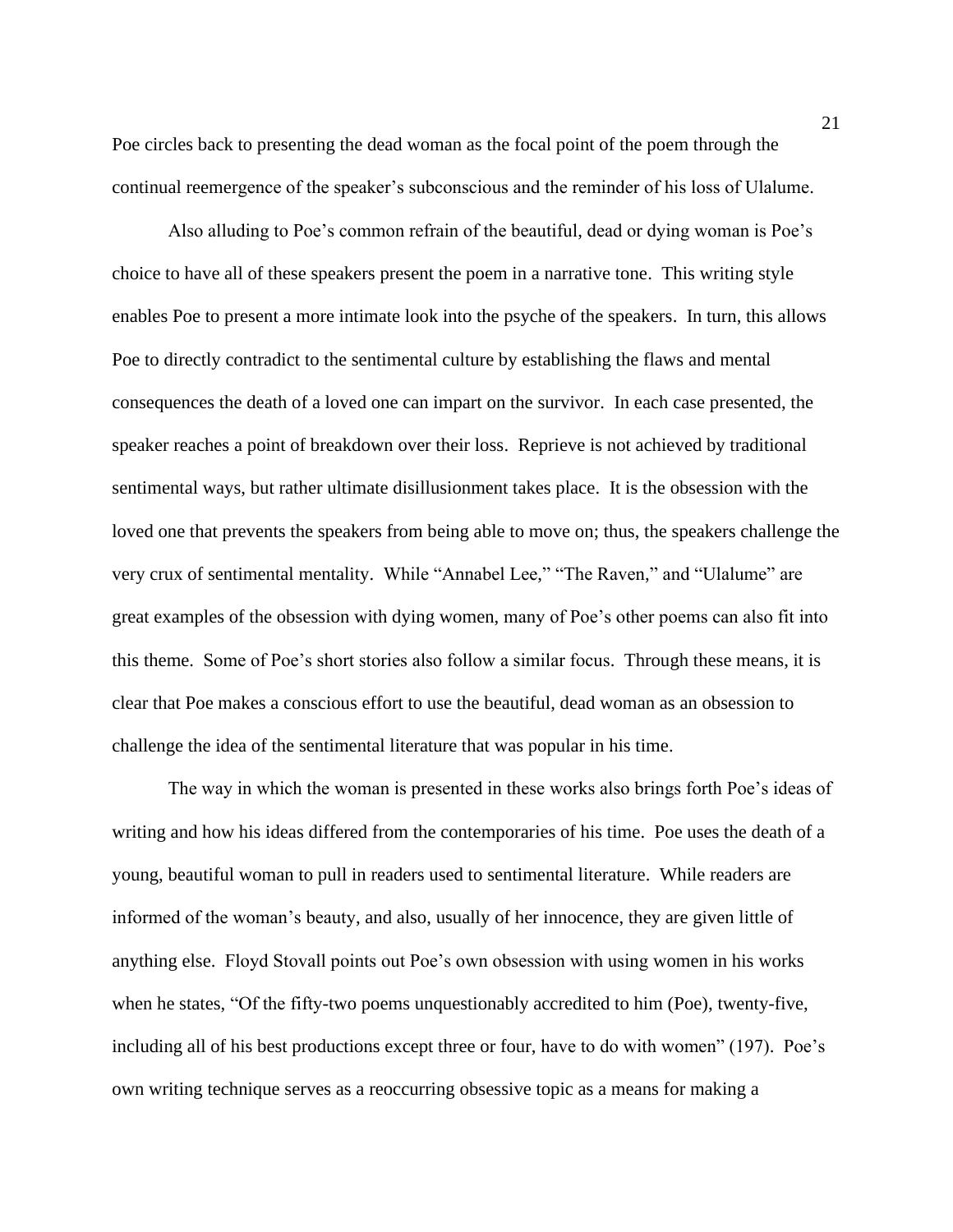counterargument to the literary culture. However, Poe's reuse of this topic results in many of the topical women being one-dimensional and quite similar in presentation. Stovall argues:

He is particularly fond of the woman with a "classic face" and "hyacinth hair"... Poe's women are either extremely innocent and unsophisticated…or else abnormally intellectual…They are all noble and good, and naturally very beautiful…Most remarkable of all (is) in their passionate and enduring love for his hero. (197)

In this way, Stovall points out that it is not only the women who play an obsessive reoccurrence in Poe's works, but it is also the way in which these women show love and devotion to the speaker that reappears within his works. Poe takes the idea of the beautiful woman a step further by creating very similar women characters. Stovall continues:

In name as well as in character and appearance, Poe's women are akin. His names are usually unfamiliar and always beautiful, especially because of their musical quality. This quality he secured chiefly by the use of long vowels, liquids, and nasals…In practically every case, the name is appropriate to the character, and even adds materially to the effect which Poe was desirous of producing upon the reader's mind. This effect was usually that of sadness. (197)

Clearly, Poe's use of the obsession with women proves to be effective, as it is this technique that helps propel his counterargument to sentimentalism. Death was a part of everyday life during the nineteenth century, and through his works Poe challenges the public to respond not with sentimentalist beliefs, but rather with a real and raw response. Failure to do so might possibly lend readers to the same fate as Poe's obsessed speakers.

Edgar Allan Poe held differing views during his time in the nineteenth century. While many authors were exploring the realms of sentimental literature, Poe was aiming to bring a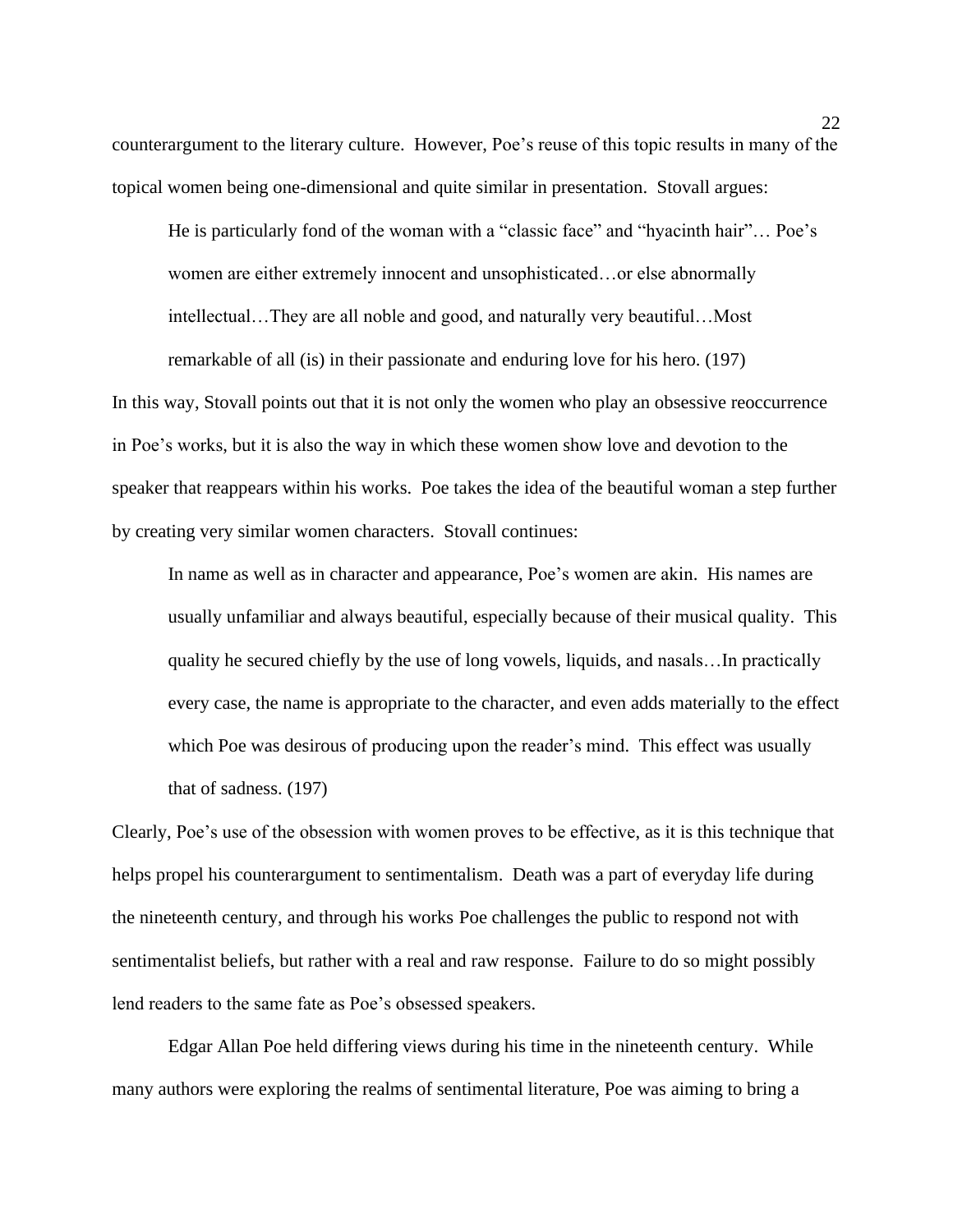more realistic, psychological approach to grief. By implementing the obsession with the dying or dead young, beautiful woman, Poe makes a statement on sentimental literature. Through "Annabel Lee," "The Raven," and "Ulalume" it becomes clear that experiencing true grief, as was not done in sentimental literature, results in obsession and the inability to move on in life as demonstrated by the speakers of these poems. It is through the mental breakdowns of these speakers that Poe offers the possible repercussions for not acknowledging the heartbreak that a devastating loss can create. For Poe, love was eternal and anything less than forever was detrimental and should be treated as such.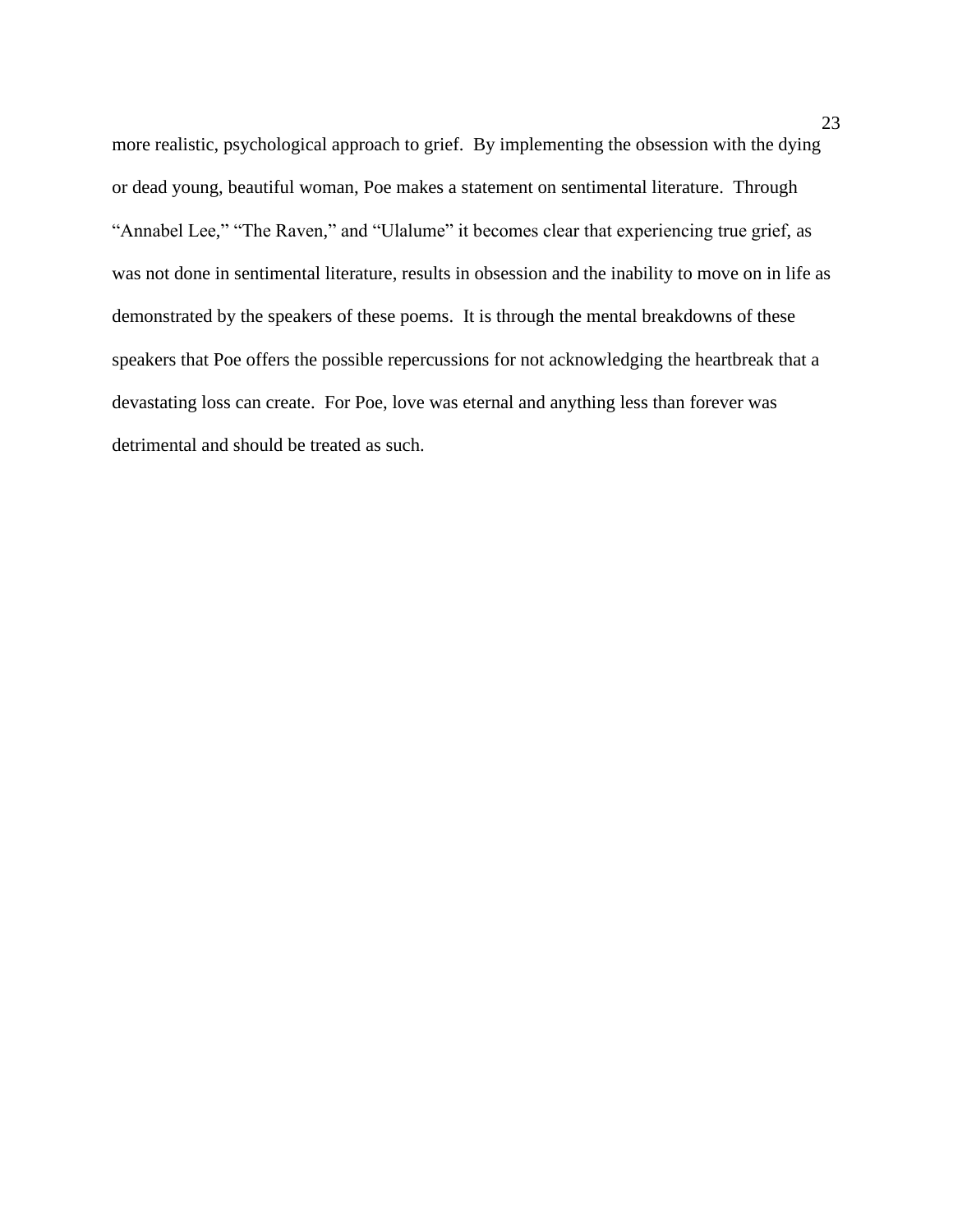# **Chapter 2: Poe's Focus on Paranoia as a Response to the Repression of Psychological Distress in Sentimental Literature**

Similar to the focus of his poetry, Edgar Allan Poe has a central theme running throughout many of his short stories. Through his intense narrators and characters, Poe reiterates his ideas of obsession. Converse to Poe's poetry, these characters are not obsessed over the death of a loved one, but rather their obsessions are a symptom of their acute state of paranoia. Through their paranoia, Poe's characters often commit heinous acts that result in their psyches unraveling even further. Poe uses these characters to demonstrate the fragility of the human mental condition. While sentimental literature was popular in Poe's time, Poe challenges such ideas by presenting characters with their inner thoughts and dialogue exposed; thus, presenting a purer depiction of the character, no matter the reality of their actual psychological state. Although sentimental literature addressed the struggles and emotions of the nineteenth century, the issues were glossed over. Traumatic events were redirected to portray a positive and uplifting message. An individual's untimely death would simply be written off as the individual journeying to "a better place." Poe does not present this perspective in his works. Instead, Poe offers the alternative view of the repercussion of the negative emotions and impact a loss can cause. By looking at Poe's "The Fall of the House of Usher," "The Tall-Tale Heart," and "The Black Cat" these ideas and stylistic authorial choices become evident.

During Poe's time of the nineteenth century, the study of psychology was starting to blossom. Not only were people taking notice of mental illnesses, but such illnesses were starting to be identified and labeled. Names were being given to the ailments that people were experiencing during this time period. Poe is able to refer to the budding science in his literary works; thus, offering a stark contrast to the sentimental approach embraced by his peers. When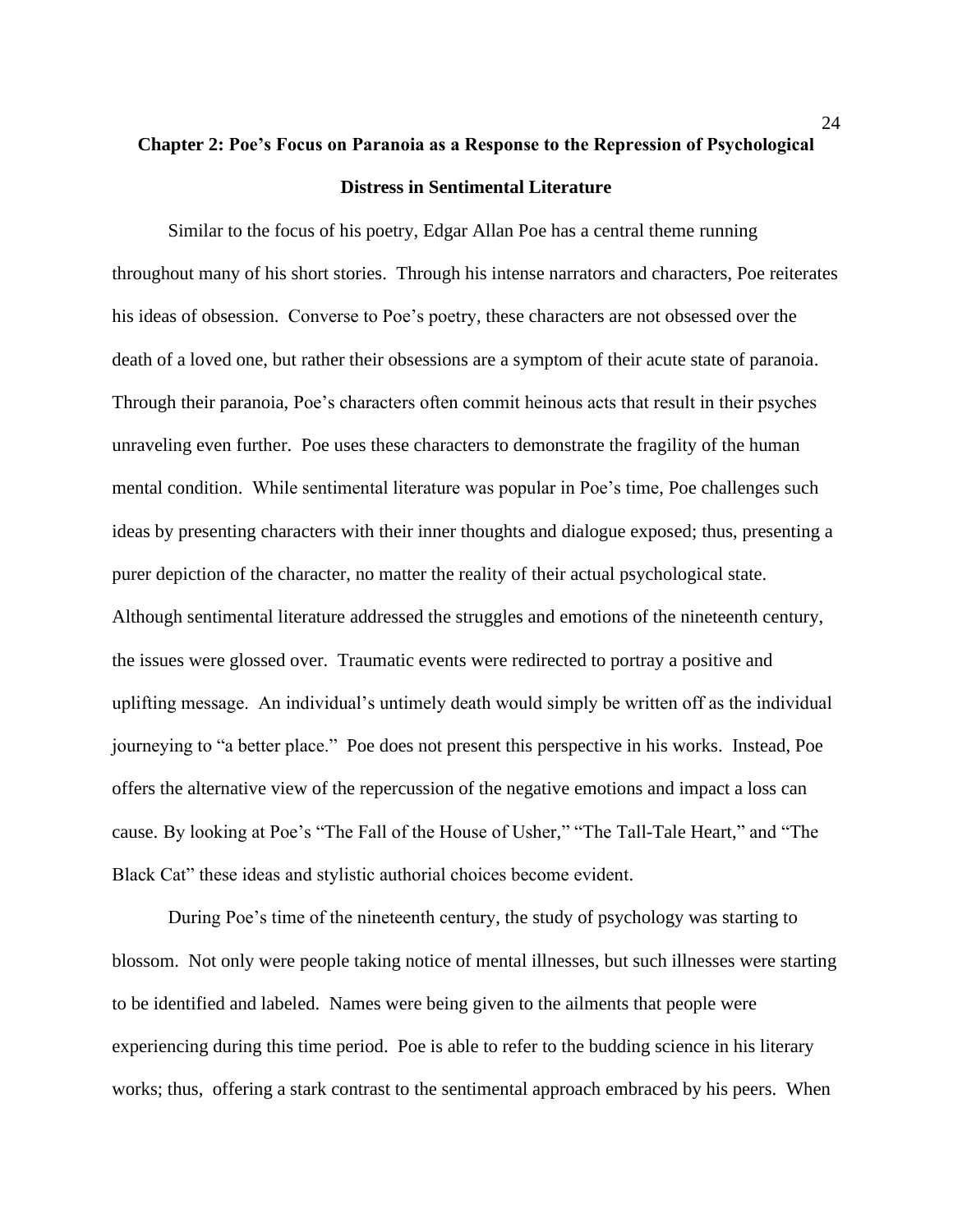focusing on paranoia, it becomes clear that Poe's interest in psychology serves as a catalyst for exploring such personas and the impacts of their psychological states within Poe's characters. This is especially true when looking at "The Fall of the House of Usher."

### **"The Fall of the House of Usher"**

With the emerging psychological ideas of the time, Poe is afforded the opportunity to present more dynamic and variable characters. In "The Fall of the House of Usher" the demise of sanity is present through both Roderick Usher and the narrator of the story. In both cases, the monomaniacal focus on the house and its own progressive state of destruction serves as the breaking point for both characters. The status of the house serves as a direct parallel to the men and their mental state. Poe sets the dark, somber tone of the story by immediately setting readers into a place of uneasiness. Resembling Gothic literature, "The Fall of the House of Usher" brings forth the feeling of impending doom. Maria Antonia Lima states:

Poe's literary creations have undoubtedly enabled us to perceive the mystery and terror of our restless souls, showing that the manifestation of horror in creativity should be understood as a response to a world desensitized to violence and human perversity, and art is not immune to such destructive effects. (22)

From this perspective, it is clear that Poe is trying to make connections between the characters of the story, the house that is destroying them, and potentially the worldly events of Poe's time as well.

"The Fall of the House of Usher" immediately presents a state of gloom and doom. There is no hope to be offered in the story. The story immediately presents the idea of darkness which in turn impacts the narrator. The story starts: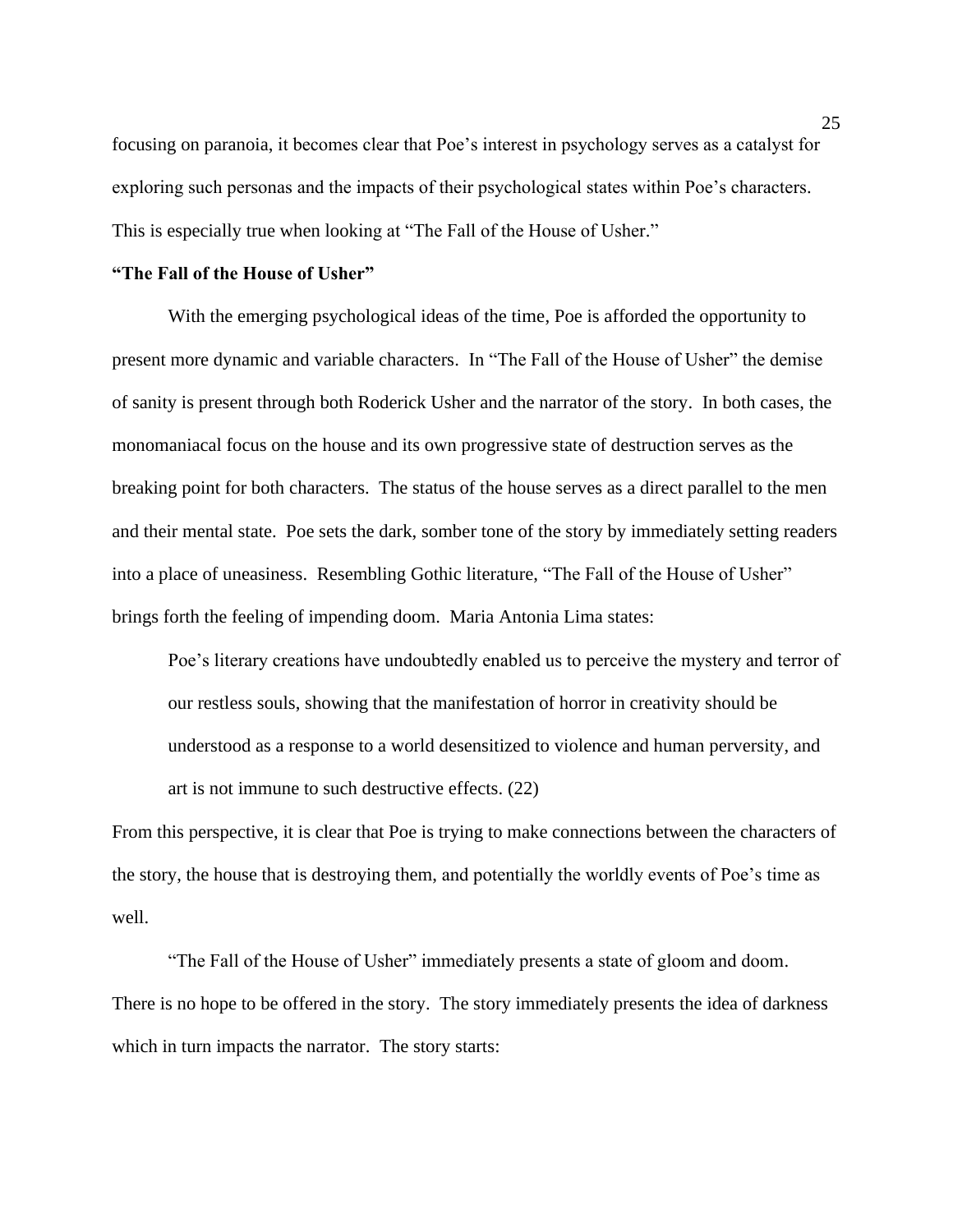During the whole of a dull, dark, and soundless day in the autumn of the year, when the clouds hung oppressively low in the heavens, I had been passing alone, on horseback, through a singularly dreary tract of country: and at length found myself, as the shades of the evening drew on, within view of the melancholy House of Usher. (Complete Tales 299)

In this way, Poe thrusts readers into the state of the scenery, the house, and the narrator. With the Gothic approach of darkness, everything takes on a sinister and symbolic approach. The narrator arrives on an autumn evening; thus, approaching a doomed house in darkness during a time of death. While a spring night might have offered hope to the narrator, Poe isolates the narrator in the autumn when things are beginning to leave and die off for the impending winter. In this way, Poe is able to foreshadow the fate of the narrator by simply establishing his trapped state through the time of year.

Similar to the Gothic style, Poe establishes the impact that the house will have on the narrator. The narrator states:

I know not how it was—but, with the first glimpse of the building, a sense of insufferable gloom pervaded my spirit. I say insufferable; for the feeling was unrelieved by any of that half-pleasurable, because poetic, sentiment, with which the mind usually receives even the sternest natural images of the desolate or terrible. (Compete Tales 299)

In this way, the narrator is immediately impacted by the house. At once, the house places and traps the narrator into a state of gloom. Contrary to sentimental literature, Poe does not afford the narrator a place of relief, but rather, Poe confines the narrator within the reality of the situation Usher is in.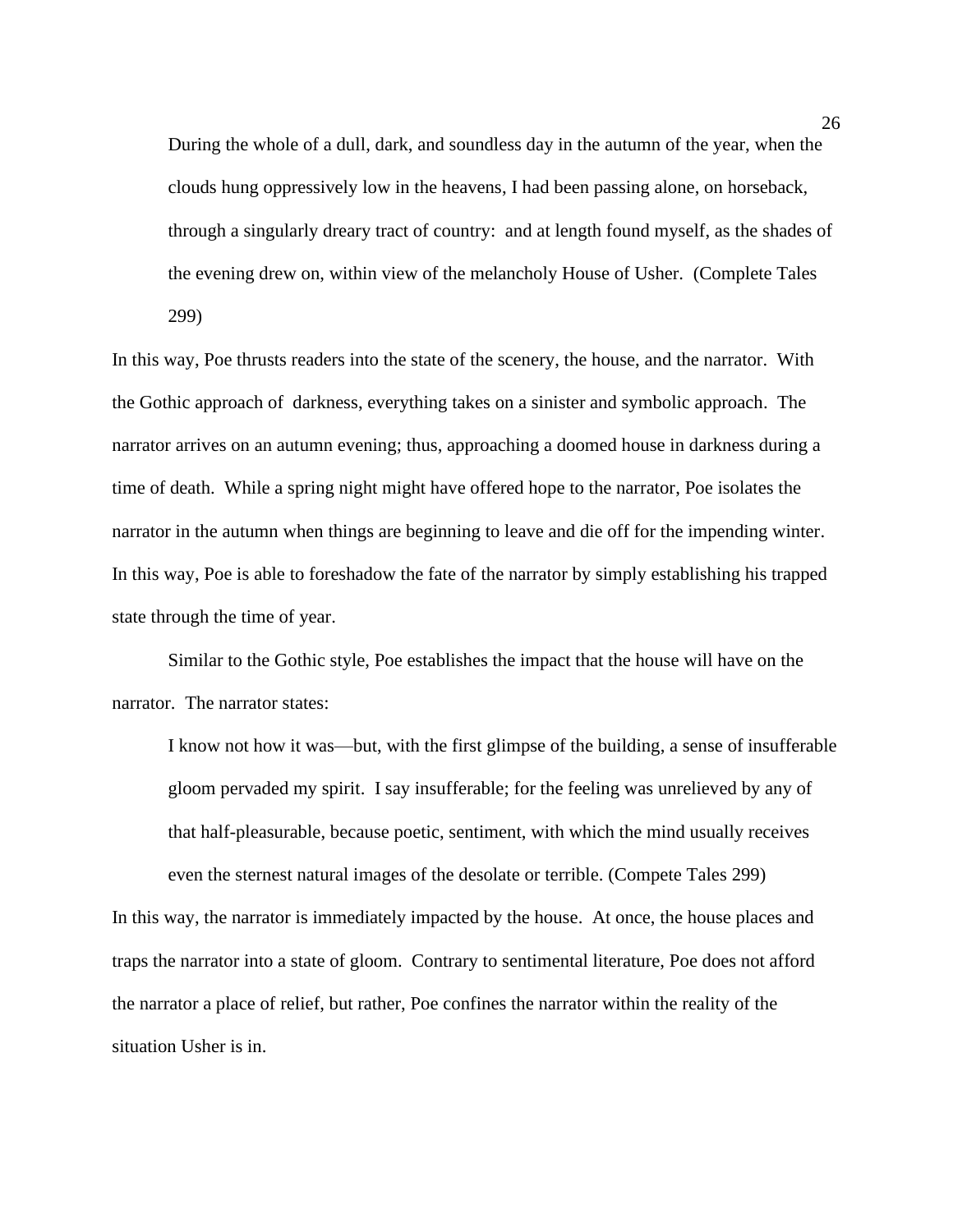In addition to the initial setting of the tone of the story, Poe also fills "The Fall of the House of Usher" with symbolic references. The constant reference to the house being equated to the name Usher represents the duality of the character himself. Both the character and the house are falling apart. The house, with its given name, is personified and equated to human status with the reoccurring mention of the "vacant eye-like window" (Complete Tales 299). The house takes on a human-like quality as it not only reveals the truth of the inhabitants of the house, but also the truth that the narrator will find of himself when he enters it. The house is ultimately falling apart, much like the falling and failing mental stability of its inhabitants. This motif is followed throughout the story as the house continues to crumble. The falling house mirrors the falling of the narrator's psyche.

Similarly, Usher presents a crumbling existence. Like the house, it is clear that something is not right with him. Visually, he is not the typical representation of the head of the house. He appears to be wasting away. He has periods of vacant stares and silences, thus unnerving the narrator. However, when Usher starts to speak more freely and presents his growing paranoia, it mirrors the ever-deteriorating house as well. The condition of the house directly impacts Usher. Usher becomes fixated on voices and the damage that the house has caused him. Usher calls upon the narrator to help him during this time, but in many ways, he is searching for validation on the paranoia the house has caused him to experience. As a result, the house serves as the sole focus point for Usher's madness and everything that transpires is rooted in the house itself.

In addition to the house's crumbling appearance, the story presents the house as being full of restrictions. Although the house is quite vast, the story itself is confined primarily to one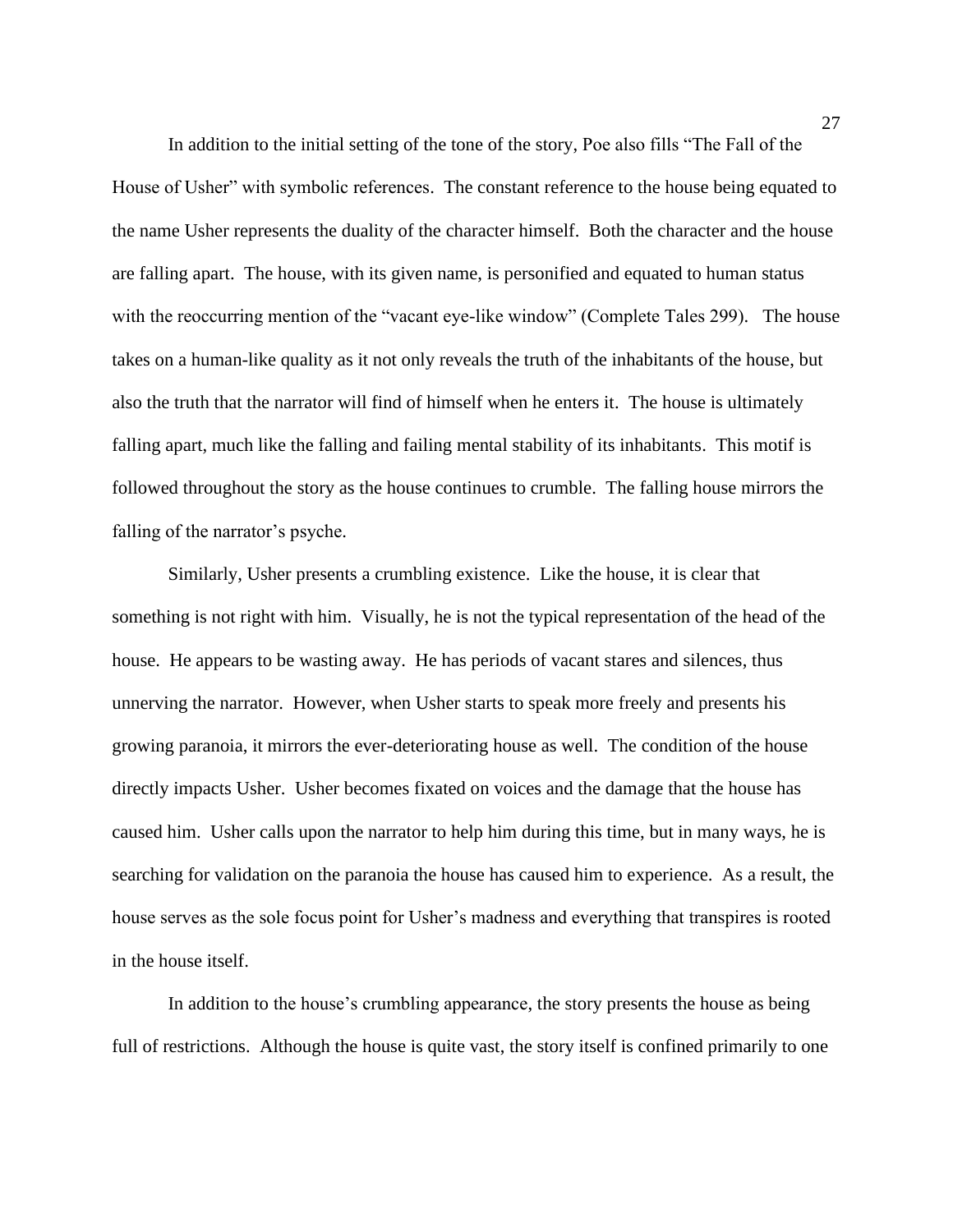area. Continuing with the Gothic theme, the house presents a dark and bleak future as even the narrator notices:

Feeble gleams of encrimsoned light made their way through the trellised panes, and served to render sufficiently distinct the more prominent objects around; the eye, however struggled in vain to reach the remoter angles of the chamber, or the recesses of the vaulted and fretted ceiling. Dark draperies hung upon the walls. The general furniture was profuse, comfortless, antique, and tattered. Many books and musical instruments lay scattered about, but failed to give any vitality to the scene. I felt that I breathed an atmosphere of sorrow. An air of stern, deep, and irredeemable gloom hung over and pervaded all. (Complete Works 302)

In this way, through the narrator, Poe quickly establishes the off-putting ways of the house. Although the house is vast, little comfort or signs of life are present in it. Although there are elements of enjoyment, as seen through the musical instruments and books, it is clear that happiness is not prominent. These items present the possibility of what could be and what could have been for the house's inhabitants, but the setting prevents this from being the case. Poe presents the idea that the dreams there are ones that will never be achieved, and they will remain trapped within the confines of the house itself. In many ways, the revelation of the interior of the house is foreshadowing the destruction and deterioration that the characters, especially the narrator, will eventually experience mentally.

The character of Roderick Usher serves as the greatest indicator of paranoia throughout the story. On several occasions, the narrator refers to Usher as "the hypochondriac." It is because of Usher that the narrator is at the house in the first place. Convinced that his house is consumed by evil, it is Usher who brings forth all of the pain and future paranoia in the narrator.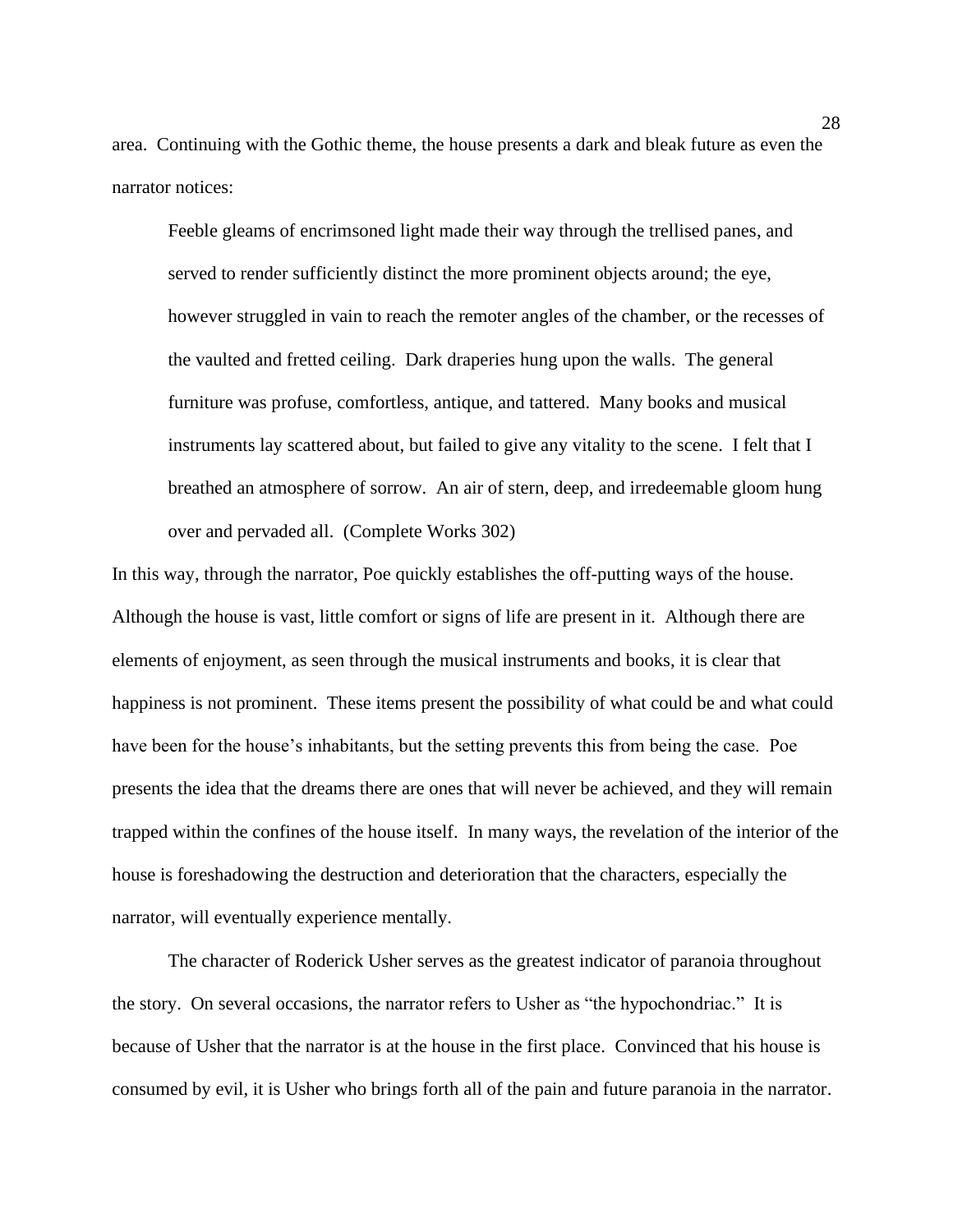Usher's growing paranoia with respect to his own house is observed and analyzed by the narrator. Bruce Olson argues:

The narrator's language of technical analysis carefully exploits the tension between the desire to control the experience consciously and the mysterious, unanalyzable feelings represented by the Gothic. Early in the story the narrator sets down his assessment of this conflict. (557)

The narrator initially takes pity on Usher. As Olson argues, the narrator's language is presented more technically, serving almost as a scientific observation of the scene, but as the narrator spends more time in the house his own sanity is jeopardized. His language and thought process begins to mirror those of Usher's. It is not until the end of the story that the narrator finds himself conflicted about what is truly reality. The narrator's initial analysis of the house and of Usher is called into question as Usher's paranoia reaches an ultimate high, thus also imparting a slight paranoia within the narrator.

When looking at the character of Usher, it becomes clear that paranoia is what leads to his demise. The character is basically confined to the house that he believes is responsible for the ill-fate of his family. Although he had the presence of mind to ask for his friend (the narrator's) help, he is constantly checking to see if the narrator has fallen to the same paranoia that has befallen him. Usher's paranoia is further proven by the objects that he surrounds himself with; specifically, his reading materials. Usher does not enjoy the reading of lighthearted tales, but rather, when he is not expressing concern over his life's events, he likes to read of similar instances. Brett Zimmerman states:

A list of the negative manifestations of excessive feelings would include an overactive imagination, superstitiousness, and unhealthy overindulgence in grief, loss of reason and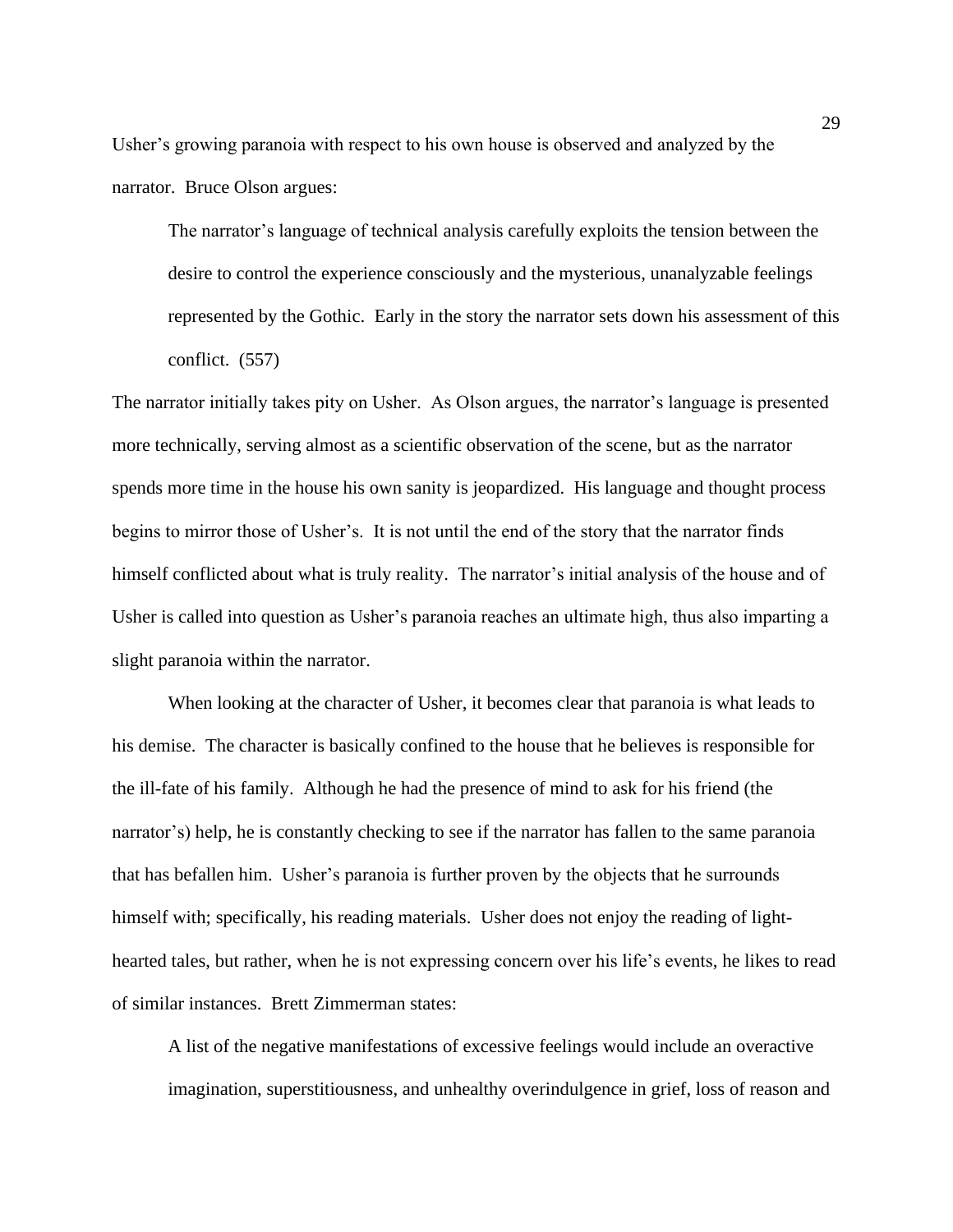judgment, and unhealthy passions. Those are precisely the traits that characterize Roderick Usher. Humans can become victims of their own feelings if they do not consciously work to keep emotions under control. (49)

Usher is not in control of his emotions. His choice of reading material only ignites his overactive imagination. He is obsessed with what has become of this family. He is so focused on his sister, Madeline, that the lines between reality and centralized notions of grief have merged. Ultimately, the time spent alone in the house has sent Usher into a heightened imaginative state, and this sends his mental state even further out of control and into full-blown paranoia.

Usher's mental state is mirrored perfectly through some of his reading materials, and in particular, the story of *Belphagor*, by Niccolo Machiavelli. First of all, both stories are centralized around characters with similar names: Roderick and Roderigo. In both stories, the names serve as an ironic twist. Typically, these names refer to " a great leader or ruler." Neither character exhibits these traits. In both stories, the characters are presented in ways that would enable them to become prominent and influential men, but they both fall short. It is as if the names alone foreshadow the shortcomings and hardships that the men will eventually face.

In *Belphagor*, Roderigo is presented as a man that is heavily influenced the women in his life. These women lead him into a world of trouble. Similarly, Usher is driven into dismay by his twin sister, Madeline. He feels haunted by her. While Usher's reading material reflects his state of mind, it also reflects his troubled familial relationship, including that with the family's dwelling. In Machiavelli's work, Roderigo is to tries to exorcise, or pretends to exorcise, various women, but in his actual life he has to succumb to them. He states:

he submitted to her will; nor, indeed, would he have scrupled at doing much more, however difficult it might have been, could he have flattered himself with a hope of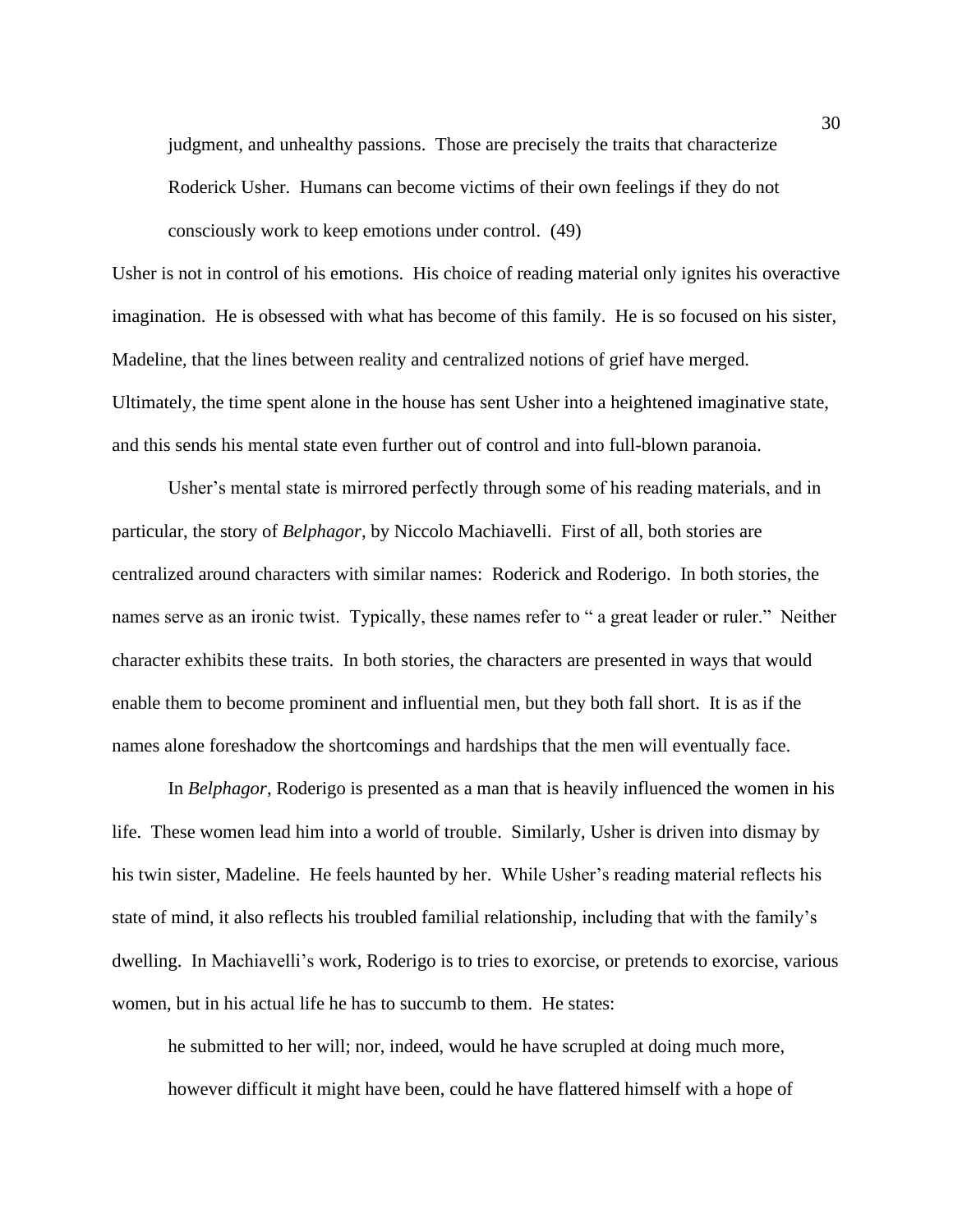preserving the peace and comfort of his household, and of awaiting quietly the consummnation of his ruin…Even his own familiar devils, whom he had brought along with him, had already deserted him, choosing to return below rather than submit longer to the tyranny of his wife. (Machiavelli 18-19)

In the same way, Usher is struggling with good versus evil within his own mind. As Madeline continues to impact his sanity, Usher succumbs to her influence. Usher cares greatly for the story of *Belphagor* and feels a connection to it. The content of the literature reflects elements of his own life; thus, allowing Usher to merge his worlds of imagination and reality. Usher's obsession with the literary piece prevents him from seeing reality and he becomes paranoid with the impact of the house and his sister's presence.

While *Belphagor* ends with a simple realization of who has the power, Poe closes his story with Madeline having the ultimate power over Usher and Usher succumbing to her to exhibit the idea of reality mirroring fantasy. In Poe's story, the relationship between Madeline and Usher is convoluted and thus, ends in the characters dying together as the house crumbles around them. It is only when the house begins to fall that more evidence of their relationship becomes evident. The act of the characters dying together serves as a death for the house as well and ultimately, the death of the family and of the name as a whole.

Poe's "The Fall of the House of Usher" offers a warning as to what can happen when and individual becomes hyper fixated on one part of their life. Contrary to the sentimental literature of the time, Poe offers the focal point of the story, Roderick Usher, as a man wasting away due to his own mind. During the sentimental time period, people were dying due to disease, but Usher is deteriorating from his paranoia. His is not a death that will end in beauty. Instead, it is one that will end in paranoiac turmoil and anguish. It is not worldly events that have driven the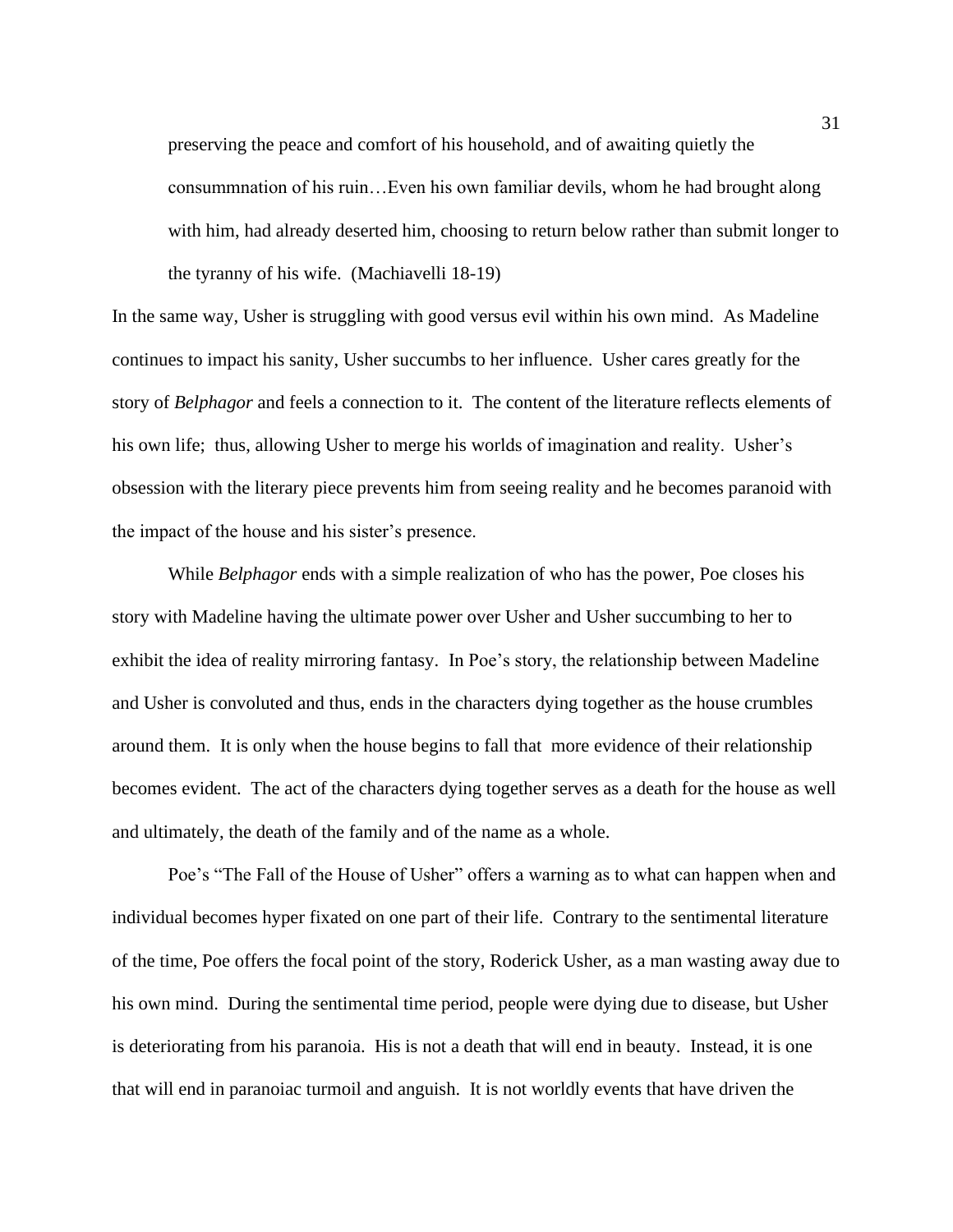character to insanity, but rather, it is the character's own imagination and subsequent paranoia. Through the character's isolation, his mind takes over, thus leaving him unable to connect to the rest of society. Poe offers "The Fall of the House of Usher" as a counter tale to the beautiful and optimistic approach of sentimental literature.

### **" The Tell-Tale Heart"**

"The Tell-Tale Heart" also portrays a speaker who is driven to madness by his own conscience. Most notable to Poe's "The Tell-Tale Heart" is the narrator beginning the story by proclaiming his sanity. Kenneth Silverman agues, " What has been written within the self will not stay concealed either. 'The Tell-Tale Heart' begins with the narrator revealing his madness in the very attempt to deny it" (208). In this way, this simple fact that the narrator feels the need to establish psychological soundness proves his paranoia and the truth that madness has taken over. The narrator's constant need to prove his clear mental-state becomes the monomaniacal focus that ultimately leads to his demise. It is through the speaker's repetitive declarations of sanity that he eventually admits to his crime ironically revealing the narrator's paranoiac state and loss of reality.

The narrator's paranoid state is mirrored by the irrational and frantic language that he uses. In addition to his persistent declarations of sanity, the narrator also demonstrates his paranoia through his speaking manner. Contrary to the nearly melodic speech and tones of sentimental literature, Poe offers a narrator who is self-involved and opens himself to be heard through his stream of consciousness, even though it is clearly irrational. The narrator does not use even speech, especially when referring to his own sanity, but rather his speech becomes choppy and abrupt. His language is rushed through the use of exclamation points and hyphens;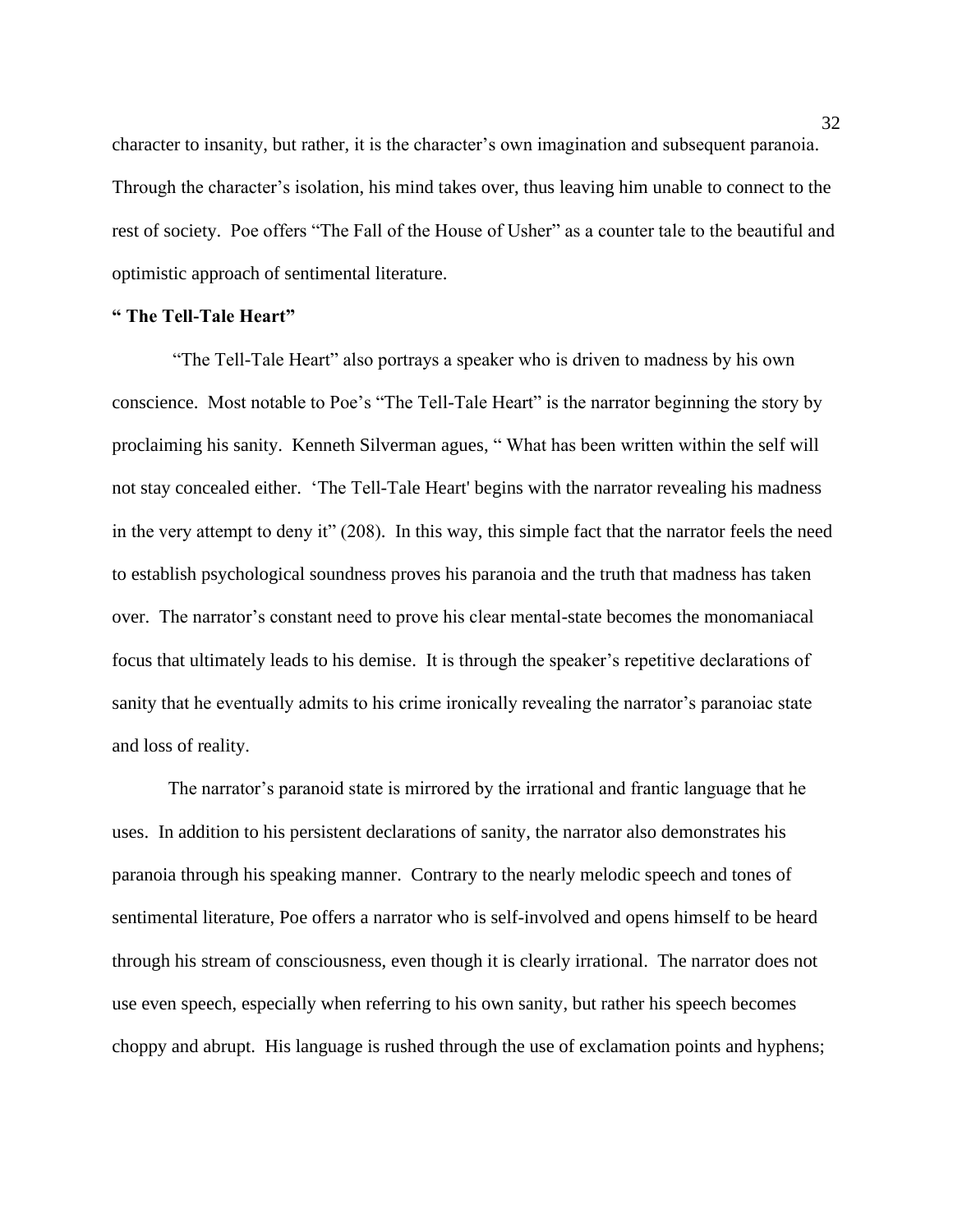thus, furthering the idea that the narrator's sense of reality has become undone. Poe uses this technique to start the story, as the narrator opens:

True!—Nervous---Very, very dreadfully nervous I had been and am; but why *will* you say that I am mad? The disease had sharpened my senses—not destroyed –not dulled them. Above all was the sense of hearing acute. I heard all things in the heaven and in the earth. I heard many things in hell. How, then, am I mad? Harken! And observe how healthily—how calmly I can tell you the whole story. (Complete Tales 498)

Through these opening lines, Poe not only establishes the mental fragility of the narrator, but he also addresses the need for the narrator to be heard. The narrator is not simply mad, but rather he is looking for societal understanding. Converse to popular narrators of the time, Poe offers a troubled narrator, acutely aware of how he will be perceived. Readers are not only shown the mental instability of the character, but they are also shown the narrator's struggle to be reacclimated within societal norms by his constant assurances of sanity.

Poe's narrator then strays from the typical narrator of sentimental literature. According to Joanne Dobson:

The principal theme of the sentimental text is the desire for bonding, and it is affiliation on the plane of emotion, sympathy, nurturance, or similar moral or spiritual inclination for which sentimental writers and readers yearn. Violation, actual or threatened, of the affectional bond generates the primary tension in the sentimental text and leads to bleak, dispirited, anguished, sometimes outraged, representation of human loss, as well as to idealized portrayals of human connection or divine consolation. (267)

Through Dobson's definition of sentimental literature, it presents the idea that Poe's narrator aims to connect to readers by exhibiting some of these traits. This perspective proves that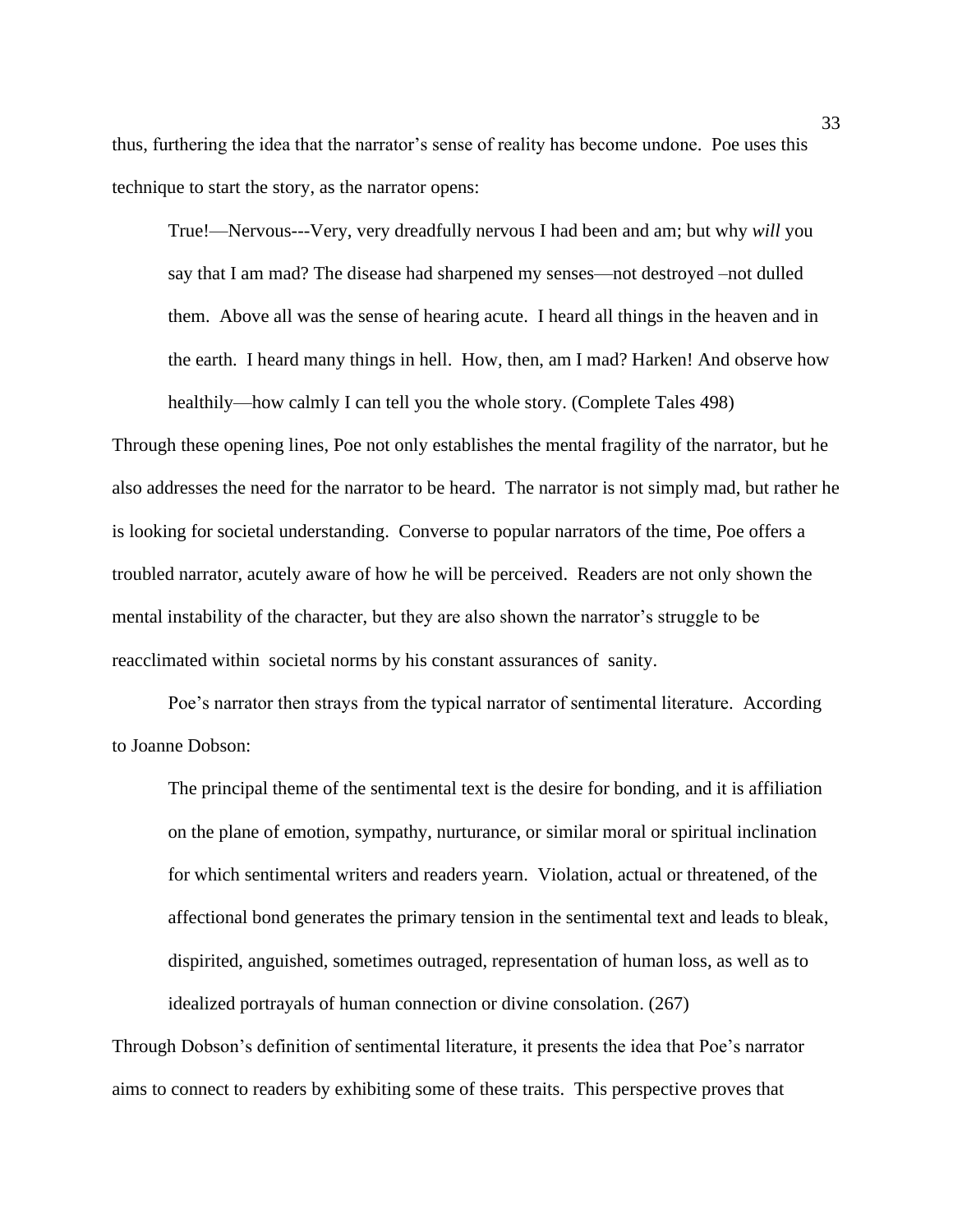although Poe aims to connect readers to sentimental elements, he also demonstrates the fault in the logic. Without true understanding from the peers or society, Poe's narrators become irrational and act in horrendous ways. The narrator from "The Tell-Tale Heart" is a perfect example of Poe using this technique. The narrator desperately wants to connect to anybody who will listen. He is repetitively trying to get someone to understand what happened, but in reality, his heinous act and psychological break prevent him from truly making that connection. Coinciding with this, Poe leaves the narrator unnamed, making him more approachable for readers. This tactic enables Poe to establish the idea that really the character could be anyone, and that any person might have the potential to suffer the mental fall that the narrator endures.

The narrator's desire to have his voice be heard and to have his "sanity" further understood is demonstrated by his confusion about his own mental state. This is shown by the narrator's obsession with the old man's eye. Even the narrator is perplexed by his aggravation with the man's eye, but eventually the idea of the old man's eye consumes him. He states:

I loved the old man. He had never wronged me. He had never given me insult. For his gold I had no desire. I think it was his eye! yes, it was this! One of his eyes resembled that of a vulture—a pale blue eye, with a film over it. Whenever it fell upon me, my blood ran cold; and so by degree—very gradually—I made up my mind to take the life of the old man, and thus rid myself of the eye forever. (Complete Tales 498)

In this way, Poe proves that the narrator is struggling to rationalize his decision. He is not motivated by greed or a typical, possible reason for murder, but rather, he is haunted by the old man's eye and the feeling that it gives him. While eyes are typically thought as being "the windows the soul," the narrator is only brought to his truth through the old man's eye. He does not find himself through his own reflection, but rather in what is presented through the old man's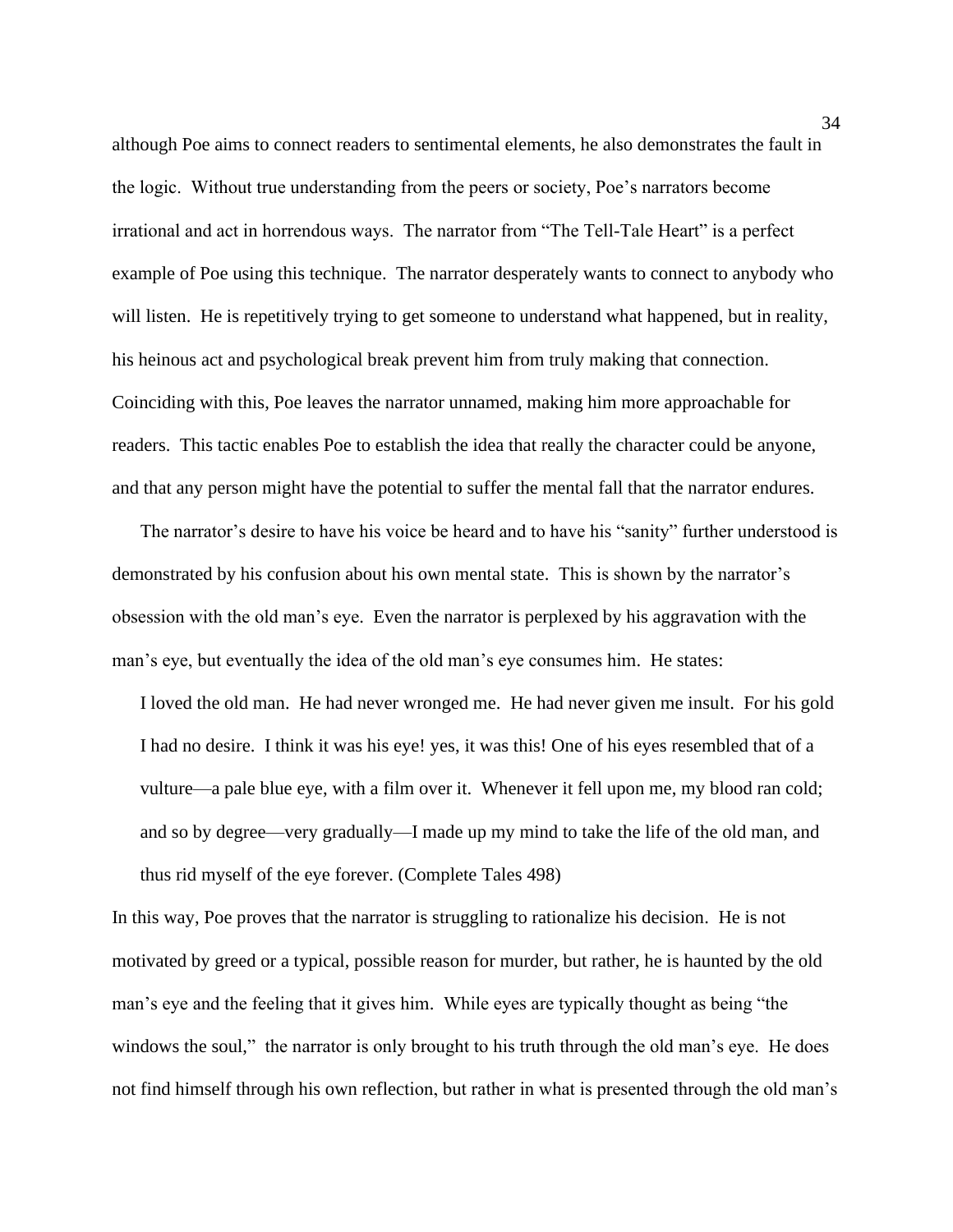eye that bothers him. It is through his obsession with the eye that the narrator reaches his breaking point and becomes his "true" mad self.

In relation to sentimental literature, Poe presents a story that challenges the idea of what is seen or not seen. The old man's eye serves as a representation of this idea. The eye is jarring and cloudy. Presumably, it is unable to see what is truly present. In many ways, sentimental literature follows a similar role. Sentimental literature offered readers a way to gloss over realworld problems, especially those from a psychological point of view. Sentimental literature made a point of not fully seeing the world as it was, but rather what it could be, to elicit a way of coping with the disturbing truths of life. Poe challenges this idea by playing with the idea of the eye in the story. While the narrator is confused by his discomfort with the old man's eye, he fixates on destroying it. It is only through the destruction of the harmless old man and his eye that the narrator is able to see what he can become. Ultimately, it is with that truth that the character becomes truly paranoid.

The old man's eye then serves as Poe's direct challenge to sentimental literature. Through the story, Poe shows that sentimental approach of simply clouding reality in hopes of a more optimistic future does not work. As seen with the narrator, it only causes more distress. Eventually, it can result in madness and lead to more hard times. The sentimental approach of simply moving on, Poe shows, does not always work; but rather, like the old man's eye, serves as a constant reminder. Not working through the feelings, can lead to suppression, confusion, and madness as the narrator clearly shows. Poe uses the eye to reveal reality to contrast sentimentalism.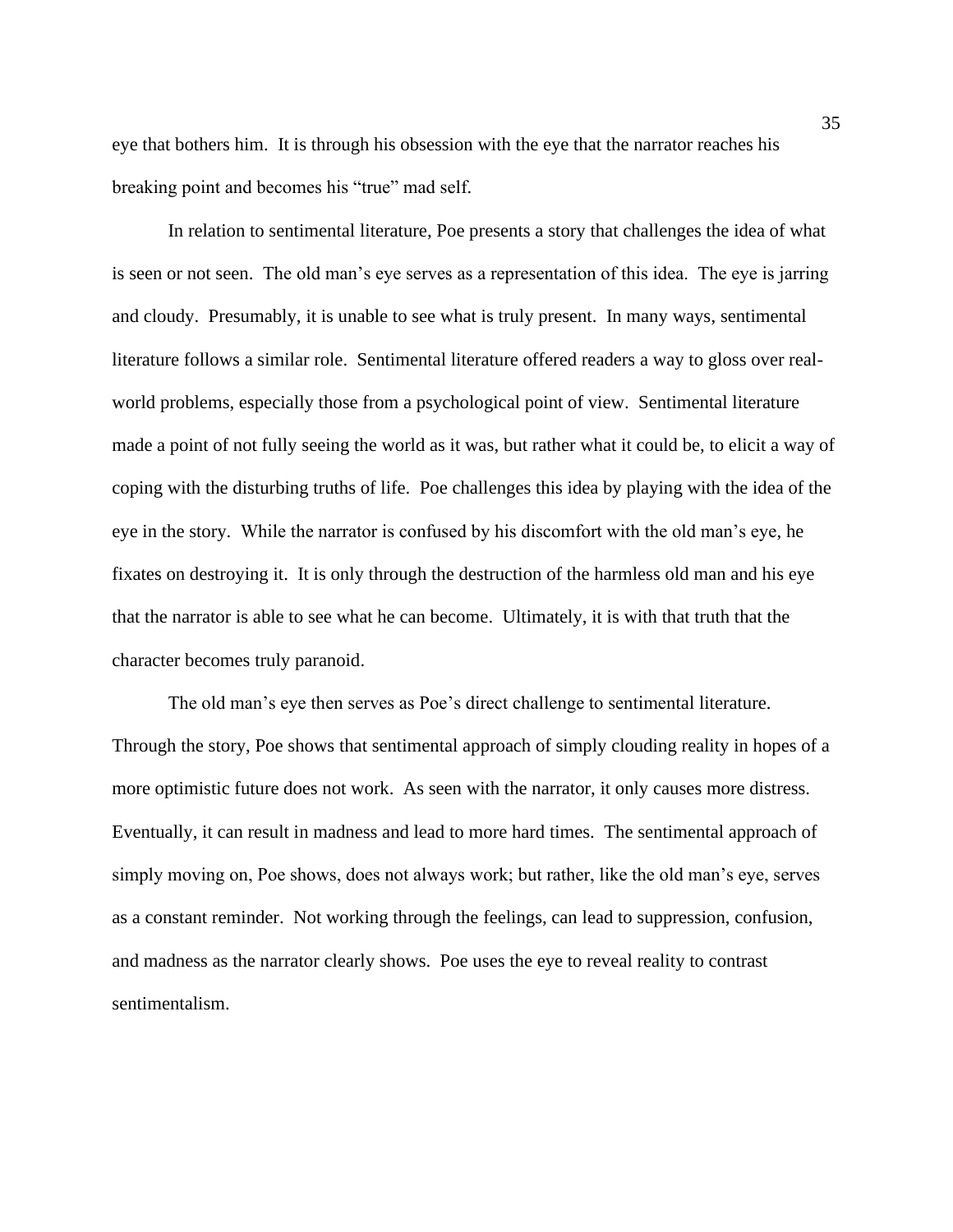#### **"The Black Cat"**

Similar to "The Tell-Tale Heart," "The Black Cat" addresses an irrational obsession with an eye. It also features a narrator who is driven to homicide due to his paranoia. In the case of this story, the cat is what drives the narrator into a state of paranoia and subsequently psychosis. It is through the narrator's relationship with and acceptance of the cat that the narrator's paranoia, and ultimately madness, is revealed.

Again, Poe plays with the idea of the eye. "The Black Cat" features a narrator who reaches a state of psychosis through the use of alcohol. This psychosis then leaves the sobered narrator in a constant state of paranoia. It is the alcohol that changes the narrator, but he proceeds to blame the cat for his change in personality. The cat, being something that he once loved and treasured, becomes the source of his annoyance. In his first attack on the cat, the narrator removes an eye. This resembles the narrator's inability to see the fault in his own ways. Poe points out this error in popular beliefs of the time. Similar to use of the eye in "The Tell-Tale Heart" the removal of the cat's eye serves as a direct challenge to sentimental literature. In this case, the narrator is constantly reminded of his fault by the cat's remaining eye. Being unprepared to cope with his guilt, as sentimental literature would gloss over, the narrator becomes mad and commits even more heinous acts. Without acknowledgement of one's actions, their lives potentially unravel.

In "The Black Cat" the cat's overall appearance plays a significant role in initiating the narrator's undoing. The narrator acknowledges this when he states:

In speaking of his intelligence, my wife, who at heart was not a little tinctured with superstition, made frequent allusion to the ancient popular notion, which regarded all black cats as witches in disguise. (Complete Tales 531)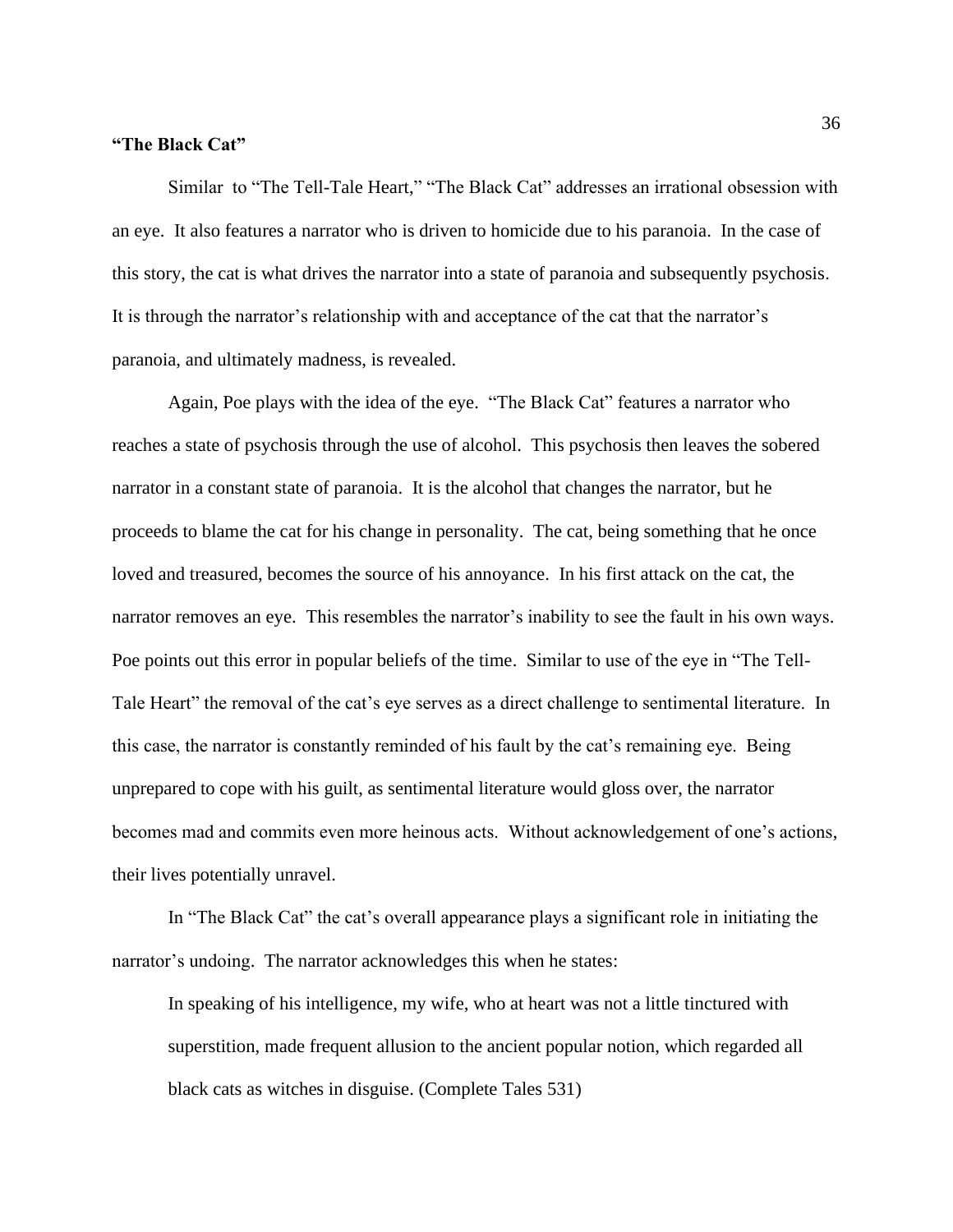While the narrator does not show support for this notion, it is used as an element of foreshadowing the rise in paranoia that he experiences. This is also shown when the second cat starts to take on the physical markers of the first cat that the narrator has killed. This causes the narrator to be taken aback by the cat. He no longer wants anything to do with the cat. It is clear that the second cat represents another shift in the narrator's psyche as he comes to believe that he is being haunted by the cat.

Similar to "The Tell-Tale Heart," the narrator of "The Black Cat" is focused on proclaiming his sanity. However unlike "The Tell-Tale Heart" where this constant persistence leads to the narrator being discovered, the narrator of "The Black Cat" proclaims his sanity in response to his actions. In this case, the narrator cannot believe what he has done, but he feels his actions are justified; thus, demonstrating the paranoiac state that the narrator is actually in. He opens with:

For the most wild, yet most homely narrative which I am about to pen, I neither expect nor solicit belief. Mad indeed would I be to expect it, in a case where my very senses reject their own evidence. Yet, mad am I not—and very surely do I not dream.

(Complete Tales 531)

The narrator acknowledges the extremity of the story, but he is also quick to establish that it was just a natural progression of events. To him, it should justify his actions. Although the narrator proclaims his innocence, he demonstrates his actual madness by not seeing fault in his ways. He realizes that he should not expect support, but yet he feels the need to tell his story. Similarly, Roberta Reeder states:

Edgar Allan Poe's "The Black Cat" is a study in self-delusion, in which the narrator's mind acts in distorting prism, casting reality into forms which satisfy his self-image, his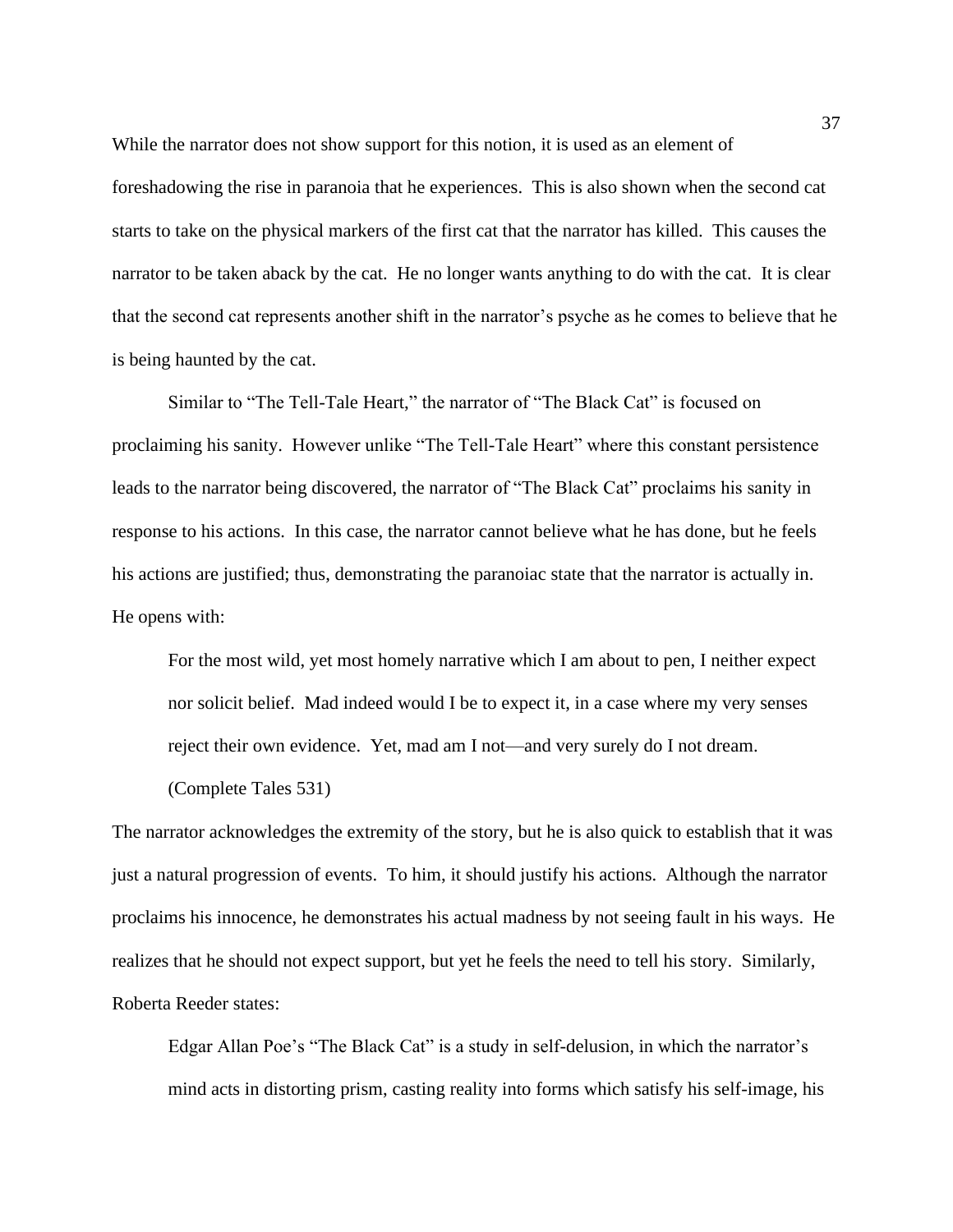need for self-justification, and his desire to abrogate responsibility for his actions. James Gargano has analyzed the narrator's mind into good and evil components, thus

interpreting the story as an exploration of the process of moral disintegration .(20) In addition to being an exploration of good versus evil, "The Black Cat" serves as an exploration of sanity versus insanity. Through the narrator's attempt at self-justification, his paranoia and insanity become astoundingly clear. The narrator almost takes on a paranoid, narcissistic approach as he reveals the need for his story to be heard. In his mind, he is the only one that can truly reveal what happened, thus proclaiming the sanity of this actions. In reality, his need to have his story heard only further reveals the madness of the character.

Contrary to "The Tell-Tale Heart" the narrator is not driven mad by his guilt or his actions, but rather by the cat itself. The constant reemergence of the cat proves the narrator's insanity as he imagines the cat haunting him. Throughout the story, Poe uses the cat as a source of accountability; thus, encouraging the narrator's rise in paranoia. Every time the narrator drinks or commits some heinous act, the cat is there to remind him of his humanity. The cat itself represents the duality of narrator. Throughout the story, the narrator exhibits different personalities. This shift is most often seen through the character's drinking. It is in these moments that the cat typically appears, thus representing the other side of the narrator. This is most clearly seen through the ending of the story. The narrator alludes to this repetition when he states:

During the former the creature left me no moment alone; and, in the latter, I started hourly, from dreams of unmutterable fear, to find the hot breath of the thing upon my face, and its vast weight—an incarnate Night-Mare that I no power to shake off incumbent eternally on my *heart!* (Complete Tales 535).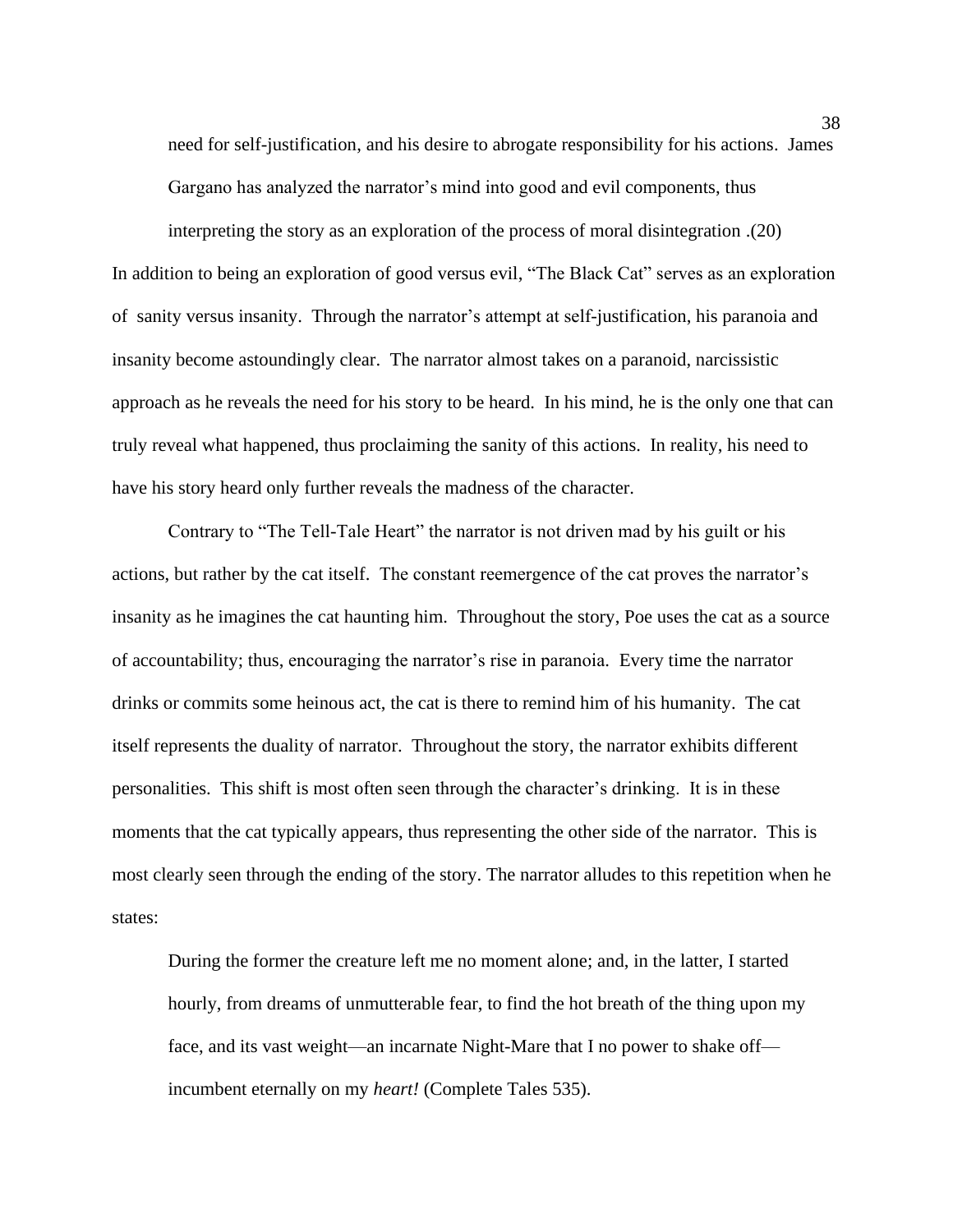In this way, Poe clearly demonstrates the rising paranoia within the narrator. Initially, with the first cat, he experienced agitation with the cat constantly following him around. Now, with the second cat, he is haunted. To him, the cat has started to disrupt his life. Although the cat is not behaving any differently from how a cat typically would, the narrator is convinced that the cat is evil. Through his perception of the cat, it becomes clear that the narrator has completely shifted and is in a state of paranoiac madness.

The fall from reality, and sanity, is mirrored through the narrator, not only through his actions, but also through his vernacular. Poe establishes this primarily through the narrator's reference to the cat(s). Initially, with the first cat, the narrator refers to the animal like a pet. He refers to the cat with love and affection. He even calls it a friend. Once the narrator starts to have his psychotic break his way of referring to the cat changes drastically. Convinced that the cat is haunting him, he proceeds to refer to the cat with negative and derogatory terms such as "beast," "detested creature," "crafty animal," and even "monster." These terms match the changing psyche of the narrator as he flips back and forth between who he was and who he has become. Samantha Peyerl states:

Unbeknownst to the narrator, his skepticism towards this new cat is a side effect of guilt. He cannot move past the murder of Pluto, which hinders him from forging a relationship with this new creature. Furthermore, what is interesting about the narrator's interaction with this new cat is that, aside from adopting him into his home, he never provides a name for him. Instead, he refers to the cat as "the creature." (24)

Thus, it becomes clear that the narrator has suffered some sort of break simply by looking at how his interaction with the cats has changed. Ultimately, the negative connotations of the cat match the demise of the character's sanity. In this way, Poe challenges sentimentalism again. By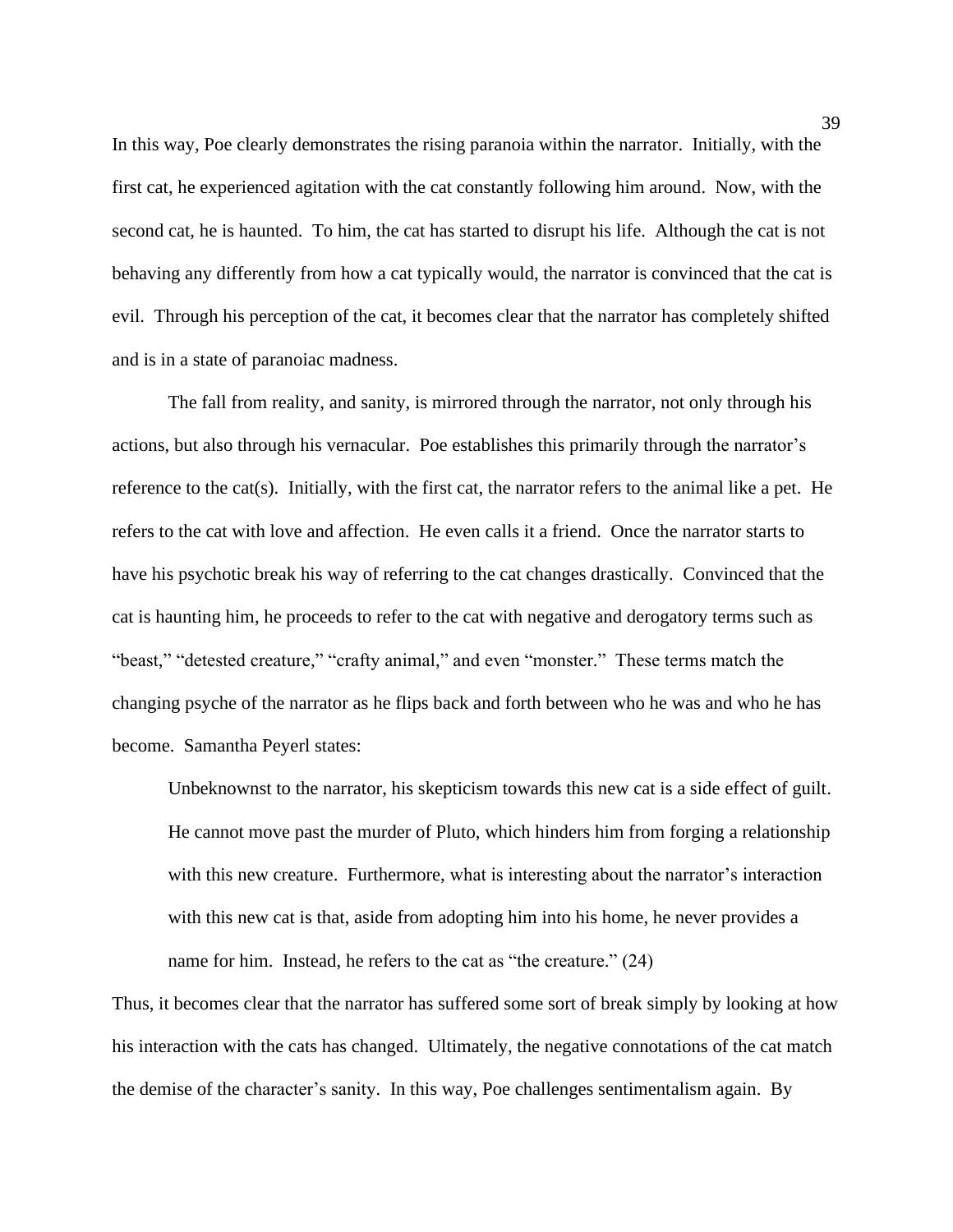glossing over the death of Pluto, the narrator is not able to really develop new relationships. Due to his failure to address the issues that caused the death of the first cat, the narrator's mental stability unravels even further. Handling the situation through sentimental beliefs did not enable the narrator to live a better life, but ultimately, it led him to ruin his life.

Edgar Allan Poe clearly brings forth psychological elements through his works. In many cases, the failure of societal beliefs and elements, as often found in sentimental culture, drive the narrators of Poe's short stories into madness. Due to suppression, in accordance to sentimental literature, Poe's characters are not able to actually find reprieve. They are not able to simply move on. Instead, Poe's characters are haunted by the duality of their personalities and the emergence of their paranoias. It is through the exploration of these characters and their paranoias that Poe establishes his critique on sentimental culture. It is only when the inner voices of the narrators are not heard by others that they are driven into their horrendous acts and then haunted by them. When these narrators are held as prisoners in their own minds, they have no other release, but to do the unthinkable; thus, thrusting them into absolute madness.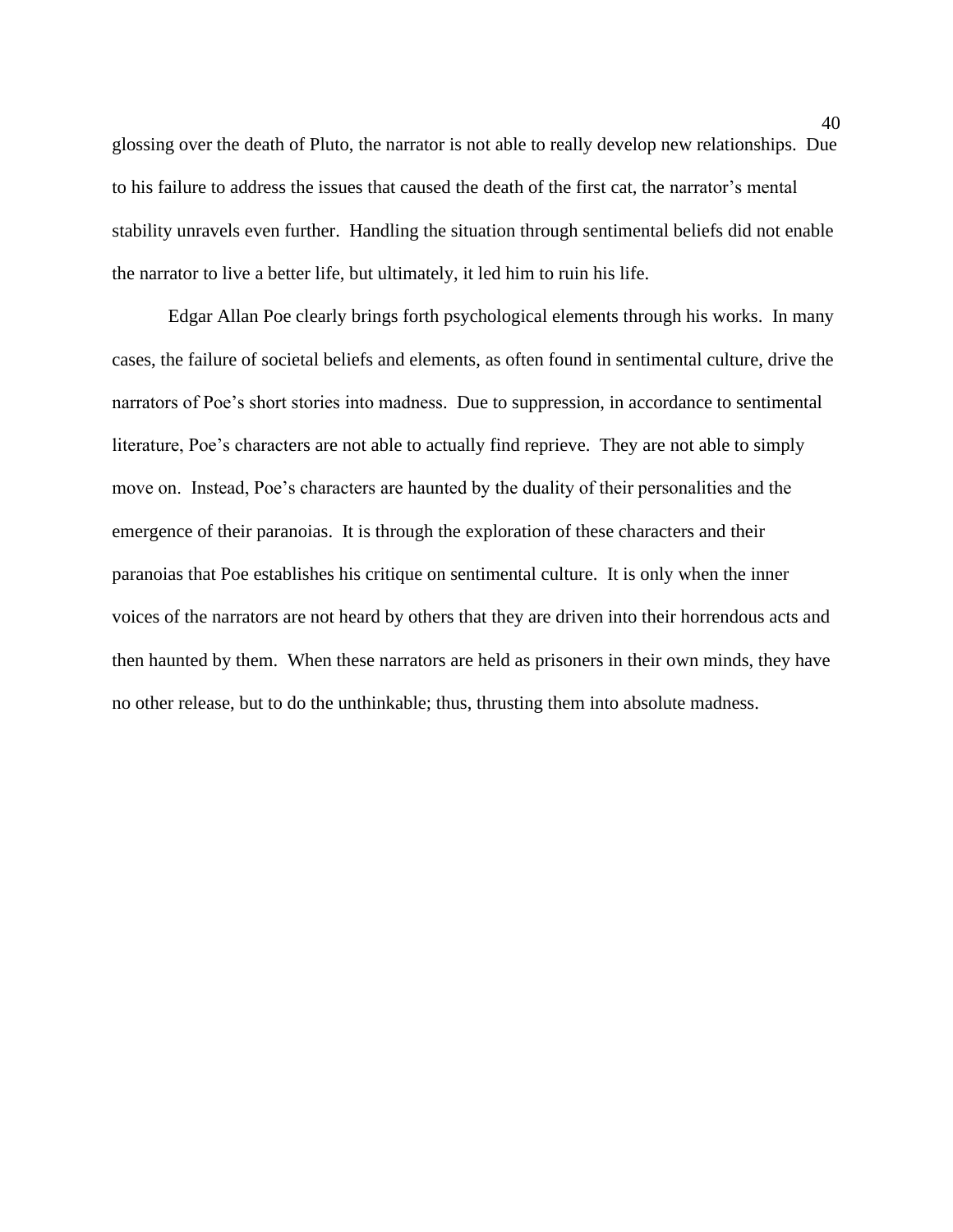# **Chapter 3: Poe's Exploration of the Darkness of Loneliness and Alienation in Response to Sentimental Literature's Optimism**

Without question, Edgar Allan Poe's works bring forth ideas of obsession and paranoia, but most of his works also reflect on the impact of loneliness and alienation. Poe's introspective narrators and speakers present a heightened sense of self-awareness. Through this process, Poe is able to offer more reflective and dynamic narratives, thus separating his works from the popular techniques employed during the nineteenth century. In turn, Poe's stylistic approach allows for a rawer and at times, more realistic, response to life and its tragedies. While writers of sentimental literature aimed to gloss over the struggles with death and illness of the time, Poe brings forth a shattering awareness of the true response and repercussions of such events.

In the case of Poe's works, it is the reflective nature of the characters that enables them to explore their full mentality. Converse to sentimental literature, Poe offers tales of individuals who have to find their way through their loneliness and alienation. The narrators and their inabilities to handle their grief and loneliness often result in their undoing. By these means, it is clear that Poe is contradicting sentimental literature. In Poe's works loneliness only leads to hardship, and sometimes, death. Loneliness is not something that can be glossed over as with sentimental literature. Through his flawed characters, Poe demonstrates the need for human connection, communication, and understanding. While Poe addresses the impact that arises when these needs go unmet, sentimental literature presents a nearly simplistic, idealistic presentation of these needs. Poe's stance on loneliness and alienation as a response to sentimental literature can be seen primarily through "The Pit and the Pendulum," "The Man of the Crowd," and "William Wilson."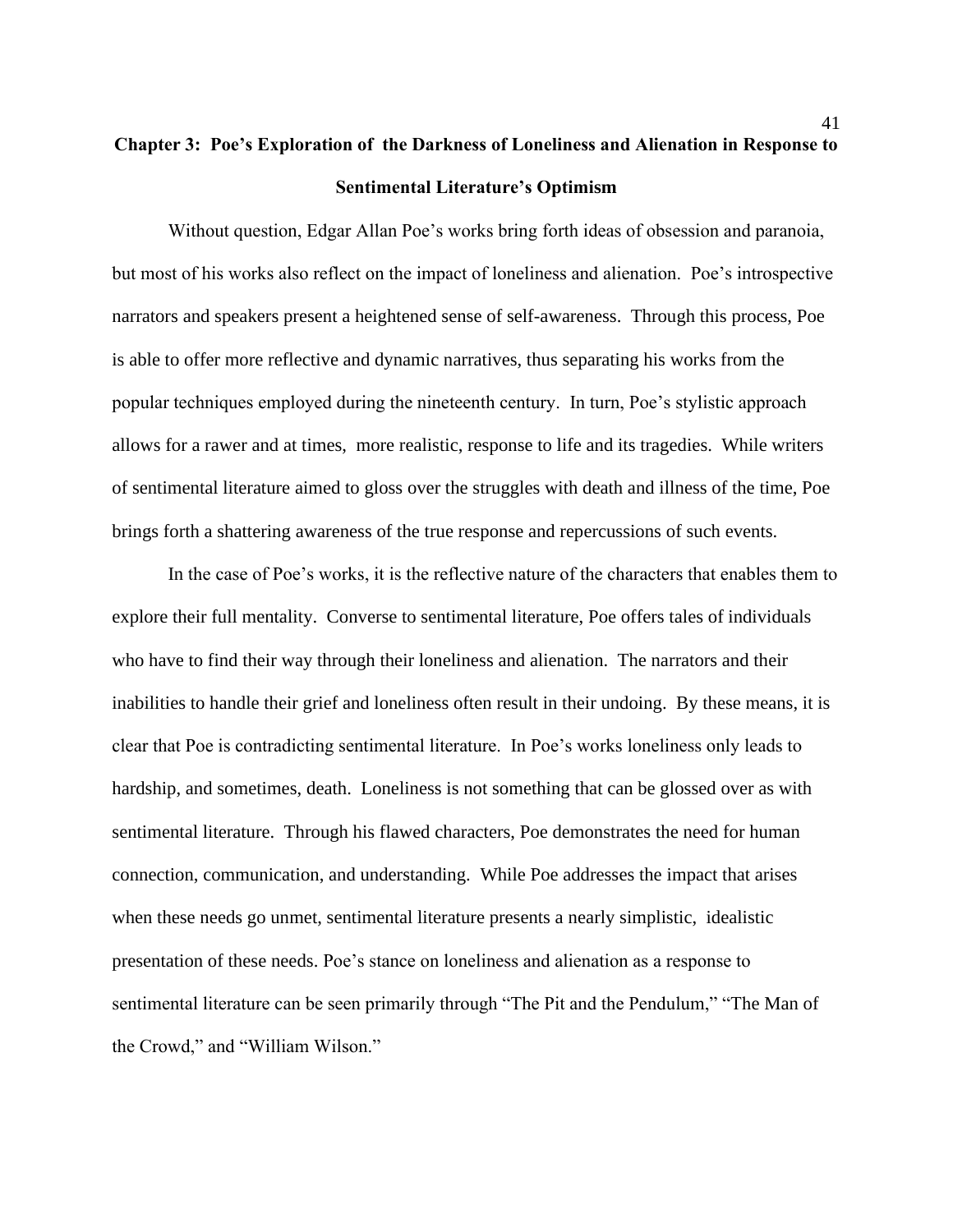#### **" The Pit and the Pendulum"**

Poe immediately plunges readers into the idea of isolation through the narrator of "The Pit and the Pendulum." " The Pit and the Pendulum" presents the tale of a man imprisoned during the Spanish Inquisition. Aware of his sentence, but not of his punishment, the narrator is left to ponder what horrible consequences await him. Unable to handle the not-knowing, the narrator is constantly pondering which decision is better: death or punishment. Ultimately, the narrator continues to go on, but at personal loss of sanity. The entire story is presented only as the narrator sees it. Because the narrator has been isolated from the general public, his thoughts and actions are the sole motivation for the plot of the story. The narrator is not given the possibility of interacting with other characters. Readers are forced to view the story as the narrator sees it. Poe affords no interpretation from other perspectives, but rather he uses the narrator's internal dialogue to show his inconsistent mentality. Ultimately, the isolation causes the narrator to become mentally unstable, and readers, along with the narrator, are forced into trying to muddle through what is real and what is part of the narrator's psychological haze. Poe achieves this by beginning the story with uncertain origins. The narrator's recollection of events comes in hazy pieces and readers are forced to mirror the uncertainty of the unreliable narrator. Jeanne M. Malloy states:

By beginning the tale with the narrator's trial and death sentence and by couching these events in apocalyptic imagery, Poe heralds the narrator's, and hence the reader's entrance into a nightmare world of punishment, dissolution, and death, an announcement amply fulfilled by the violence, pain, and horror experienced by the narrator in his prison cell. (82-83)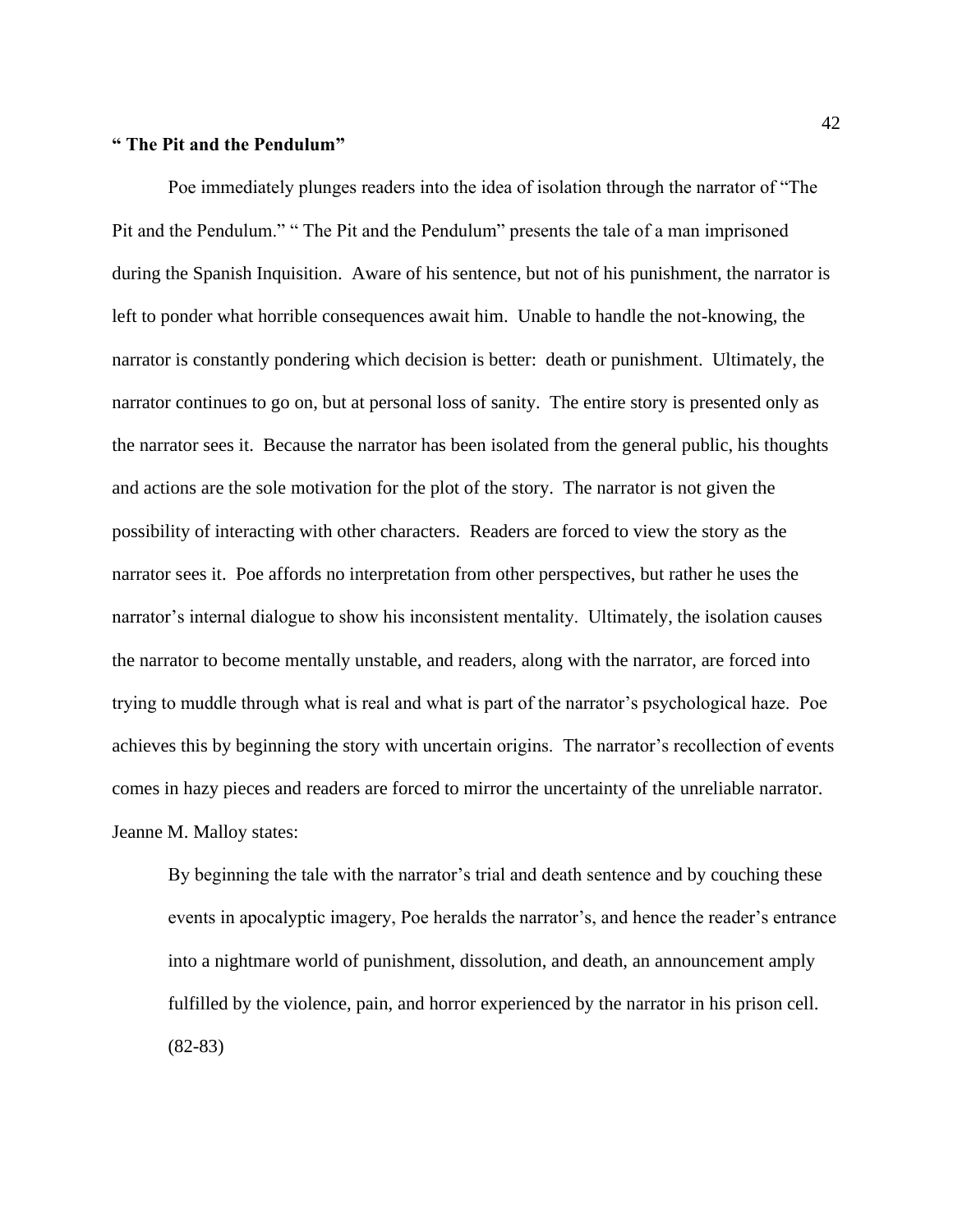In this way, Poe is able to establish a disconnect between the story's narrator and his peers. Interestingly, Poe separates the narrator further through his past. Although the story forces readers to view all events from the narrator's view, Poe does not encourage a connection with the narrator. Due to his unknown criminal past, the narrator does not present widely recognized characteristics that readers can identify with. Instead, Poe forces the narrator to stand completely on his own.

Poe's tactic of isolating his narrator is reminiscent of the nineteenth century. Due to extreme loss during the nineteenth century, sentimental literature aimed to be a device to overcome, to gloss over, to move on. The individual unable to achieve such a recovery was left to their own devices. Similarly, Poe's narrator in "The Pit and the Pendulum" is separated from society, presumably due to his own actions that sentenced him to the pit. As the pendulum continues to swing, the narrator is severed more and more from his time and from society.

Poe presents this ideology further through the opening quote of the story. The quatrain, written in Latin, presents the idea that the narrator may not be in the wrong. The lines translate to:

Here the wicked mob, unappeased, long cherished a hatred of innocent blood. Now that the fatherland is saved and the cave of death demolished, where grim death has been, life and health appear.

Although the narrator does not aim to prove his innocence, he embraces his fate. Similar to sentimental literature, where the idea is to overcome and prosper after a death, the phrase aims to do away with evil in efforts to bring forth good health. Through "The Pit and the Pendulum" Poe comments on the need to address the issues and hardships, not do away or disregard them. When looking at the entirety of the story, the narrator is secluded and preyed upon by his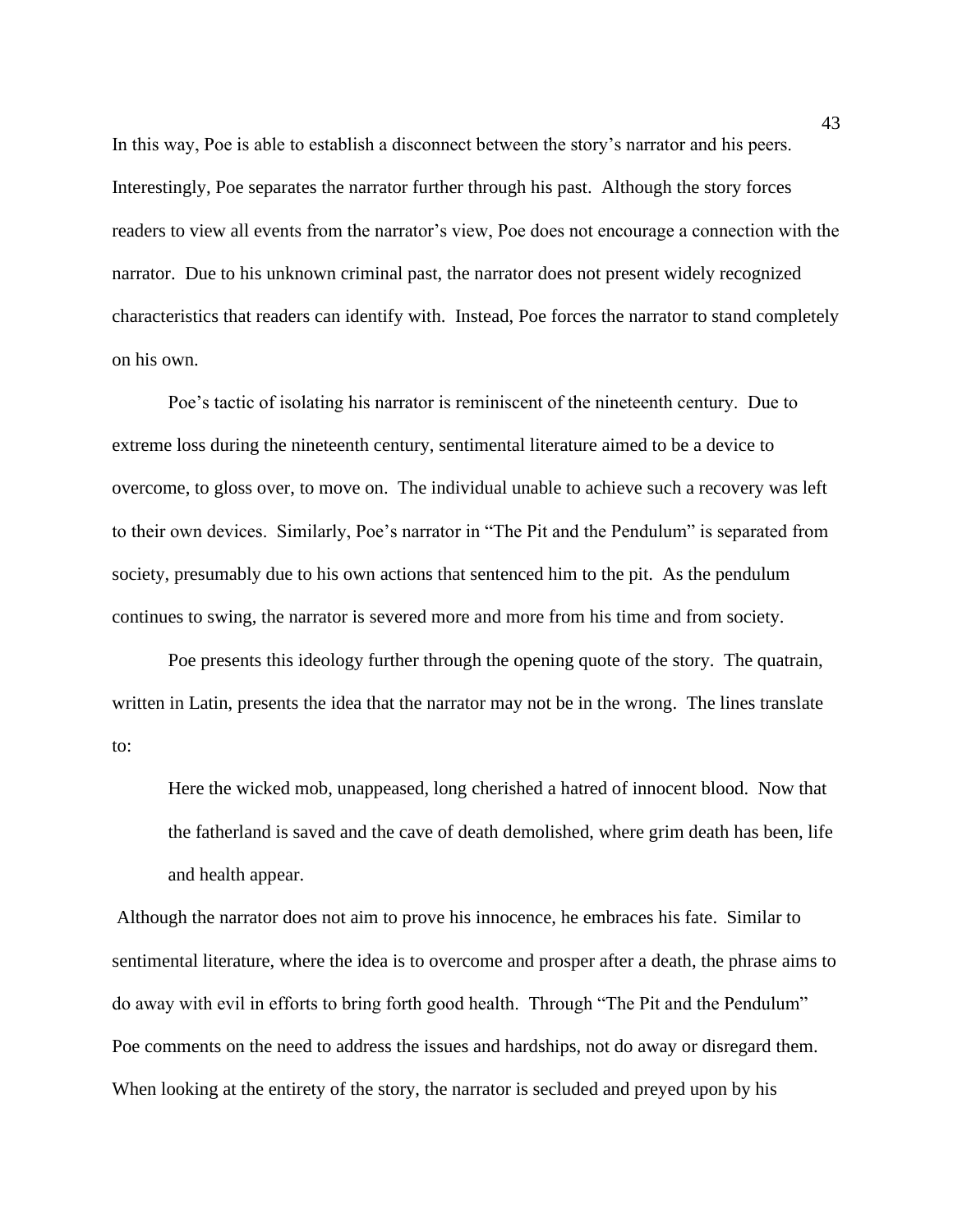torturers. This treatment directly impacts the narrator as he begins to question his sanity and the possibilities of his sentence plunge him into madness. At times, the narrator is even acutely aware of his madness. He states, "After this I call to mind flatness and dampness; and then all is *madness*—the madness of a memory which busies itself among forbidden things" (Complete Works 444). In previously mentioned works, the characters have proven their madness by constantly declaring their sanity. In "The Pit and the Pendulum" the narrator admits to having moments of madness, thus demonstrating the impact the alienation is having on him. His madness is not so much a part of him, but rather it is a product of the situational circumstances that he has been sentenced to.

Poe also makes a direct connection to sentimental literature through his exploration of the character's consciousness in the beginning of the story. The narrator makes references to being lost and confused. He is not quite sure where he is and where he stands in life. His observations are fragmented and incomplete. The narrator's inconsistencies within his current predicament mirror the inconsistencies sentimental literature presents. Aimed to be a solution through hard times, Poe argues that sentimental literature offers an incomplete and fragmented approach to healing. Sentimental literature simply covered up and trapped people in their feelings and situations as they were unable to fully heal. Similarly, the narrator is literally trapped in his situation. The narrator is offered a brief moment when he sees candles. He states:

And then my vision fell upon the seven tall candles upon the table. At first, they wore the aspect of charity, and seemed white and slender angels who would save me; but then, all at once, there came a most deadly nausea over my spirit, and I felt every fiber in my frame thrill as if I had touched the wire of galvanic battery, while the angel forms became meaningless specters, with heads of flame, and I saw that from them there would be no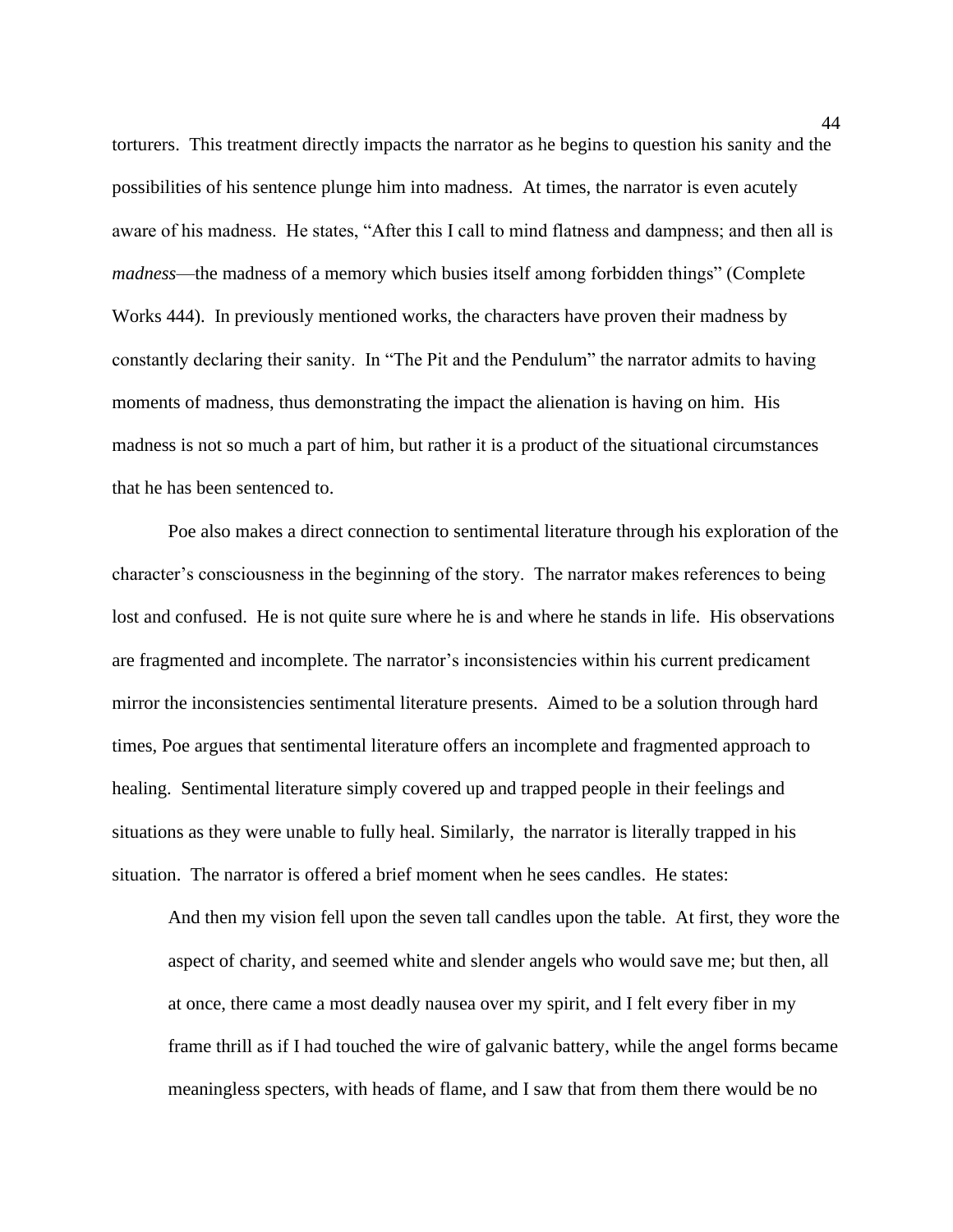help. And then there stole into my fancy, like a rich musical note, the thought of what sweet rest there must be in the grave. (Complete Tales 443)

Clearly, the narrator refers to sentimental beliefs by anticipating sweet rest in the grave. Sentimental literature served as a sign of hope, a light in darkness, but the light here falls flat. The narrator's hope has dissipated and, any chance for surviving is abandoned. Instead, he begins to see happiness as being in a grave. Allan Emery states:

As other critics have noted, the candles are likely an allusion (by way of the seven lampstands and seven flaming torches mentioned in Revelation 1 and 4) to the Christian idea of resurrection. […] However, in the narrator's loss of hope, Poe appears to be dismissing the possibility of Christian resurrection and suggesting that the narrator is bound not for heaven but simply for death. Though the "thought of what sweet rest there must be in the grave" briefly charms the narrator's fancy, that thought vanishes as he is plunged into "the blackness of darkness." (32)

Clearly, Poe is dismissing the sentimental mentality of people dying and "going to a better place." Poe dismisses this ideology by having the narrator simply realize the nothingness beyond death.

Poe plays with idea of nothingness throughout the story as well. There are several times when the narrator, unable to fully cope with his situation, reduces himself to nothingness. The narrator is alone and has no one, therefore he believes himself to be nothing. The narrator's perception of being nothing alludes to the impact of his alienation from others. His isolation causes him to feel unattached, and that seclusion is what frightens the narrator most. He proclaims: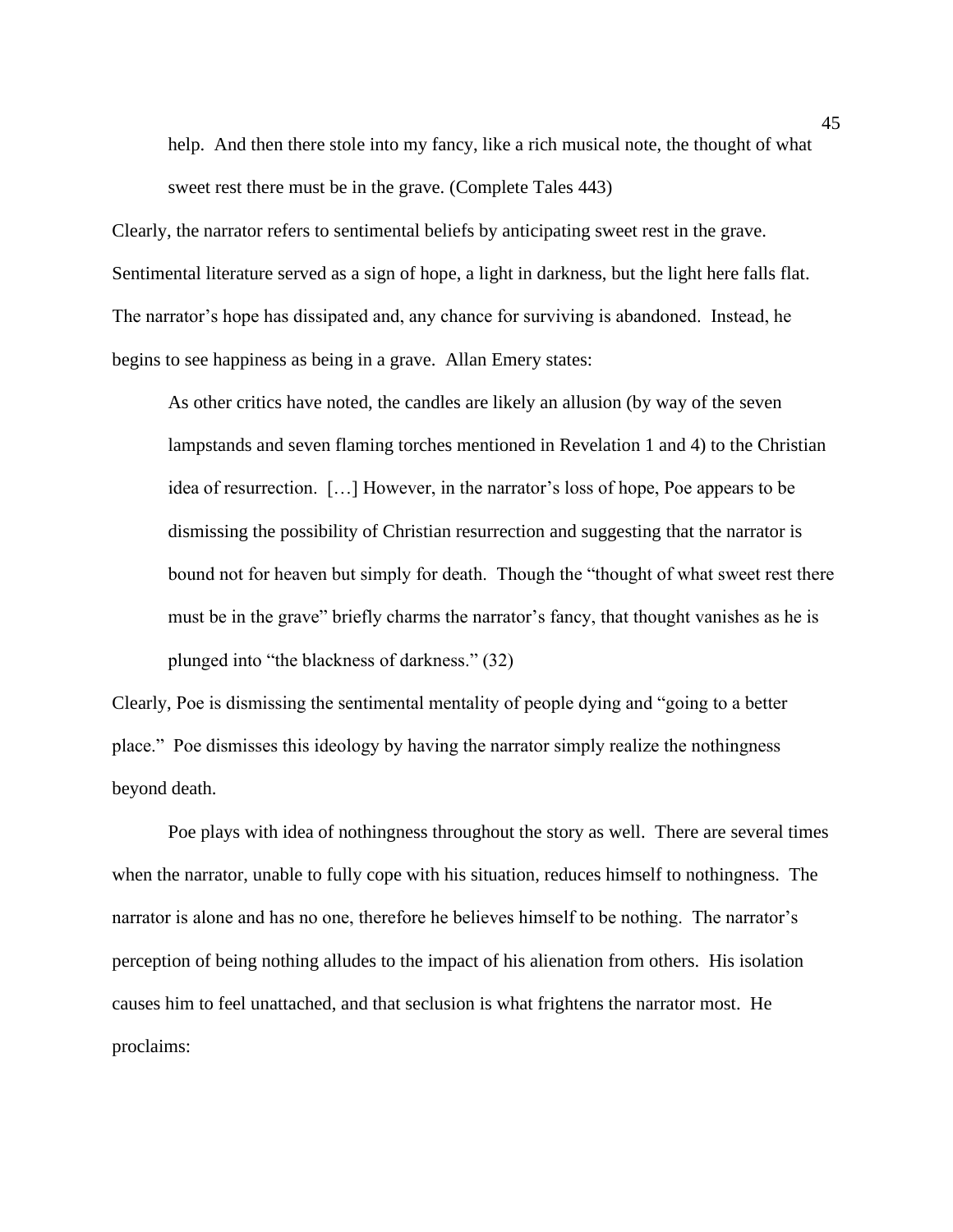It was not that I feared to look upon things horrible, but that I grew aghast lest there should be *nothing* to see. At length, with a wild desperation at heart, I quickly unclosed my eyes. My worst thoughts, then, were confirmed. The blackness of eternal night encompassed me. I struggled for breath. The intensity of the darkness seemed to oppress and stifle me. The atmosphere was intolerably close. (Complete Tales 445)

As seen through by narrator, it is not so much the sentence that bothers him. Instead, what haunts him the most is being left behind, being alone, being left in the absolute darkness of nothingness.

The narrator of "The Pit and the Pendulum" offers the perspective of an individual sitting aside from views presented in sentimental literature. This ideology is replicated through the narrator's inability to reestablish his whereabouts and the condition he is in. In the beginning of the story, he fluctuates in his ability to be really coherent. He has trouble identifying what is and what is not. Although sentimental literature aimed to offer a positive view and the idea of moving on, Poe suggests this perspective is flawed. The narrator realizes his narrow and grim future thus, offering criticism to the limited perception offered through sentimental literature.

Poe also uses the setting of the story to establish the disconnect between sentimental literature and reality. Throughout the story, the narrator describes the space as enclosing. There is the constant threat of darkness and of falling into the pit. The character is hyperaware of his surrounding and feels the rigidity of being confined in a small and unknown place. In many ways, the darkness of being in this place is what drives the narrator into anxiety-ridden madness. The place is described in sharp angles and dimensions, resembling the constraints of society during the nineteenth century. Alexander Hammond states: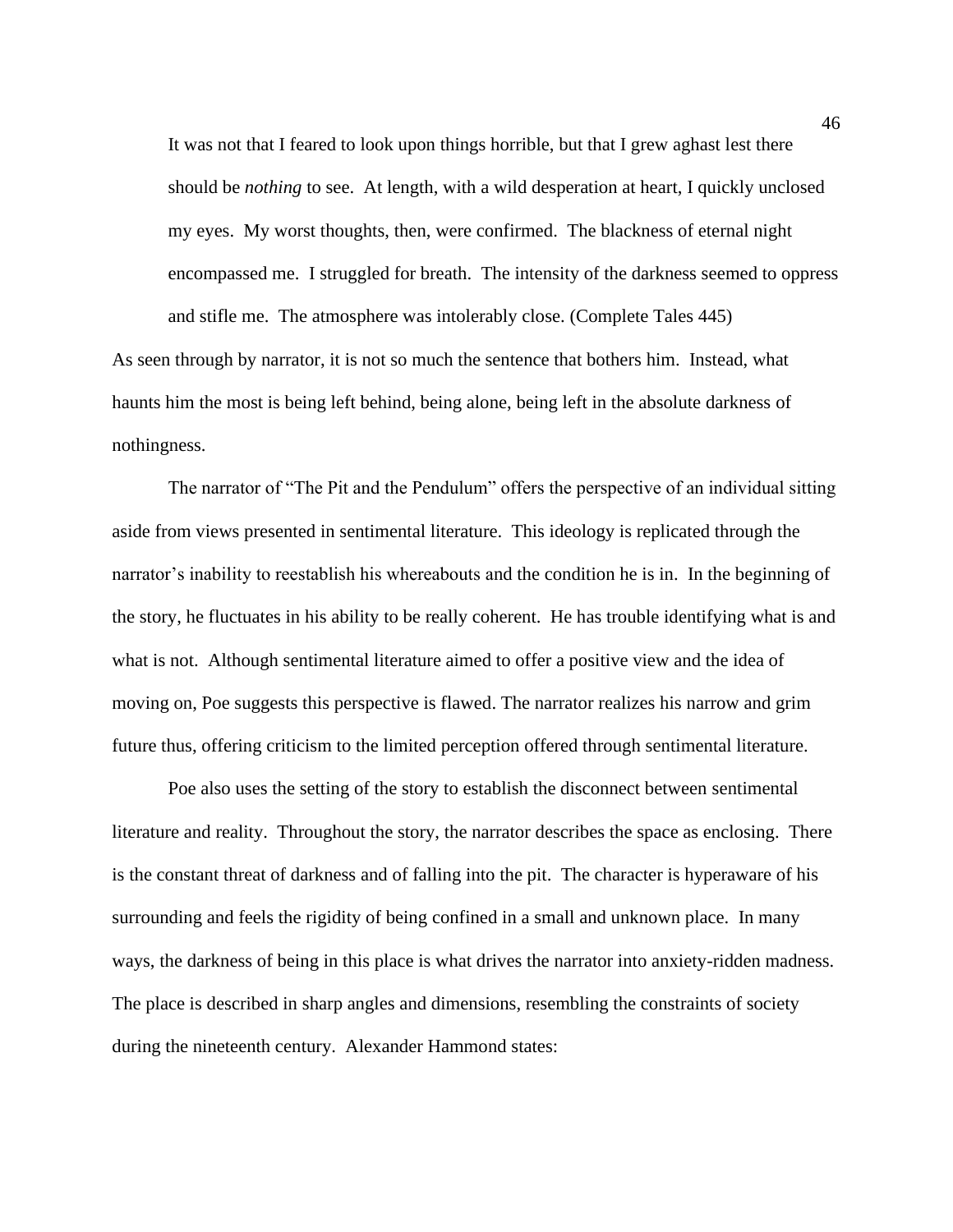The text embeds its puzzle in the narrator's response to the differences between his inferences about the dimensions and shape of a torture chamber that he paces off in the dark and the much smaller, square vision of that chamber, lighted by a "wild, sulphurous lustre," into which he next awakes… the narrator mistakenly attributes the differences to confusion that led him to double measure the size and misinterpret the angles of the chamber while pacing in the dark…The Poe who enjoyed tricking readers would be proud, because the text itself features data that demonstrate the narrator's explanation is geometrically impossible. (5)

Through Poe's specific imagery establishing the setting, he makes observations on the culture of the nineteenth- century. Poe criticizes the very traits and mentality of the time. The impossibility of the geometry presented as the confines of the pit resemble the rigid restraints that sentimental literature enforced on those who did not fit. The harsh dynamics of the pit replicated the expectations of a sentimental society. The swinging pendulum furthers this idea by mirroring the breach between sentimental literature and Poe's take on a realistic response to the hardships of the time period. The pendulum, exuding the element of time, brings forth the idea that sentimentalism does not afford enough time for true healing.

Although "The Pit and the Pendulum" features a helping hand at the very end of the story, it comes at a cost. The narrator, a once confident and competent individual, , has been reduced to an erratic and desperate man. For Poe, the narrator serves as a direct connection to Poe's own life, as he was unwilling to conform to common nineteenth- century beliefs. Often, this left Poe open to severe criticism. Similarly, the reason for the narrator's persecution is not entirely clear, but the man's cunning attempt at survival is met with harsher punishment and torture. The mind games and isolation have driven him to no longer be himself. What little hope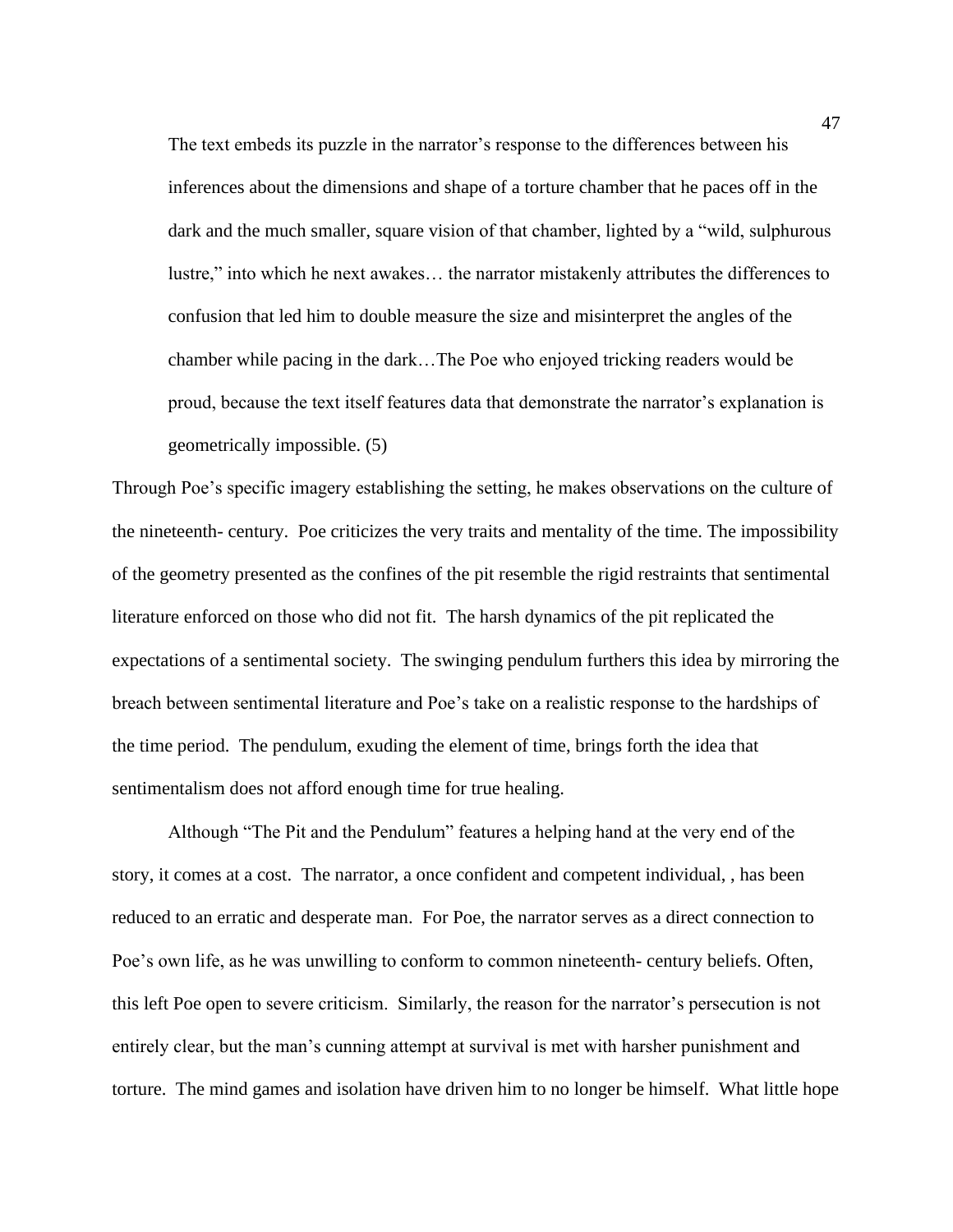of light that was once presented has been ripped away. The temporary reprieve of being saved is left with a still unknown future. This ending serves as a direct jab at sentimental literature. Although sentimental literature could present some reprieve for those grieving, Poe points out that it can come with a cost and it can be temporary. The narrator of "The Pit and the Pendulum" is no longer the man that he once was, and although he is temporarily saved, he is still broken.

### **" The Man of the Crowd"**

Converse to "The Pit and the Pendulum," Poe uses "The Man of the Crowd" to show a different form and impact of loneliness. Although the story centers on a narrator experiencing extreme alienation, he is more removed than the intense, introspective narrator of "The Pit and the Pendulum." The narrator of "The Man of the Crowd" is vague. Everything about the narrator is vague. His personality, his background, and even the illness he is recovering from, are all minimal in detail and are simply presented for readers. Similar to "The Pit and the Pendulum," the narrator and his condition and situation are rather vague. Poe does not afford readers the ability to connect to the narrator of "The Man of the Crowd" himself, but rather to his fear of becoming obsolete and his need to observe others in an effort to connect. The narrator is not within the group, he is a separate outsider, looking in on the rest of society.

Again, Poe begins the story with a quote. The phrase directly connects to the theme of loneliness as it translates to "such a great misfortune, not to be able to be alone." When looking at "The Man of the Crowd," Poe's use of the quote functions as a form of irony. Jeffrey Andrew Weinstock states:

The paradox here is, of course, that the experience of solitude can only be appreciated as solitude by comparison with its opposite. To recognize oneself as alone is consciously to foreground the absence of others. One is thus never alone when one feels oneself to be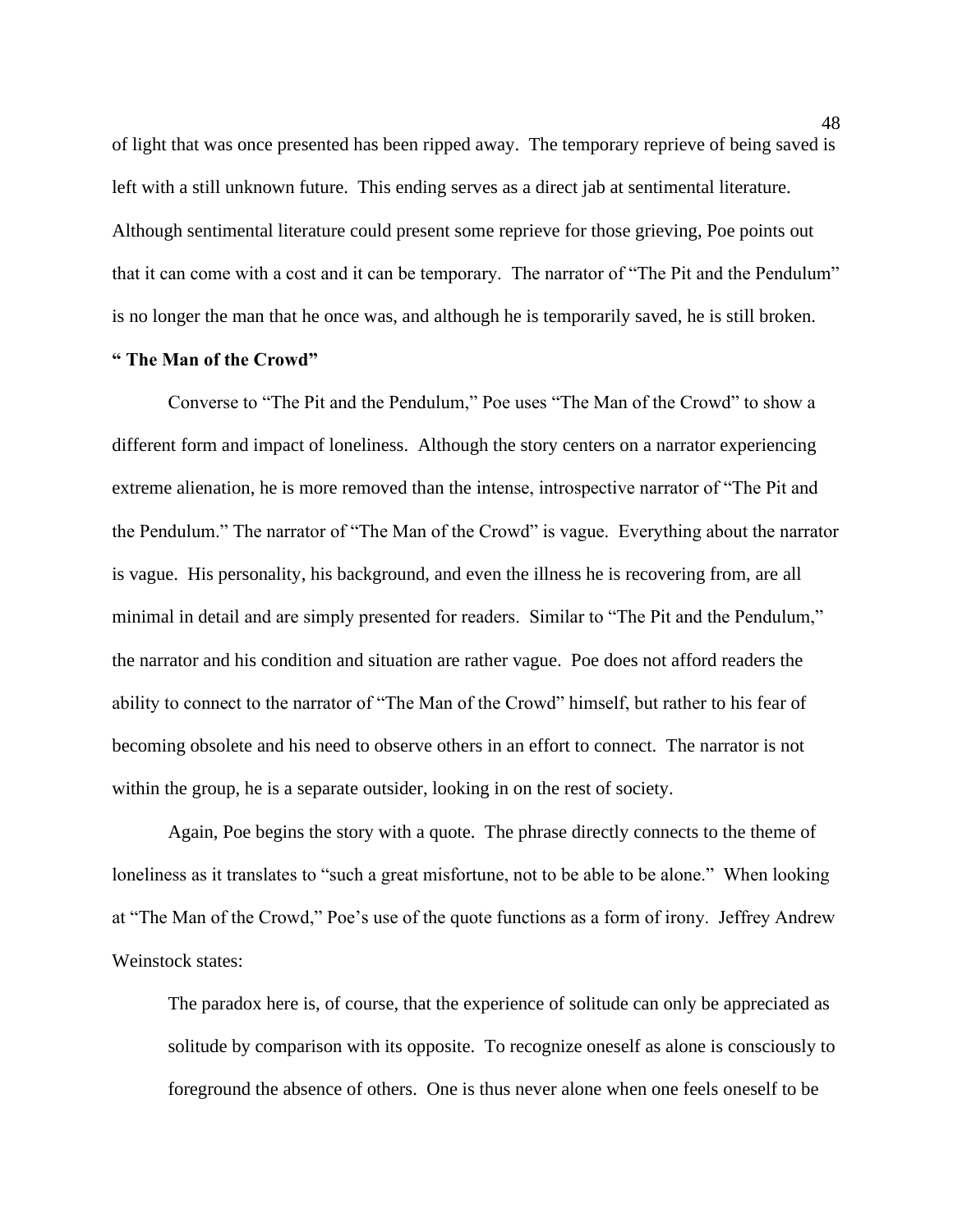most alone—the experience of loneliness invokes the trace of the absent other. Indeed, in that same moment of loneliness, when one feels oneself turning inward and becoming conscious of oneself in one's aloneness, this inwardness in fact turns outward, touches on an internal void that is constituted from without. The inward turn opens one to the outside, to absence, to otherness. (50)

Basically, the narrator is not fully aware of his loneliness until he is observant of the crowd, but not within the crowd. Ultimately, the man does not fit in with those around him, but he has no choice but to be alone. The narrator's observations do not enable him to connect, but rather they force him to remain separate as his focus on observation begins to be his own obsession. While the narrator is descriptive in his observations, the narrator himself remains an absolute mystery. Ray Mazurek states:

"The Man of the Crowd" is not merely ambiguous: it is about ambiguity, about the sudden juxtapositions (or doubling) that allow one to see things afresh, and about the apparent arbitrariness or perceived relationships, which often seem, like the structures of

a Poe tale, to be elaborate constructions, elaborate games. (25)

In this way, Poe uses the ambiguity of the narrator to connect to readers, but to also separate him from the other characters presented in the story.

Also notable are the narrator's initial readings of those who pass by him. Without actually knowing or interacting with anyone, the narrator observes the division of people due to society's perception of a class system. Through the narrator's commentary, he also comes to a realization about the people. He states, "—Very often, in company with sharpers, I observed an order of men somewhat different in habits, but still birds of a kindred feather" (Complete Tales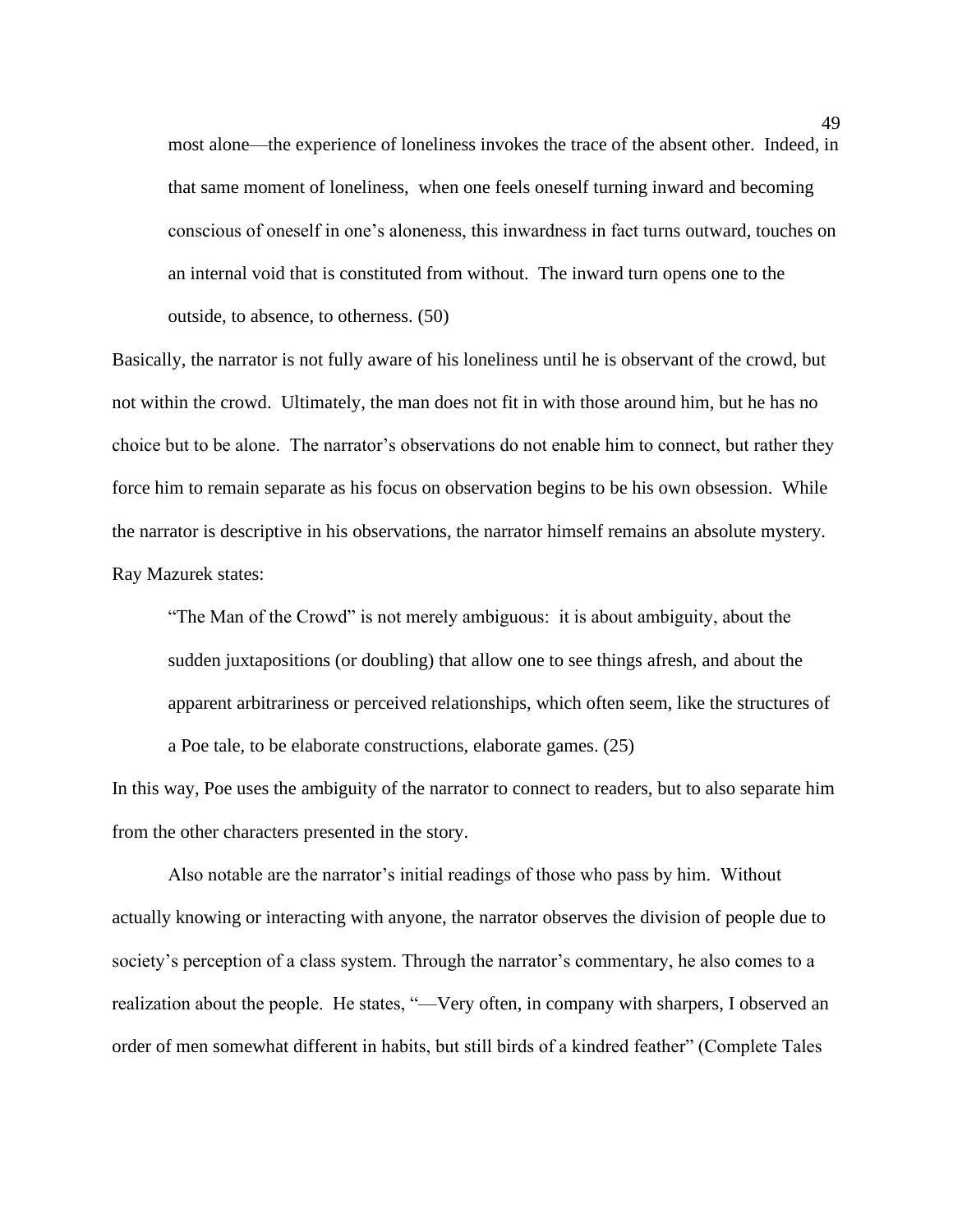359). Although the narrator himself is separated from the crowd, he observes the differences of all members of society, but he also points out an underlying similarity.

The narrator has an overwhelming need to figure out the stories of the people within the crowd. Contrary to sentimental literature, which focuses on glossing over the suffering and dying, the narrator observes people of all backgrounds. Poe, through the narrator of "The Man of the Crowd," demonstrates the negative reality of the isolated narrator as he becomes obsessed with his observations, especially in pursuit of the old man. The narrator proclaims:

With my brow to the glass, I was thus occupied in scrutinizing the mob, when suddenly there came into view a countenance (that of a decrepit old man, some sixty-five or seventy years of age)—a countenance which at once arrested and absorbed my whole attention, on account of the absolute idiosyncrasy of its expression. (Complete Tales 360) Even though the narrator does not know the old man, his intrigue has been set. In pursuit of some sort of connection, the narrator is compelled to observe the man further; thus, setting forth his abandoning of the general public and instead encouraging a single-focused, stalking journey.

The narrator's fixation on the old man only intensifies as the narrator decides to follow the old man. He states, "Then came a craving desire to keep the man in view—to know more of him" (Complete Tales 360). The old man becomes the subject of the narrator's pursuit. Due to his alienation from everyone, the narrator cannot help but be intrigued by the old man and the possibility of better understanding him. In desperation to belong, the narrator is literally trying to force a connection with anyone. The narrator's alienation has left him feeling so alone, that even the observation of others has given him the slightest feeling of belonging. It has enabled him to become a part of the crowd.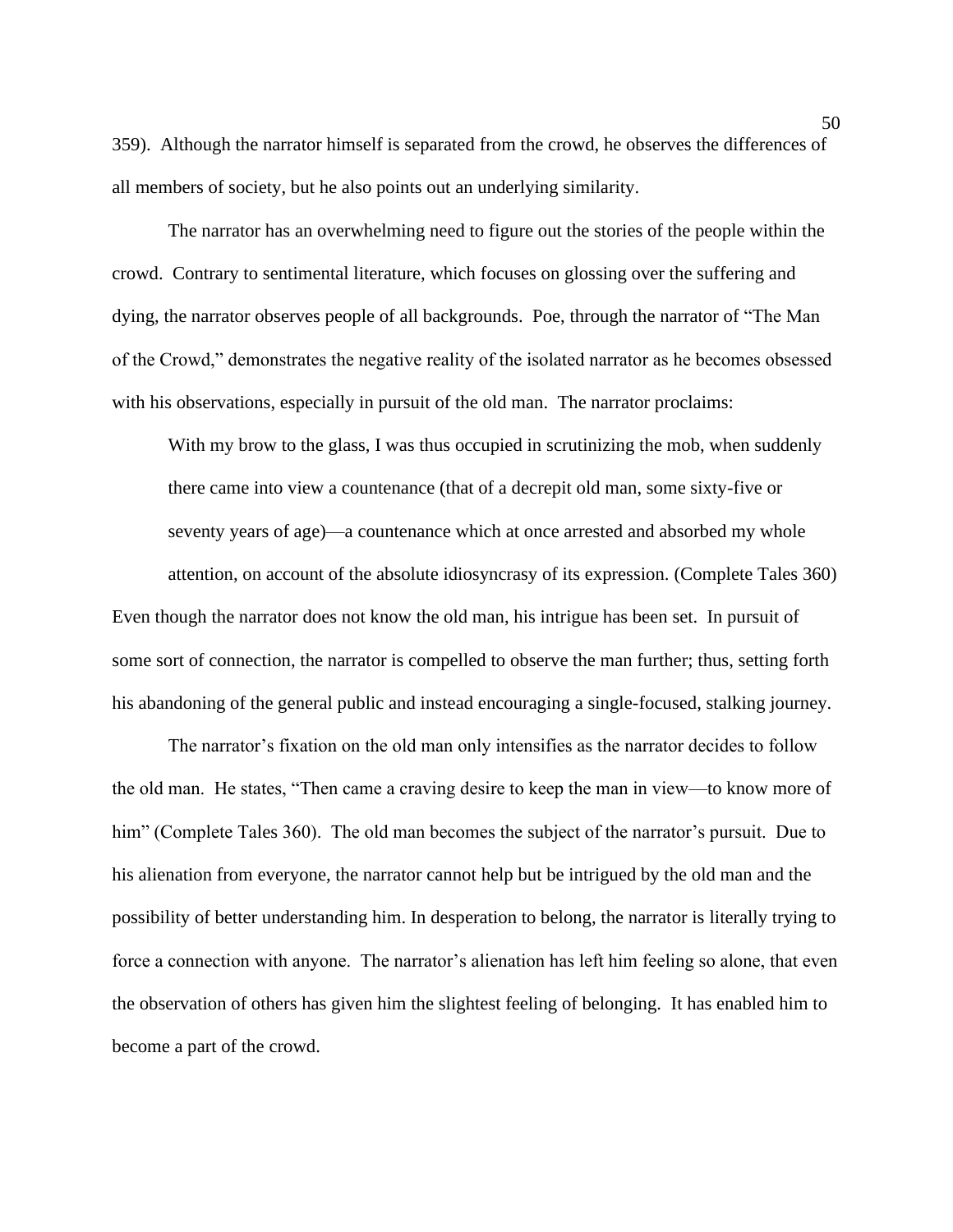Ultimately, the narrator's continued pursuit of the old man results in a monomaniacal fixation on the old man. The narrator's loneliness has caused him to create a one-sided relationship with the man of his obsession. Poe's narrator spends the entire night desperately trying to follow the old man. The old man, on the other hand, tries to flee the situation. Monika M. Elbert explains:

Just as the reader discovers nothing about the narrator's background, the narrator discovers nothing about the man of the crowd, whom he had first sized up as being extraordinary. In his scrutiny of the old man, he intuits the conflicting emotions which belong to every man…The narrator projects his own feelings and hence the universal feelings onto this one 'specimen of man'…But his search for the other man's history, or his own, for that matter, is futile, as the narrator ends on a note of supreme despair. (21)

The narrator is not only looking for more information on the old man, but for his own life as well. The narrator feels lost in who he is and he has projected hope that by learning more about the old man, he will be able learn more about his own identity. But he is not successful in either respect.

Due to the narrator's isolation, he has no choice but to focus on the people he sees around him. Unable to obtain or sustain any form of connection, the narrator fixates on the old man. Basically, the narrator is unable to function as an individual, but his inexperience in expressing himself, his thoughts, and beliefs prevent him from addressing and connecting from others in the crowd. These character traits connect to the suppression of thoughts and feelings that sentimental literature quickly passed over. The narrator's refusal to simply reach out and talk to the old man is unlike sentimental literature as he only aims to gather understanding from afar and not by connecting with others. The narrator's inability to connect with others is what leads him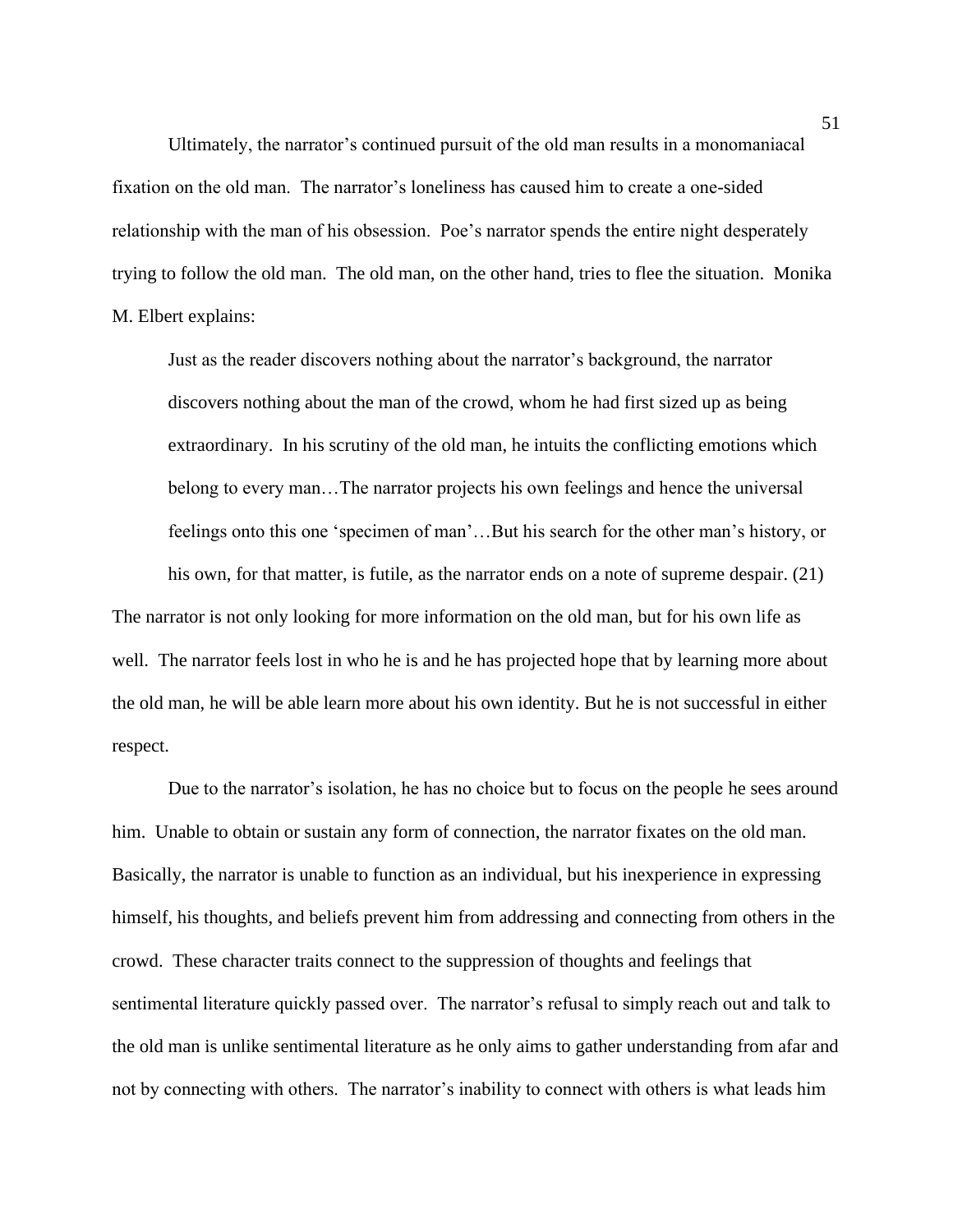to flail throughout the city following the man and ultimately, the narrator is left in a worse condition than he was when he started. The narrator is unaware of how his perceptions and lack of connections are confining his view and preventing him from making connections of his own. Ultimately, through the narrator's eyes, it is clear that loneliness leads to obsession and thus, unlike sentimental endings, everyone is left alone.

#### **"William Wilson"**

While Poe brings forth the themes of loneliness and alienation in "The Man of the Crowd," his short story "William Wilson" also follows these themes. It focuses more conclusively on the theme of alienation. In particular, Poe uses alienation as a catalyst for eventual psychosis. Through the narrator's refusal to face his problems, a double identity emerges and eventually leads to the narrator's undoing. Basically, by not facing his demons a darker future emerges for the narrator. Poe's presentation of "William Wilson" challenges the very essence of sentimental culture. On one hand, the narrator takes on the Wilson persona to escape and gloss over his past, but on the other hand the constant need to escape and reinvent himself is what ultimately leads to the narrator killing himself.

The story of "William Wilson" almost serves as a haunting or a psychological thriller. Poe begins the story with a quote from Chamberlain stating, "What say of it? what say CONSCIENCE grim, That specter in my path?" (Complete Tales 314). This quote immediately sets the tone for the story. The narrator finds himself haunted by the ghost of his past, representing his own conscience. His trouble first begins at school. He also foreshadows the story by acknowledging a darkness inside himself, stating:

Weakminded, and beset with constitutional infirmities akin to my own, my parents could do but little to check the evil propensities which distinguished me. Some feeble and ill-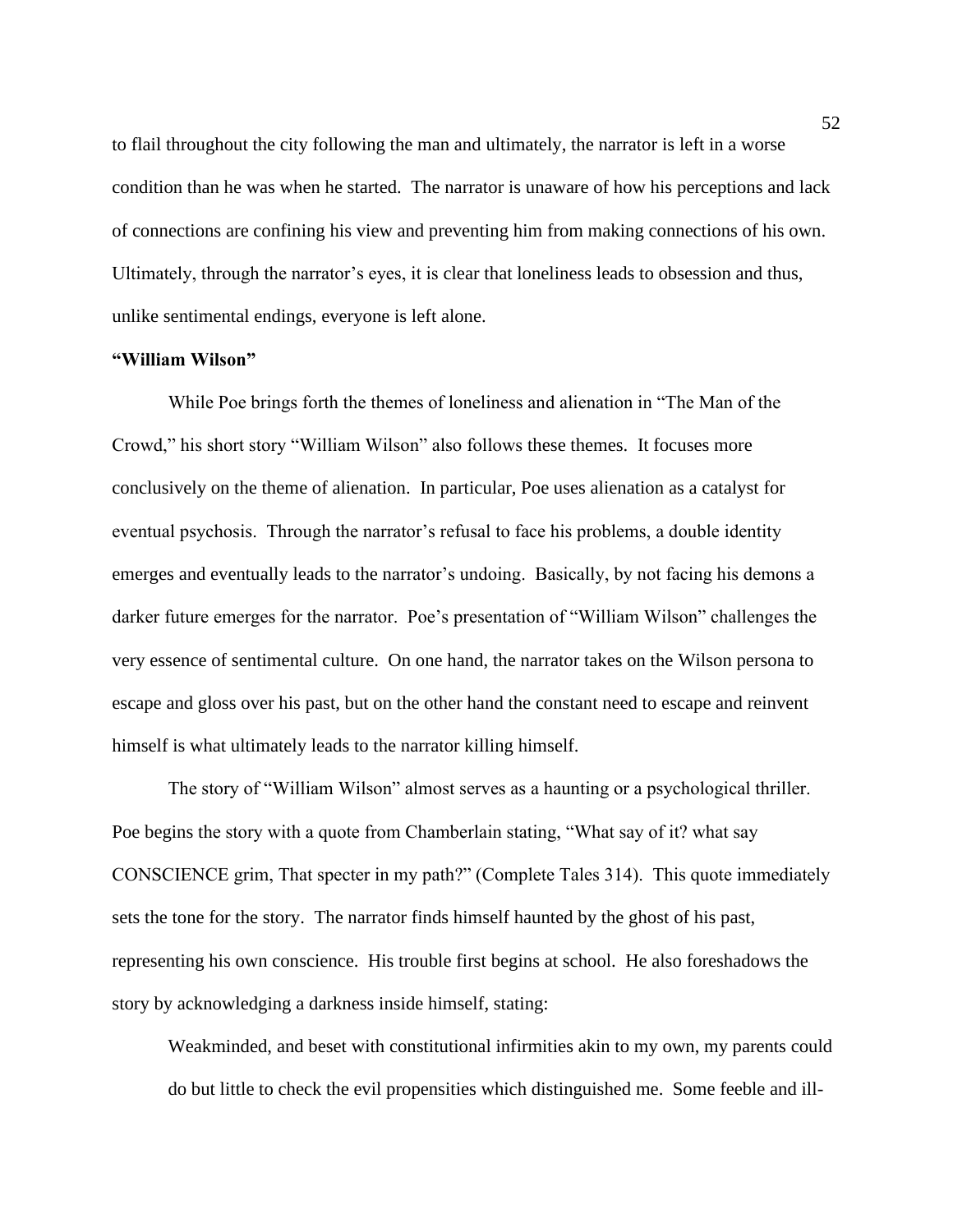directed efforts resulted in complete failure on their part, and, of course, in total triumph on mine. Thenceforward my voice was a household law; and at an age when few children have abandoned their leading-strings, I was left to the guidance of my own will, and became, in all but name, the master of my own actions. (Complete Tales 315) The narrator establishes not only the duality of his character, but also his separation from others.

According to the narrator, he is able to handle and take care of himself at a young age. However, this quality sets the narrator apart from both his family and his peers.

The narrator's solitude leads to a path of isolation as he continues to grow. This impending feeling of loneliness is mirrored in the language Poe uses. Initially, when talking about his time at school, the narrator makes mention of his schoolmates. He also makes references from a plural "we" perspective. Later, as the narrator continues to flee from his problems, his alienation from others becomes more prominent. Gone are the references to group settings, as he presents himself as an isolated "I" or "my." The only exception is a challenge between the "he" of his double and the narrator. The narrator becomes trapped in his own mind and discomfort with his double. Leonard W. Engel writes:

As the narrator draws closer to recognizing his true identity at the conclusion of the tale, Poe's enclosures subtly illuminate Wilson's isolation from the rest of the world. In addition, they gradually bring his two selves together until the climactic scene when his physical self, locked within the chamber containing what the narrator at first believes to be a large mirror, takes its final revenge. (92)

Engel points out the very issue that "William Wilson" presents. As the narrator is unable to address his double, his world of isolation continues to get smaller and smaller until his double completely overtakes his life and he has no choice but to confront his own duality. In this way,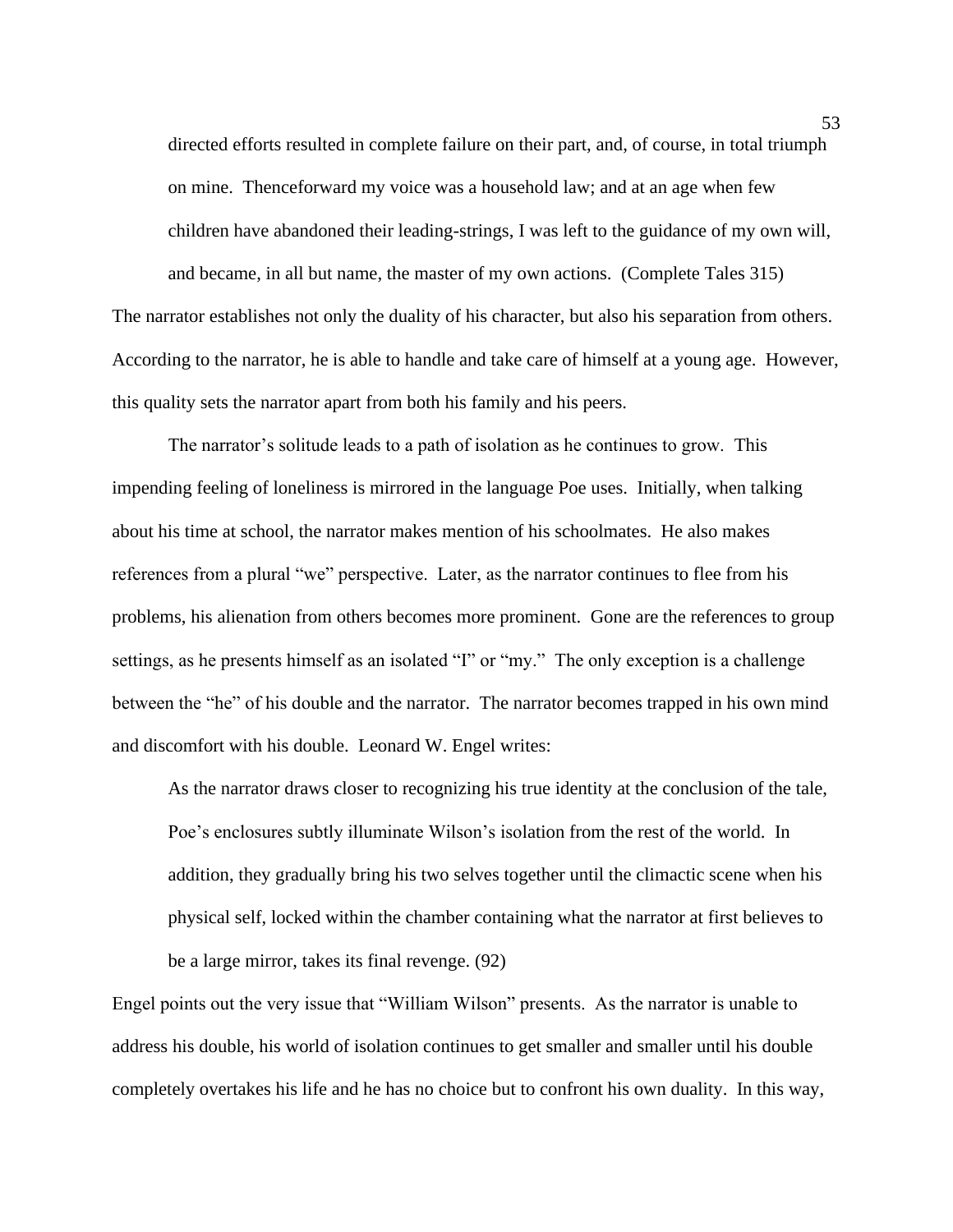the story contrasts sentimental literature. Poe argues that the inability to fully acknowledge feelings and pain leads to a duality of self, where what is repressed becomes another version of yourself that can haunt you. Eventually, that duality will have be confronted, but at what cost? In the case of "William Wilson" the cost is total isolation, and ultimately, death.

In the story, Poe also addresses the concept of time. The narrator's inability to confront his situation results in paranoia as he moves from place to place to avoid his double. Because of this, years pass, but the narrator does not overcome the situation. He states, "Years flew, while I experienced no relief" (Complete Tales 327). In fact, the constant need to relocate himself is driving the narrator mad. He has lost all control of his life, and ultimately of his identity as he sees it. He states:

From his inscrutable tyranny did I at length flee, panic-stricken, as from a pestilence; and to the very ends of the earth I fled in vain. And again, and again, in secret communion with my own spirit, would I demand the questions "Who is he?—whence came he?—and what are his objects?" But no answer was found… Poor indemnity for natural rights of self-agency so pertinaciously, so insultingly denied! (Complete Tales 327)

Through his continued and growing confusion and isolation, the narrator losses his sense of self and his confidence diminishes. He is driven to insanity, as demonstrated by the pacing of the language. The narrator's inner dialogue becomes more urgent and fragmented. Poe uses punctuation to prove this shift in the narrator. Poe relies heavily on the use of dashes and exclamation points to show the rising tension in the narrator. The panic and paranoia have taken over the narrator and he is no longer capable of rational thought.

The narrator's intense alienation becomes a need, as by the end of the story he is no longer able to handle being around other people. When he is at the Carnival masquerade, he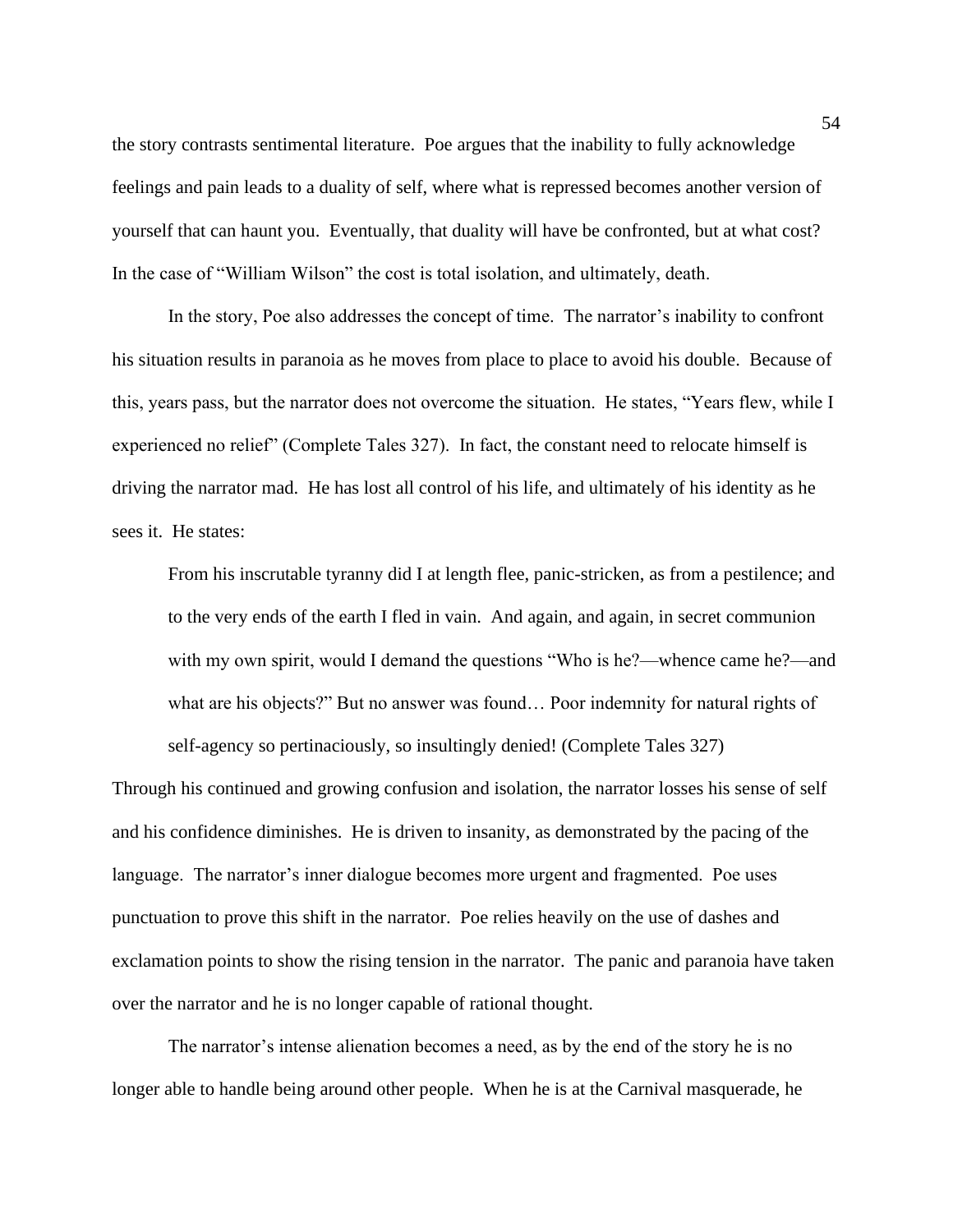describes his discomfort. He paranoia of his double has caused the narrator to become accustomed to his isolation. He states, "now the suffocating atmosphere of the crowded rooms irritated me beyond endurance" (Complete Tales 328). In this way, Poe addresses the distance that the narrator has put between himself and others. The narrator has developed such paranoid tendencies that he is unable to enjoy the party and connect with others. He has become fully absorbed in his perceptions of his double self, and that affords him no room to interact with the other attendants of the party . Yet, once again, it is his double that overwhelms his thoughts.

The reemergence of the double also aligns with the resurfacing of the narrator's problems. Poe uses the repetition as a direct counterargument to sentimental literature. As sentimental literature does not allow for disturbing feelings to be properly addressed, Poe suggests that they will simply reemerge, and not always in a convenient way. The duality of the narrator is seen in the choice of his name as well. The name William, meaning both conqueror and protector, serves as a clue to his fate. In turn, the name Wilson is actually a surname derived from William, meaning that the names are one and the same. The name also alludes to the duality within the narrator himself. The narrator only presents one version of himself to society, but as time continues on, that version unravels beyond repair. Poe shows the truth of this impact when he has the narrator look at himself in the mirror and not see what was there. It is then that it becomes clear: the narrator is not fighting his double, he is fighting himself.

The theme of loneliness and alienation is present throughout several of Poe's works. Poe plays on these themes in response to the sentimental literature that was popular of the time. Through Poe's works "The Pit and the Pendulum," "The Man of the Crowd," and "William Wilson," these themes present characters who are driven mad by their isolated condition. Poe makes the point that unresolved issues and feelings can drive an individual to madness.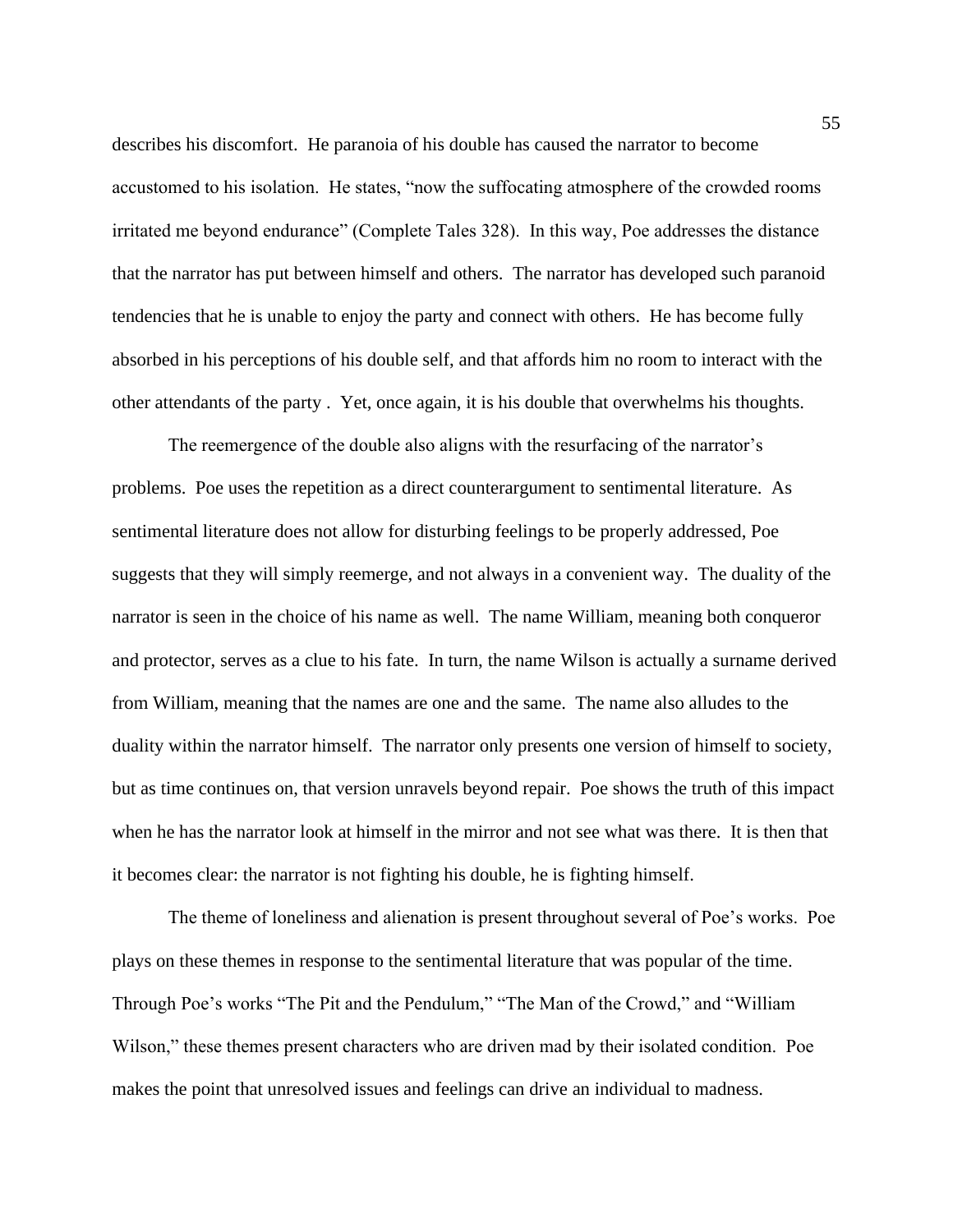Ultimately, these characters are not able to overcome their situations, and they are left in worse conditions than when they started. Through these characters, Poe's argument becomes clear: more is needed than simply glossing over issues as sentimental literature did. Deep, personal issues cannot be processed through the rose-colored lens of sentimental literature. Without acknowledgment of and working through hardships, Poe argues that paranoia and tragedy will ensue.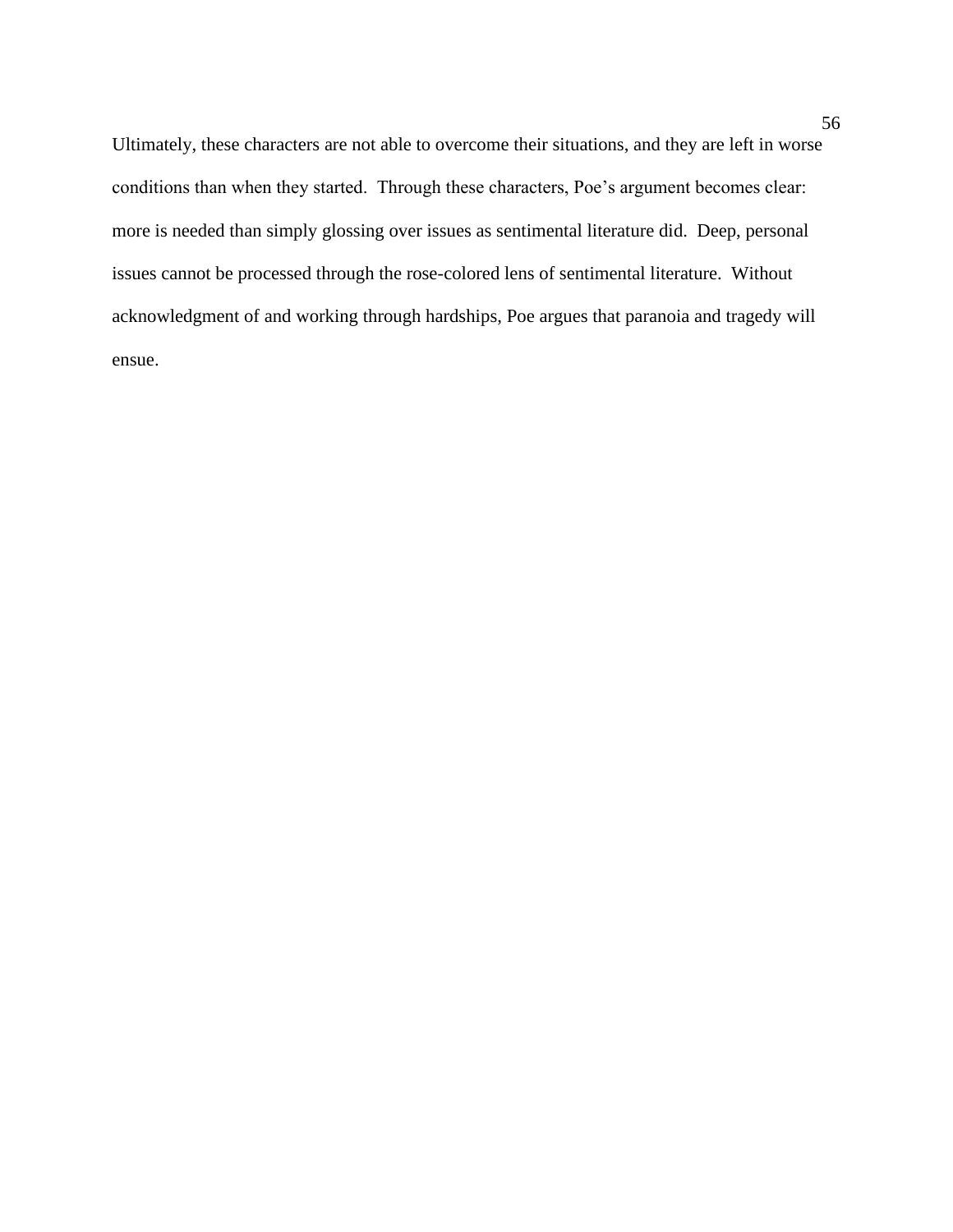#### **Works Cited**

- Bradford, Adam C. *Communities of Death: Whitman, Poe, and the American Culture of Mourning*. University of Missouri Press, 2014.
- Caputi, Anthony. "The Refrain in Poe's Poetry." *American Literature* 25.2 (1953): 169-178
- Carlson, Eric W. "Symbol and Sense in Poe's 'Ulalume.'" *American Literature* 35.1 (1963): 22- 37
- Dobson, Joanne, "Reclaiming Sentimental Literature." American Literature 69.2 (Jun. 1997): 263-88.
- Elbert, Monika M. "'The Man of the Crowd' and the Man Outside the Crowd: Poe's Narrator and the Democratic Reader." *Modern Language Studies* 21.3 (1991): 16-30
- Emery, Allan. "Evading the Pit and the Pendulum: Poe on the Process of Transcendence." *Poe Studies* 38.1-2 (2005): 29-42
- Engel, Leonard W. "Identity and Enclosure in Edgar Allan Poe's 'William Wilson.'" *CLA Journal* 29.1 (1985): 91-99
- Hammond, Alexander. "Subverting Interpretation: Poe's Geometry in 'The Pit and the Pendulum.'" *The Edgar Allan Poe Review* 9.2 (2008): 5-16
- Leitch, Vincent B. *Norton Anthology of Theory and Criticism*. Norton & Company Limited, W. W., 2018.
- Lima, Maria Antónia. "Poe and Gothic Creativity." *The Edgar Allan Poe Review* 11.1 (2010): 22-30
- Machiavelli Niccolò, and Danuta Laskowa. *Belphagor*. Rodale Press.
- Malloy, Jeanne M. "Apocalyptic Imagery and the Fragmentation of the Psyche: 'The Pit and the Pendulum.'" *Nineteenth-Century Literature* 46.1 (1991): 82-95